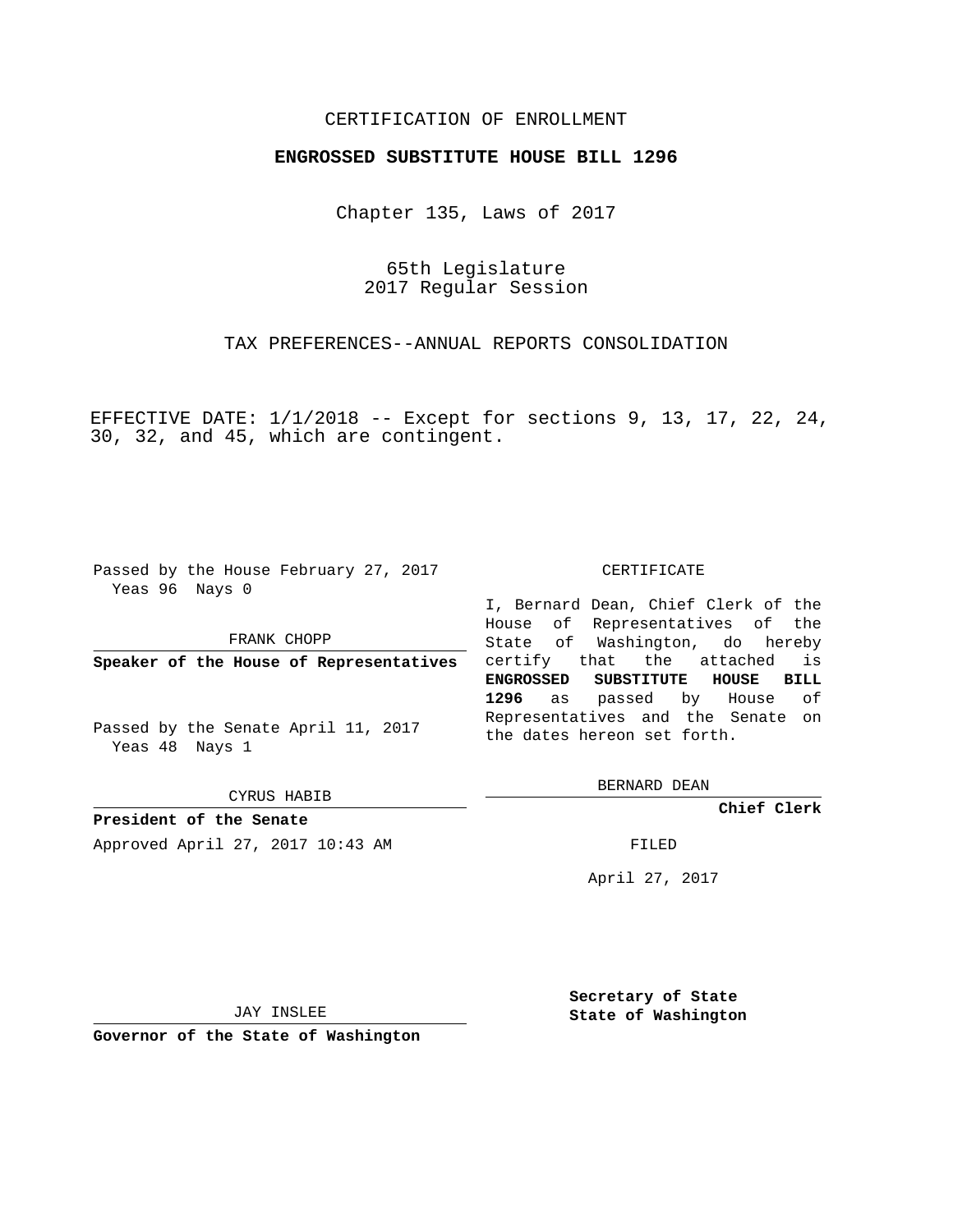## **ENGROSSED SUBSTITUTE HOUSE BILL 1296**

Passed Legislature - 2017 Regular Session

**State of Washington 65th Legislature 2017 Regular Session**

**By** House Finance (originally sponsored by Representatives Nealey, Springer, Harris, Vick, MacEwen, Stokesbary, Orcutt, Haler, and Condotta)

READ FIRST TIME 02/07/17.

 AN ACT Relating to consolidating and simplifying the annual report and annual survey used for economic development tax incentives; amending RCW 82.32.534, 82.32.590, 82.32.600, 82.32.605, 82.32.607, 82.32.710, 82.32.808, 82.04.240, 82.04.2404, 82.04.2909, 82.04.426, 82.04.4277, 82.04.4461, 82.04.4463, 82.04.448, 82.04.4481, 82.04.4483, 82.04.449, 82.08.805, 82.08.965, 82.08.9651, 82.08.970, 82.08.980, 82.08.986, 82.12.022, 82.12.025651, 82.12.805, 82.12.965, 82.12.9651, 82.12.970, 82.12.980, 82.16.0421, 82.29A.137, 82.60.070, 82.63.020, 82.63.045, 82.74.040, 82.74.050, 82.75.040, 82.75.070, 82.82.020, 82.82.040, 84.36.645, and 84.36.655; reenacting and amending RCW 82.04.260 and 82.32.790; repealing RCW 82.32.585; providing an effective date; and providing a contingent effective 13 date.

14 BE IT ENACTED BY THE LEGISLATURE OF THE STATE OF WASHINGTON:

15 **Sec. 1.** RCW 82.32.534 and 2016 c 175 s 1 are each amended to 16 read as follows:

17 (1)(a)(i) Beginning in calendar year 2018, every person claiming 18 a tax preference that requires  $((a))$  an annual tax performance report 19 under this section must file a complete annual report with the 20 department. The report is due by May 31st of the year following any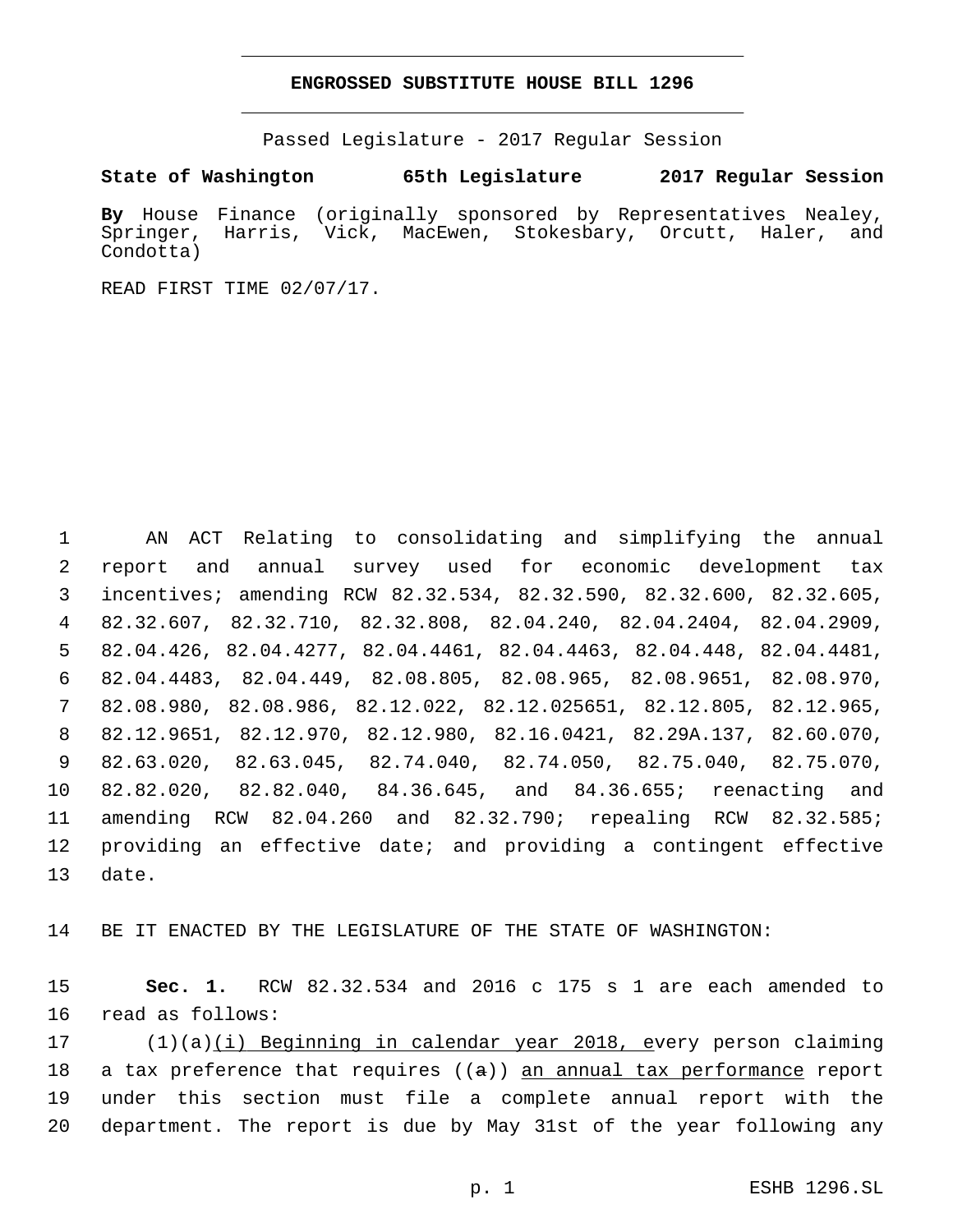calendar year in which a person becomes eligible to claim the tax preference that requires a report under this section.

 (ii) If the tax preference is a deferral of tax, the first annual tax performance report must be filed by May 31st of the calendar year following the calendar year in which the investment project is certified by the department as operationally complete, and an annual tax performance report must be filed by May 31st of each of the seven succeeding calendar years.

9 (iii) The department may extend the due date for timely filing of annual reports under this section as provided in RCW 82.32.590.

11 (b) The report must include information detailing employment( $(\tau)$ ) 12 and wages((, and employer-provided health and retirement benefits)) for employment positions in Washington for the year that the tax preference was claimed. However, persons engaged in manufacturing commercial airplanes or components of such airplanes may report employment, wage, and benefit information per job at the manufacturing site for the year that the tax preference was claimed. The report must not include names of employees. The report must also detail employment by the total number of full-time, part-time, and temporary positions for the year that the tax preference was claimed. 21 In lieu of reporting employment and wage data required under this subsection, taxpayers may instead opt to allow the employment 23 security department to release the same employment and wage information from unemployment insurance records to the department and the joint legislative audit and review committee. This option is 26 intended to reduce the reporting burden for taxpayers, and each taxpayer electing to use this option must affirm that election in accordance with procedures approved by the employment security department.

 (c) Persons receiving the benefit of the tax preference provided by RCW 82.16.0421 or claiming any of the tax preferences provided by RCW 82.04.2909, 82.04.4481, 82.08.805, 82.12.805, or 82.12.022(5) must indicate on the annual report the quantity of product produced in this state during the time period covered by the report.

 (d) If a person filing a report under this section did not file a report with the department in the previous calendar year, the report filed under this section must also include employment, wage, and benefit information for the calendar year immediately preceding the calendar year for which a tax preference was claimed.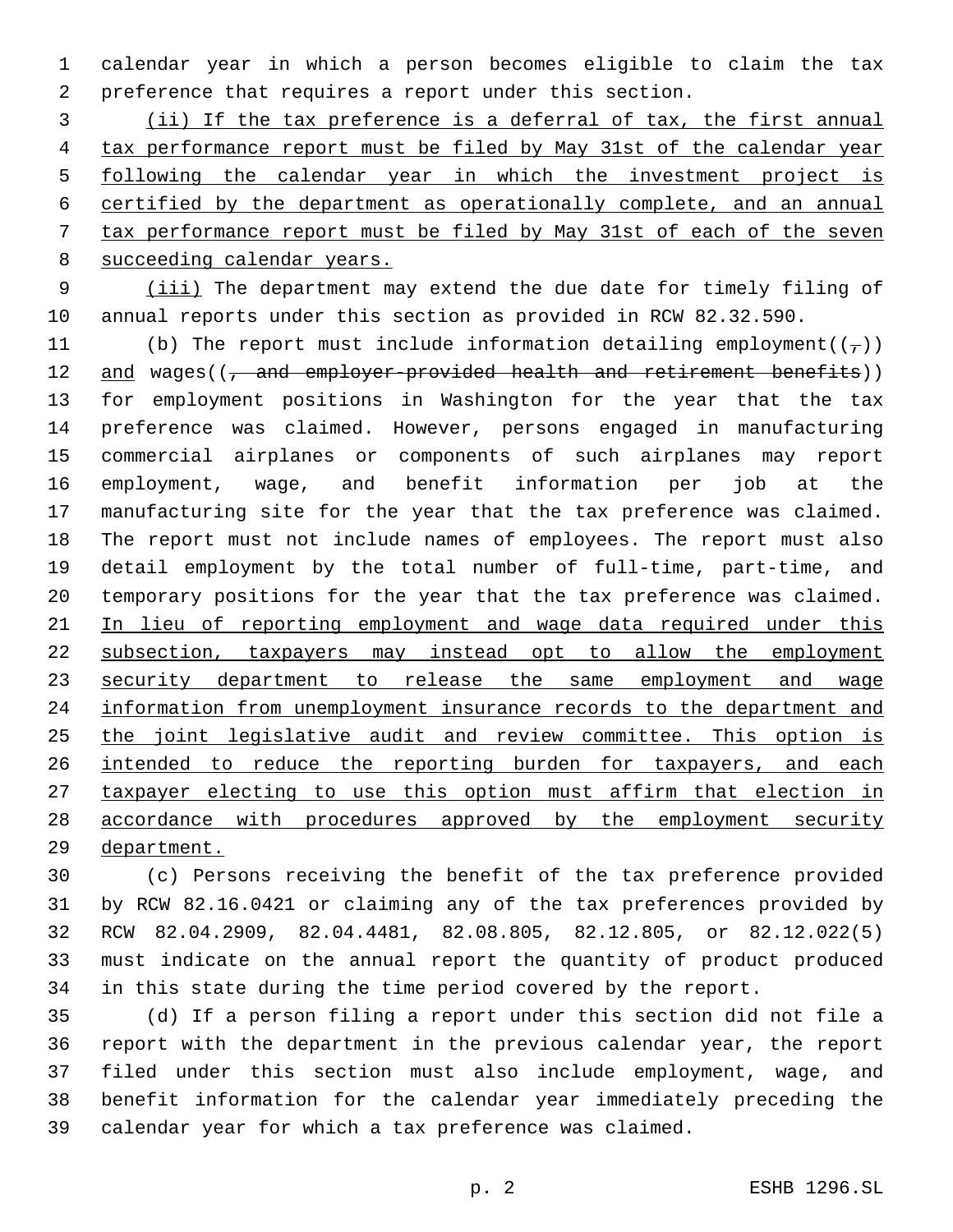(2)(a) As part of the annual report, the department and the joint legislative audit and review committee may request additional information necessary to measure the results of, or determine 4 eligibility for, the tax preference.

 (b) The report must include the amount of the tax preference claimed for the calendar year covered by the report. For a person that claimed an exemption provided in RCW 82.08.025651 or 82.12.025651, the report must include the amount of tax exempted under those sections in the prior calendar year for each general area 10 or category of research and development for which exempt machinery and equipment and labor and services were acquired in the prior calendar year.

13 (3) Other than information requested under subsection  $(2)(a)$  of this section, the information contained in an annual report filed under this section is not subject to the confidentiality provisions of RCW 82.32.330 and may be disclosed to the public upon request.

 (4)(a) Except as otherwise provided by law, if a person claims a tax preference that requires an annual report under this section but fails to submit a complete report by the due date or any extension 20 under RCW 82.32.590, the department must declare:

 (i) Thirty-five percent of the amount of the tax preference claimed for the previous calendar year to be immediately due and 23 payable;  $((and))$ 

 (ii) An additional fifteen percent of the amount of the tax preference claimed for the previous calendar year to be immediately due and payable if the person has previously been assessed under this subsection (4) for failure to submit a report under this section for 28 the same tax preference; and

 (iii) If the tax preference is a deferral of tax, the amount immediately due under this subsection is twelve and one-half percent of the deferred tax. If the economic benefits of the deferral are passed to a lessee, the lessee is responsible for payment to the extent the lessee has received the economic benefit.

 (b) The department may not assess interest or penalties on 35 amounts due under this subsection.

 (5) The department must use the information from this section to prepare summary descriptive statistics by category. No fewer than three taxpayers may be included in any category. The department must report these statistics to the legislature each year by December 31st.40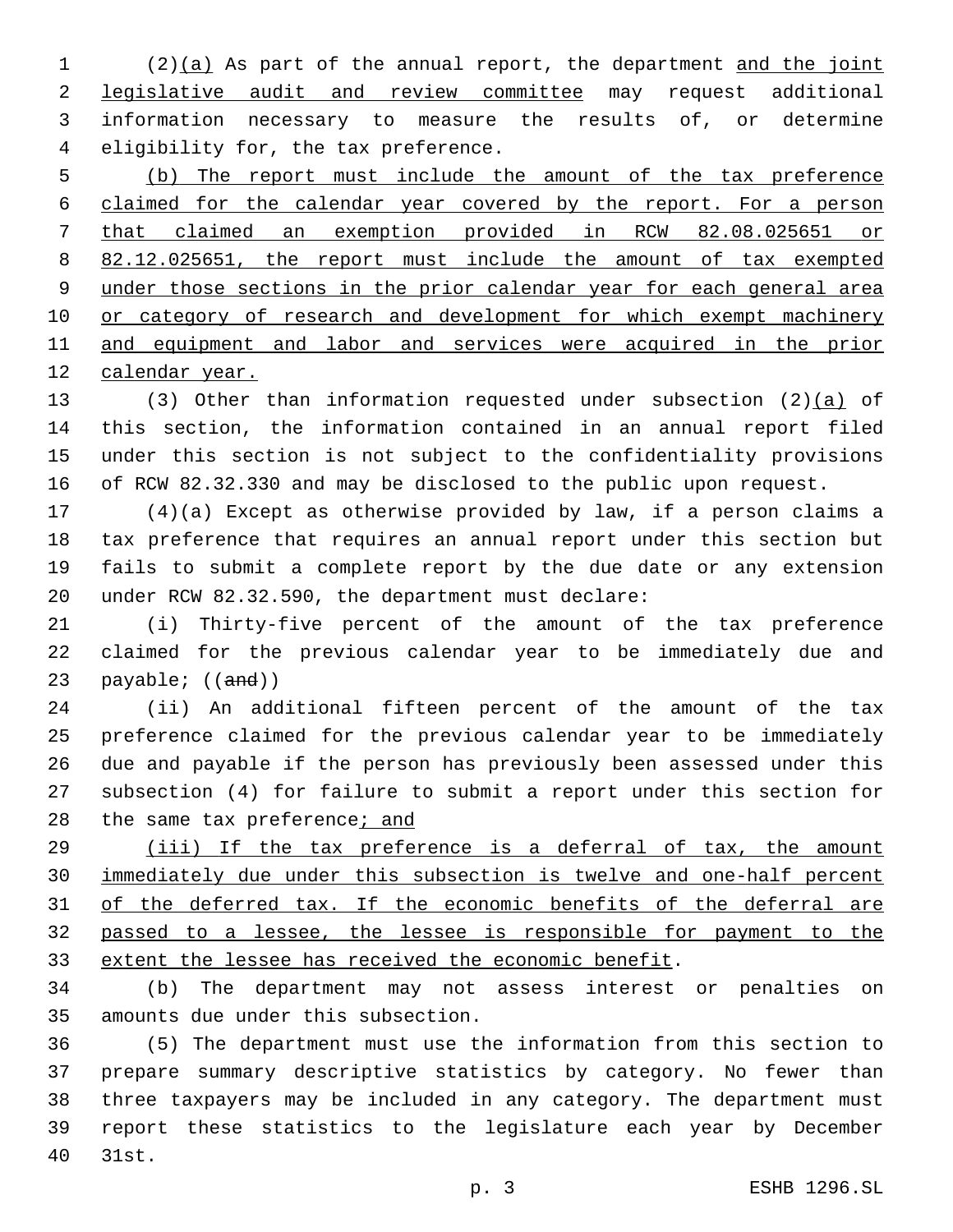(6) For the purposes of this section:1

2 (a) "Person" has the meaning provided in RCW 82.04.030 and also 3 includes the state and its departments and institutions.

4 (b) "Tax preference" has the meaning provided in RCW 43.136.021 5 and includes only the tax preferences requiring a ((survey)) report under this section.6

7 NEW SECTION. **Sec. 2.** RCW 82.32.585 (Annual survey requirement 8 for tax preferences) and 2016 c 175 s 2, 2014 c 97 s 103, 2011 c 23 s 6, & 2010 c 114 s 102 are each repealed.9

10 **Sec. 3.** RCW 82.32.590 and 2011 c 174 s 306 are each amended to 11 read as follows:

 (1) If the department finds that the failure of a taxpayer to 13 file an annual ((survey under RCW 82.32.585 or annual)) tax performance report under RCW 82.32.534 by the due date was the result of circumstances beyond the control of the taxpayer, the department 16 must extend the time for filing the ((survey or)) tax performance report. The extension is for a period of thirty days from the date the department issues its written notification to the taxpayer that it qualifies for an extension under this section. The department may 20 grant additional extensions as it deems proper.

 (2) In making a determination whether the failure of a taxpayer 22 to file an ((annual survey or)) annual tax performance report by the due date was the result of circumstances beyond the control of the taxpayer, the department must be guided by rules adopted by the department for the waiver or cancellation of penalties when the underpayment or untimely payment of any tax was due to circumstances 27 beyond the control of the taxpayer.

28 (3)(a) Subject to the conditions in this subsection (3), a 29 taxpayer who fails to file an annual  $\frac{1}{2}$  tax performance report (( $\theta$ \* 30 annual survey)) required under subsection (1) of this section by the 31 due date of the report ((or survey)) is entitled to an extension of 32 the due date. A request for an extension under this subsection (3) 33 must be made in writing to the department.

34 (b) To qualify for an extension under this subsection (3), a 35 taxpayer must have filed all annual tax performance reports ((and 36 surveys)), if any, due in prior years under subsection (1) of this 37 section by their respective due dates, beginning with annual reports 38 ((and surveys)) due in calendar year 2010.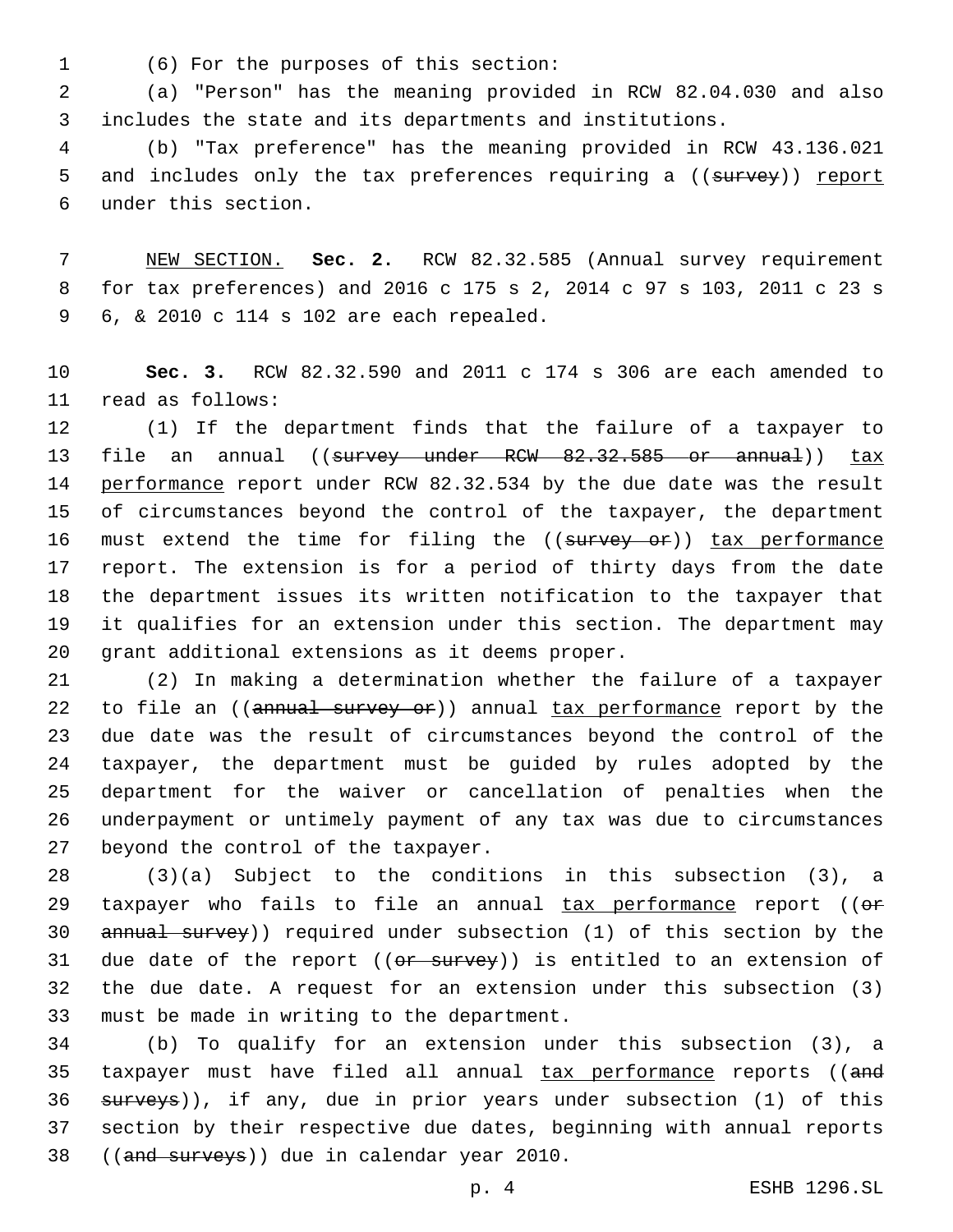1 (c) An extension under this subsection (3) is for ninety days 2 from the original due date of the annual  $\frac{1}{10}$  tax performance report (( $\theta$ \*  $3$  survey)).

4 (d) No taxpayer may be granted more than one ninety-day extension 5 under this subsection (3).

6 **Sec. 4.** RCW 82.32.600 and 2010 c 114 s 136 are each amended to 7 read as follows:

8 (1) Persons required to file annual ((surveys or annual reports 9 under RCW 82.32.534 or 82.32.585)) tax performance reports under RCW 10 82.32.534 must electronically file with the department all 11 ((surveys,)) reports, returns, and any other forms or information the 12 department requires in an electronic format as provided or approved 13 by the department. As used in this section, "returns" has the same 14 meaning as "return" in RCW 82.32.050.

15 (2) Any ((survey,)) report, return, or any other form or 16 information required to be filed in an electronic format under 17 subsection (1) of this section is not filed until received by the 18 department in an electronic format.

19 (3) The department may waive the electronic filing requirement in 20 subsection (1) of this section for good cause shown.

21 **Sec. 5.** RCW 82.32.605 and 2013 2nd sp.s. c 13 s 1004 are each 22 amended to read as follows:

23 (1) Every taxpayer claiming an exemption under RCW 82.08.956 or 24 82.12.956 must file with the department a complete annual ((survey as 25 required under RCW 82.32.585)) tax performance report under RCW 26 82.32.534, except that the taxpayer must file a separate ((survey)) 27 tax performance report for each facility owned or operated in the 28 state of Washington.

29 (2) This section expires June 30, 2024.

30 **Sec. 6.** RCW 82.32.607 and 2013 2nd sp.s. c 13 s 1503 are each 31 amended to read as follows:

 Every taxpayer claiming an exemption under RCW 82.08.962 or 33 82.12.962 must file with the department a complete annual ((survey as required under RCW 82.32.585)) tax performance report under RCW  $82.32.534$ , except that the taxpayer must file a separate ((survey)) 36 tax performance report for each facility owned or operated in the state of Washington developed with machinery, equipment, services, or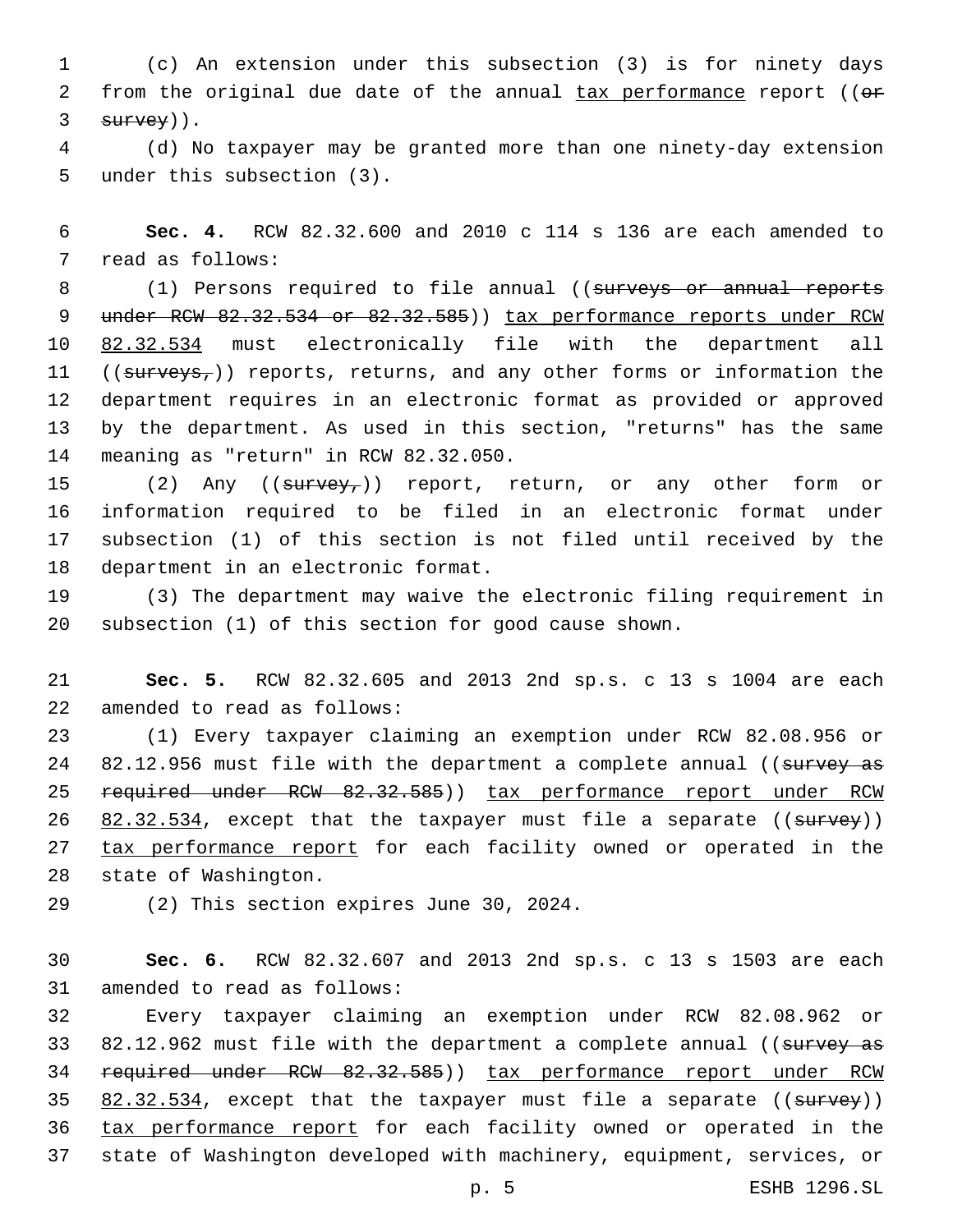labor for which the exemption under RCW 43.136.058, 82.08.962, and 82.12.962 is claimed.2

 **Sec. 7.** RCW 82.32.710 and 2010 c 114 s 137 are each amended to 4 read as follows:

 (1) A client under the terms of a professional employer agreement is deemed to be the sole employer of a covered employee for purposes of eligibility for any tax credit, exemption, or other tax incentive, arising as the result of the employment of covered employees, provided in RCW 82.04.4333, 82.04.44525, 82.04.448, 82.04.4483, 82.08.965, 82.12.965, 82.16.0495, or 82.60.049 or chapter 82.62 or 82.70 RCW, or any other provision in this title. A client, and not the professional employer organization, is entitled to the benefit of any tax credit, exemption, or other tax incentive arising as the result of the employment of covered employees of that client.

 (2) A client under the terms of a professional employer agreement is deemed to be the sole employer of a covered employee for purposes 17 of tax performance reports ((or surveys)) that require the reporting of employment information relating to covered employees of the 19 client, as provided in RCW 82.32.534 (( $\theta$ r 82.32.585)). A client, and not the professional employer organization, is required to complete 21 any ((survey or)) tax performance report that requires the reporting of employment information relating to covered employees of that 23 client.

 (3) For the purposes of this section, "client," "covered employee," "professional employer agreement," and "professional employer organization" have the same meanings as in RCW 82.04.540.

 **Sec. 8.** RCW 82.32.808 and 2013 2nd sp.s. c 13 s 1702 are each 28 amended to read as follows:

 (1) As provided in this section, every bill enacting a new tax preference must include a tax preference performance statement, unless the legislation enacting the new tax preference contains an explicit exemption from the requirements of this section.

 (2) A tax preference performance statement must state the legislative purpose for the new tax preference. The tax preference performance statement must indicate one or more of the following general categories, by reference to the applicable category specified in this subsection, as the legislative purpose of the new tax 38 preference: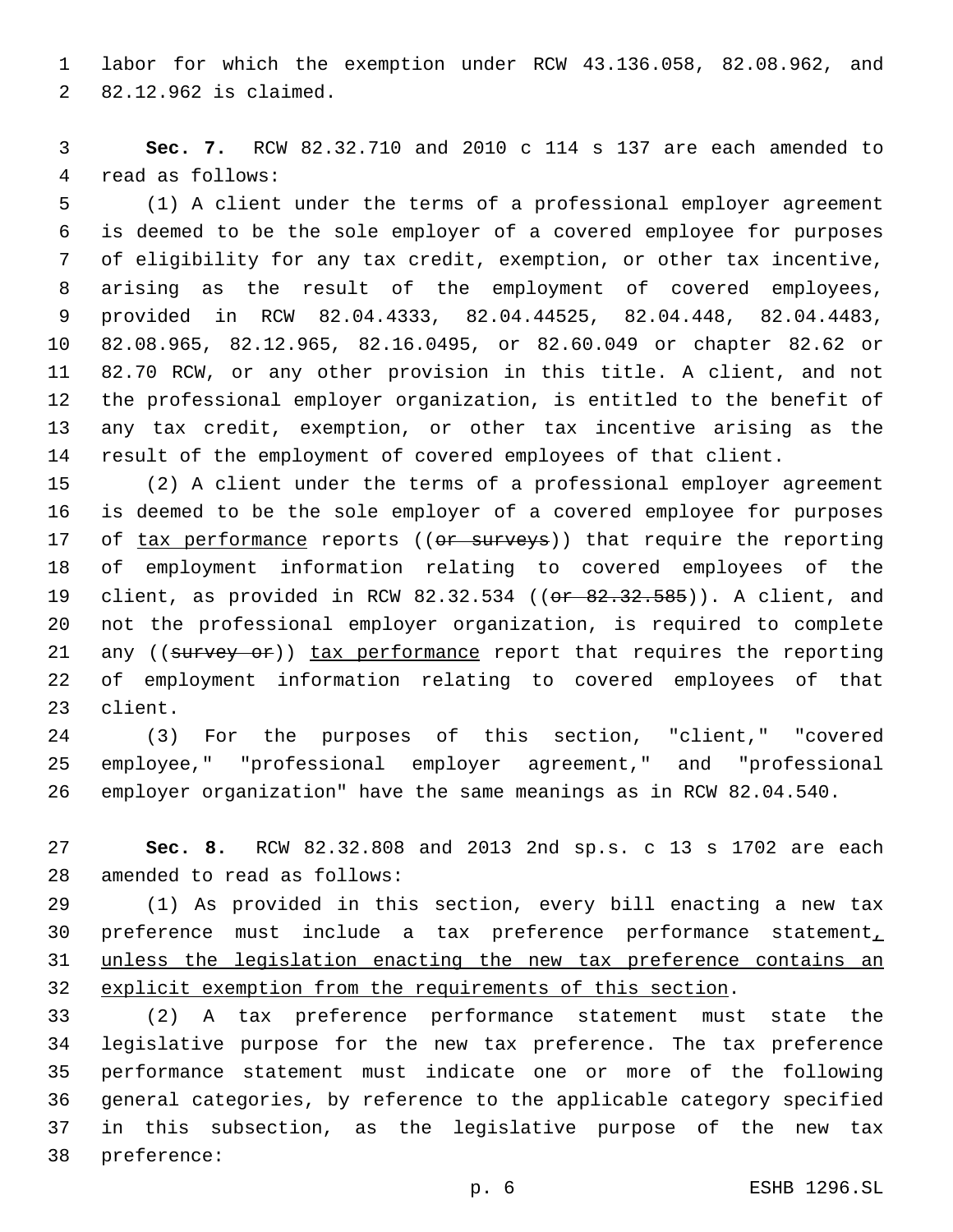(a) Tax preferences intended to induce certain designated 2 behavior by taxpayers;

(b) Tax preferences intended to improve industry competitiveness;

(c) Tax preferences intended to create or retain jobs;

 (d) Tax preferences intended to reduce structural inefficiencies in the tax structure;6

 (e) Tax preferences intended to provide tax relief for certain 8 businesses or individuals; or

 (f) A general purpose not identified in (a) through (e) of this 10 subsection.

 (3) In addition to identifying the general legislative purpose of the tax preference under subsection (2) of this section, the tax preference performance statement must provide additional detailed information regarding the legislative purpose of the new tax 15 preference.

 (4) A new tax preference performance statement must specify clear, relevant, and ascertainable metrics and data requirements that allow the joint legislative audit and review committee and the legislature to measure the effectiveness of the new tax preference in achieving the purpose designated under subsection (2) of this 21 section.

 (5) If the tax preference performance statement for a new tax preference indicates a legislative purpose described in subsection (2)(b) or (c) of this section, any taxpayer claiming the new tax 25 preference must file an annual ((survey)) tax performance report in 26 accordance with RCW ((82.32.585)) 82.32.534.

 (6)(a) Taxpayers claiming a new tax preference must report the amount of the tax preference claimed by the taxpayer to the department as otherwise required by statute or determined by the department as part of the taxpayer's regular tax reporting responsibilities. For new tax preferences allowing certain types of gross income of the business to be excluded from business and occupation or public utility taxation, the tax return must explicitly report the amount of the exclusion, regardless of whether it is structured as an exemption or deduction, if the taxpayer is otherwise required to report taxes to the department on a monthly or quarterly 37 basis. For a new sales and use tax exemption, the total ((sales or uses)) purchase price or value of the exempt product or service subject to the exemption claimed by the buyer must be reported on an addendum to the buyer's tax return if the buyer is otherwise required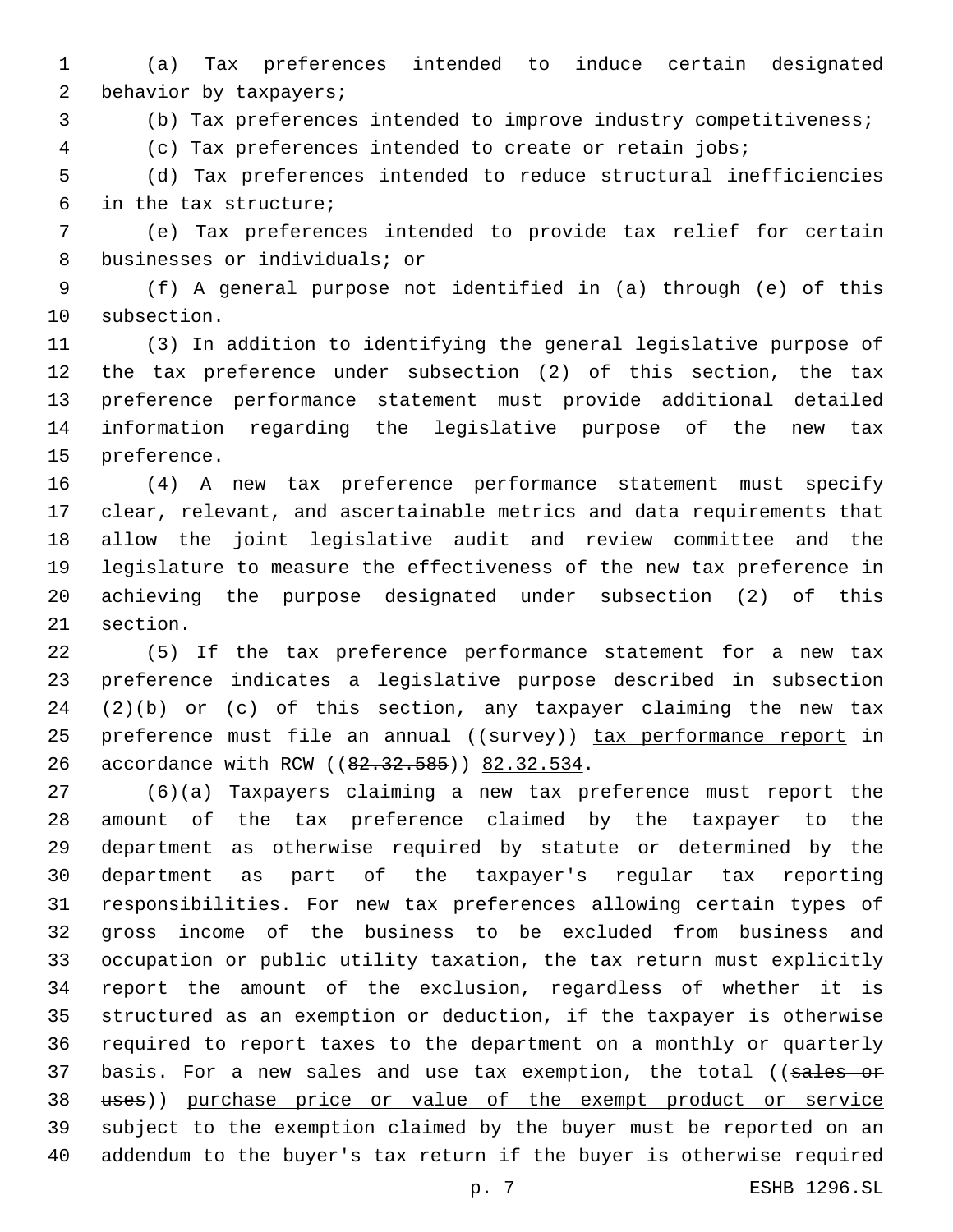to report taxes to the department on a monthly or quarterly basis and the buyer is required to submit an exemption certificate, or similar 3 document, to the seller.

(b) This subsection does not apply to:4

5 (i) Property tax exemptions;

(ii) Tax preferences required by constitutional law;

 (iii) Tax preferences for which the tax benefit to the taxpayer is less than one thousand dollars per calendar year; or

(iv) Taxpayers who are annual filers.9

 (c) The department may waive the filing requirements of this subsection for taxpayers who are not required to file electronically 12 any return( $(\tau)$ ) or report( $(\tau - \sigma r)$  survey)) under this chapter.

 (7)(a) Except as otherwise provided in this subsection, the amount claimed by a taxpayer for any new tax preference is subject to public disclosure and is not considered confidential tax information under RCW 82.32.330, if the reporting periods subject to disclosure ended at least twenty-four months prior to the date of disclosure and the taxpayer is required to report the amount of the tax preference claimed by the taxpayer to the department under subsection (6) of 20 this section.

 (b)(i) The department may waive the public disclosure requirement under (a) of this subsection (7) for good cause. Good cause may be demonstrated by a reasonable showing of economic harm to a taxpayer if the information specified under this subsection is disclosed. The 25 waiver under this subsection  $(7)(b)(i)$  only applies to the new tax preferences provided in chapter 13, Laws of 2013 2nd sp. sess.

 (ii) The amount of the tax preference claimed by a taxpayer during a calendar year is confidential under RCW 82.32.330 and may not be disclosed under this subsection if the amount for the calendar 30 year is less than ten thousand dollars.

 (c) In lieu of the disclosure and waiver requirements under this 32 subsection, the requirements under RCW ((82.32.585)) 82.32.534 apply 33 to any tax preference that requires a ((survey)) tax performance 34 report.

 (8) If a new tax preference does not include the information required under subsections (2) through (4) of this section, the joint legislative audit and review committee is not required to perform a tax preference review under chapter 43.136 RCW, and it is legislatively presumed that it is the intent of the legislature to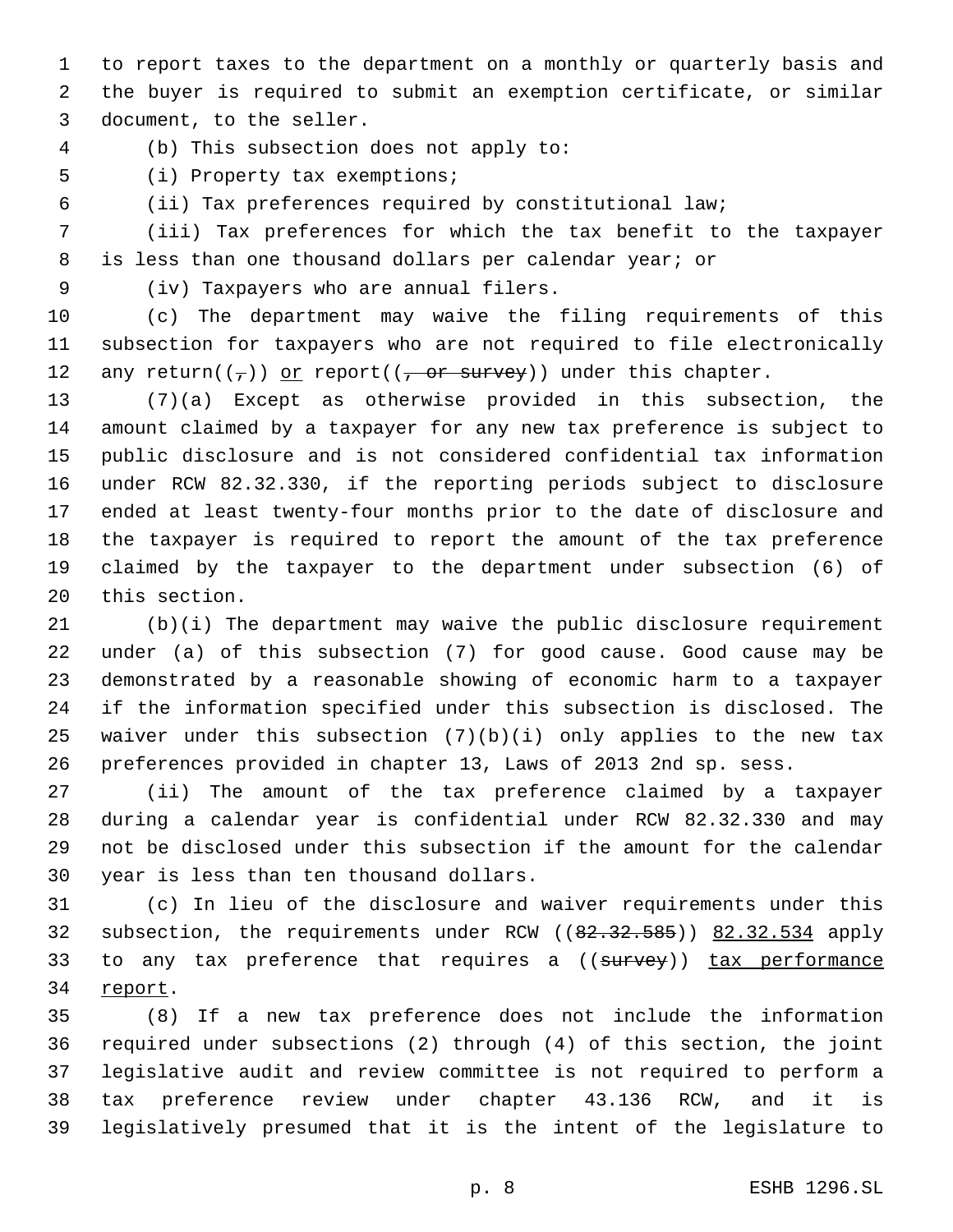allow the new tax preference to expire upon its scheduled expiration 2 date.

 (9) For the purposes of this section, "tax preference" and "new tax preference" have the same meaning as provided in RCW 82.32.805.

 **Sec. 9.** RCW 82.04.240 and 2010 c 114 s 104 are each amended to read as follows:6

 (1) Upon every person engaging within this state in business as a manufacturer, except persons taxable as manufacturers under other provisions of this chapter; as to such persons the amount of the tax with respect to such business is equal to the value of the products, including byproducts, manufactured, multiplied by the rate of 0.484 12 percent.

 (2)(a) Upon every person engaging within this state in the business of manufacturing semiconductor materials, as to such persons the amount of tax with respect to such business is, in the case of manufacturers, equal to the value of the product manufactured, or, in the case of processors for hire, equal to the gross income of the business, multiplied by the rate of 0.275 percent. For the purposes of this subsection "semiconductor materials" means silicon crystals, silicon ingots, raw polished semiconductor wafers, compound semiconductors, integrated circuits, and microchips.

 (b) A person reporting under the tax rate provided in this 23 subsection (2) must file a complete annual tax performance report 24 with the department under RCW 82.32.534.

 (c) This subsection (2) expires twelve years after the effective 26 date of this act.

 (3) The measure of the tax is the value of the products, including byproducts, so manufactured regardless of the place of sale or the fact that deliveries may be made to points outside the state.

 **Sec. 10.** RCW 82.04.2404 and 2010 c 114 s 105 are each amended to 31 read as follows:

 (1) Upon every person engaging within this state in the business of manufacturing or processing for hire semiconductor materials, as to such persons the amount of tax with respect to such business is, in the case of manufacturers, equal to the value of the product manufactured, or, in the case of processors for hire, equal to the gross income of the business, multiplied by the rate of 0.275 38 percent.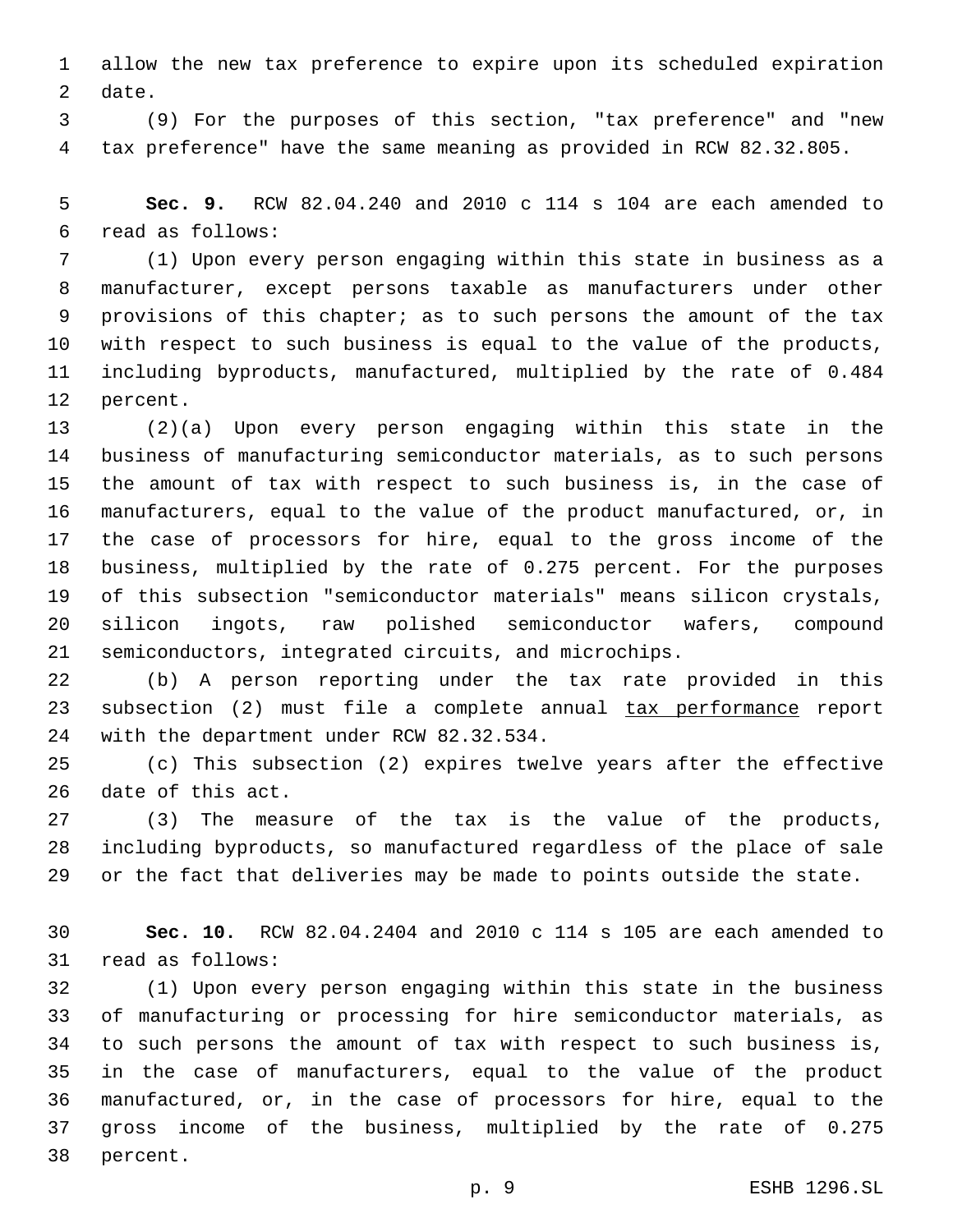(2) For the purposes of this section "semiconductor materials" means silicon crystals, silicon ingots, raw polished semiconductor 3 wafers, and compound semiconductor wafers.

 (3) A person reporting under the tax rate provided in this section must file a complete annual tax performance report with the department under RCW 82.32.534.6

(4) This section expires December 1, 2018.

 **Sec. 11.** RCW 82.04.260 and 2015 3rd sp.s. c 6 s 602 and 2015 3rd sp.s. c 6 s 205 are each reenacted and amended to read as follows:

 (1) Upon every person engaging within this state in the business 11 of manufacturing:

 (a) Wheat into flour, barley into pearl barley, soybeans into soybean oil, canola into canola oil, canola meal, or canola by- products, or sunflower seeds into sunflower oil; as to such persons the amount of tax with respect to such business is equal to the value of the flour, pearl barley, oil, canola meal, or canola by-product manufactured, multiplied by the rate of 0.138 percent;

 (b) Beginning July 1, 2025, seafood products that remain in a raw, raw frozen, or raw salted state at the completion of the manufacturing by that person; or selling manufactured seafood products that remain in a raw, raw frozen, or raw salted state at the completion of the manufacturing, to purchasers who transport in the 23 ordinary course of business the goods out of this state; as to such persons the amount of tax with respect to such business is equal to the value of the products manufactured or the gross proceeds derived from such sales, multiplied by the rate of 0.138 percent. Sellers must keep and preserve records for the period required by RCW 82.32.070 establishing that the goods were transported by the purchaser in the ordinary course of business out of this state;

 $(c)(i)$  ((Beginning July 1, 2025)) Except as provided otherwise in (c)(iii) of this subsection, from July 1, 2025, until January 1, 32 2036, dairy products; or selling dairy products that the person has manufactured to purchasers who either transport in the ordinary course of business the goods out of state or purchasers who use such dairy products as an ingredient or component in the manufacturing of a dairy product; as to such persons the tax imposed is equal to the value of the products manufactured or the gross proceeds derived from such sales multiplied by the rate of 0.138 percent. Sellers must keep and preserve records for the period required by RCW 82.32.070

p. 10 ESHB 1296.SL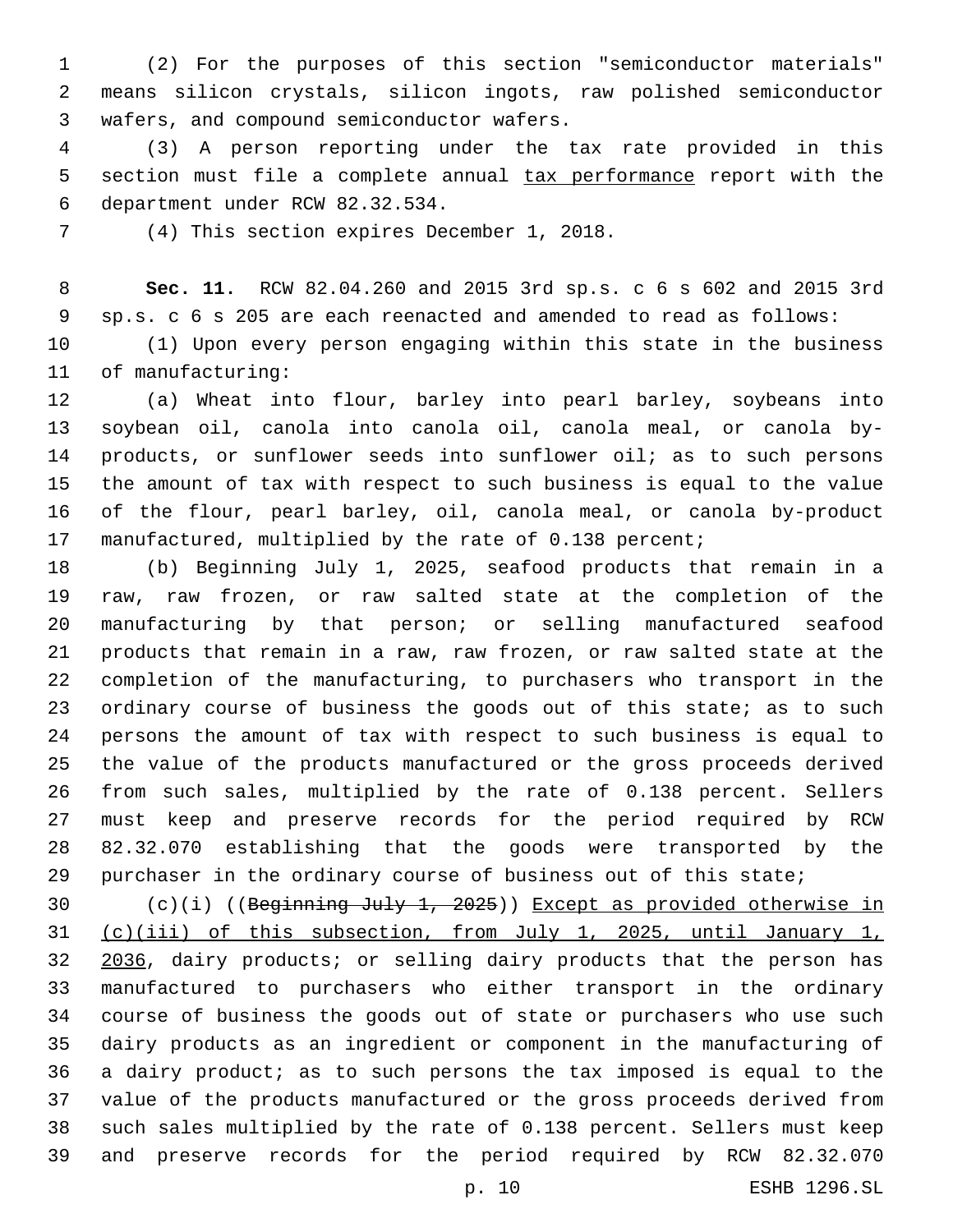establishing that the goods were transported by the purchaser in the ordinary course of business out of this state or sold to a manufacturer for use as an ingredient or component in the manufacturing of a dairy product.4

 (ii) For the purposes of this subsection (1)(c), "dairy products" means:6

 (A) Products, not including any marijuana-infused product, that as of September 20, 2001, are identified in 21 C.F.R., chapter 1, parts 131, 133, and 135, including by-products from the manufacturing 10 of the dairy products, such as whey and casein; and

 (B) Products comprised of not less than seventy percent dairy 12 products that qualify under  $(c)(ii)(A)$  of this subsection, measured 13 by weight or volume.

 (iii) The preferential tax rate provided to taxpayers under this subsection (1)(c) does not apply to sales of dairy products on or after July 1, 2023, where a dairy product is used by the purchaser as an ingredient or component in the manufacturing in Washington of a 18 dairy product;

 (d)(i) Beginning July 1, 2025, fruits or vegetables by canning, preserving, freezing, processing, or dehydrating fresh fruits or vegetables, or selling at wholesale fruits or vegetables manufactured by the seller by canning, preserving, freezing, processing, or dehydrating fresh fruits or vegetables and sold to purchasers who transport in the ordinary course of business the goods out of this 25 state; as to such persons the amount of tax with respect to such business is equal to the value of the products manufactured or the gross proceeds derived from such sales multiplied by the rate of 0.138 percent. Sellers must keep and preserve records for the period required by RCW 82.32.070 establishing that the goods were transported by the purchaser in the ordinary course of business out 31 of this state.

 (ii) For purposes of this subsection (1)(d), "fruits" and "vegetables" do not include marijuana, useable marijuana, or 34 marijuana-infused products;

 (e) Until July 1, 2009, alcohol fuel, biodiesel fuel, or biodiesel feedstock, as those terms are defined in RCW 82.29A.135; as to such persons the amount of tax with respect to the business is equal to the value of alcohol fuel, biodiesel fuel, or biodiesel feedstock manufactured, multiplied by the rate of 0.138 percent; and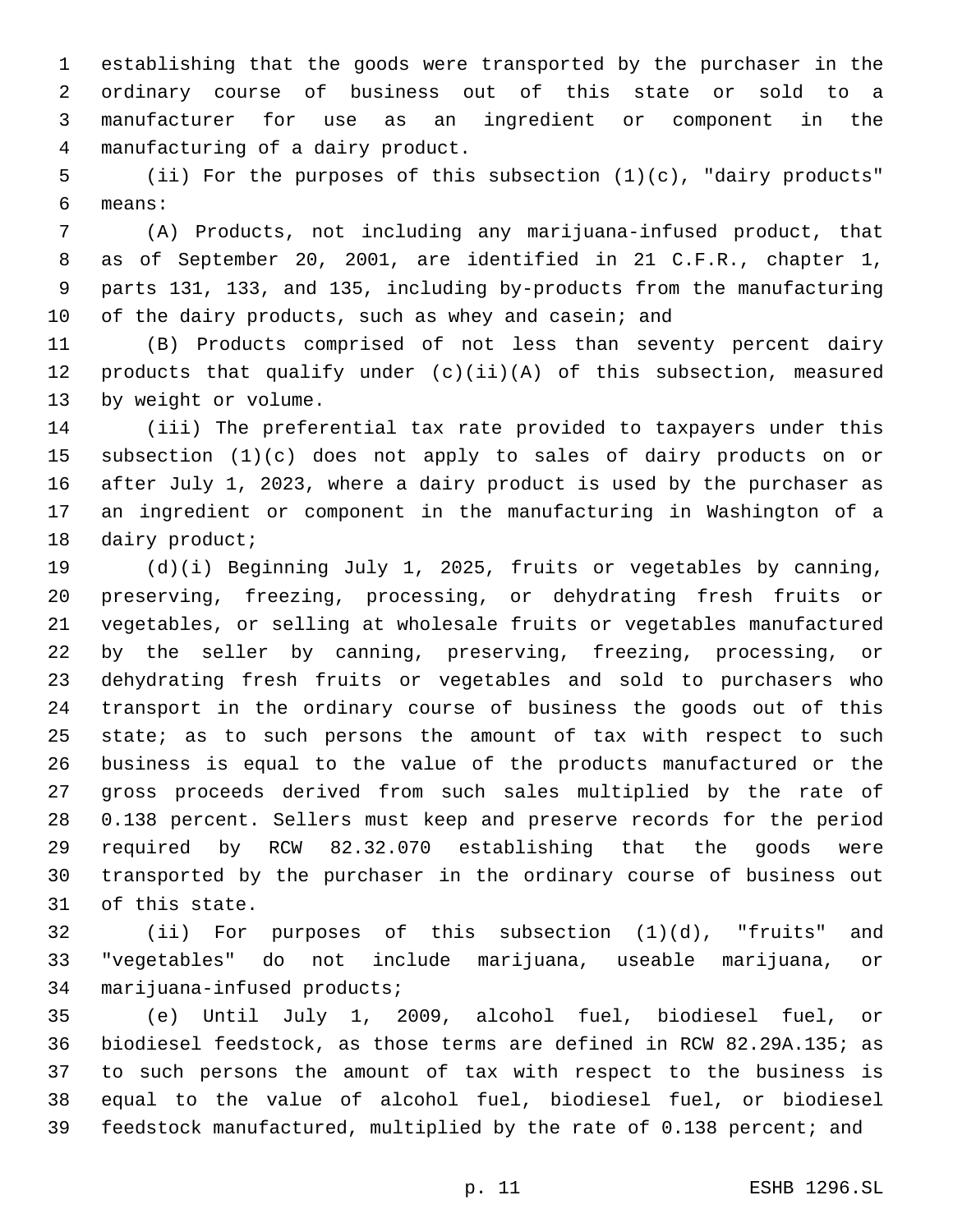(f) Wood biomass fuel as defined in RCW 82.29A.135; as to such persons the amount of tax with respect to the business is equal to the value of wood biomass fuel manufactured, multiplied by the rate 4 of 0.138 percent.

 (2) Upon every person engaging within this state in the business of splitting or processing dried peas; as to such persons the amount of tax with respect to such business is equal to the value of the peas split or processed, multiplied by the rate of 0.138 percent.

 (3) Upon every nonprofit corporation and nonprofit association engaging within this state in research and development, as to such corporations and associations, the amount of tax with respect to such activities is equal to the gross income derived from such activities 13 multiplied by the rate of 0.484 percent.

 (4) Upon every person engaging within this state in the business of slaughtering, breaking and/or processing perishable meat products and/or selling the same at wholesale only and not at retail; as to such persons the tax imposed is equal to the gross proceeds derived from such sales multiplied by the rate of 0.138 percent.

 (5) Upon every person engaging within this state in the business of acting as a travel agent or tour operator; as to such persons the amount of the tax with respect to such activities is equal to the gross income derived from such activities multiplied by the rate of 0.275 percent.23

 (6) Upon every person engaging within this state in business as an international steamship agent, international customs house broker, international freight forwarder, vessel and/or cargo charter broker 27 in foreign commerce, and/or international air cargo agent; as to such persons the amount of the tax with respect to only international activities is equal to the gross income derived from such activities 30 multiplied by the rate of 0.275 percent.

 (7) Upon every person engaging within this state in the business of stevedoring and associated activities pertinent to the movement of goods and commodities in waterborne interstate or foreign commerce; as to such persons the amount of tax with respect to such business is equal to the gross proceeds derived from such activities multiplied by the rate of 0.275 percent. Persons subject to taxation under this subsection are exempt from payment of taxes imposed by chapter 82.16 RCW for that portion of their business subject to taxation under this subsection. Stevedoring and associated activities pertinent to the conduct of goods and commodities in waterborne interstate or foreign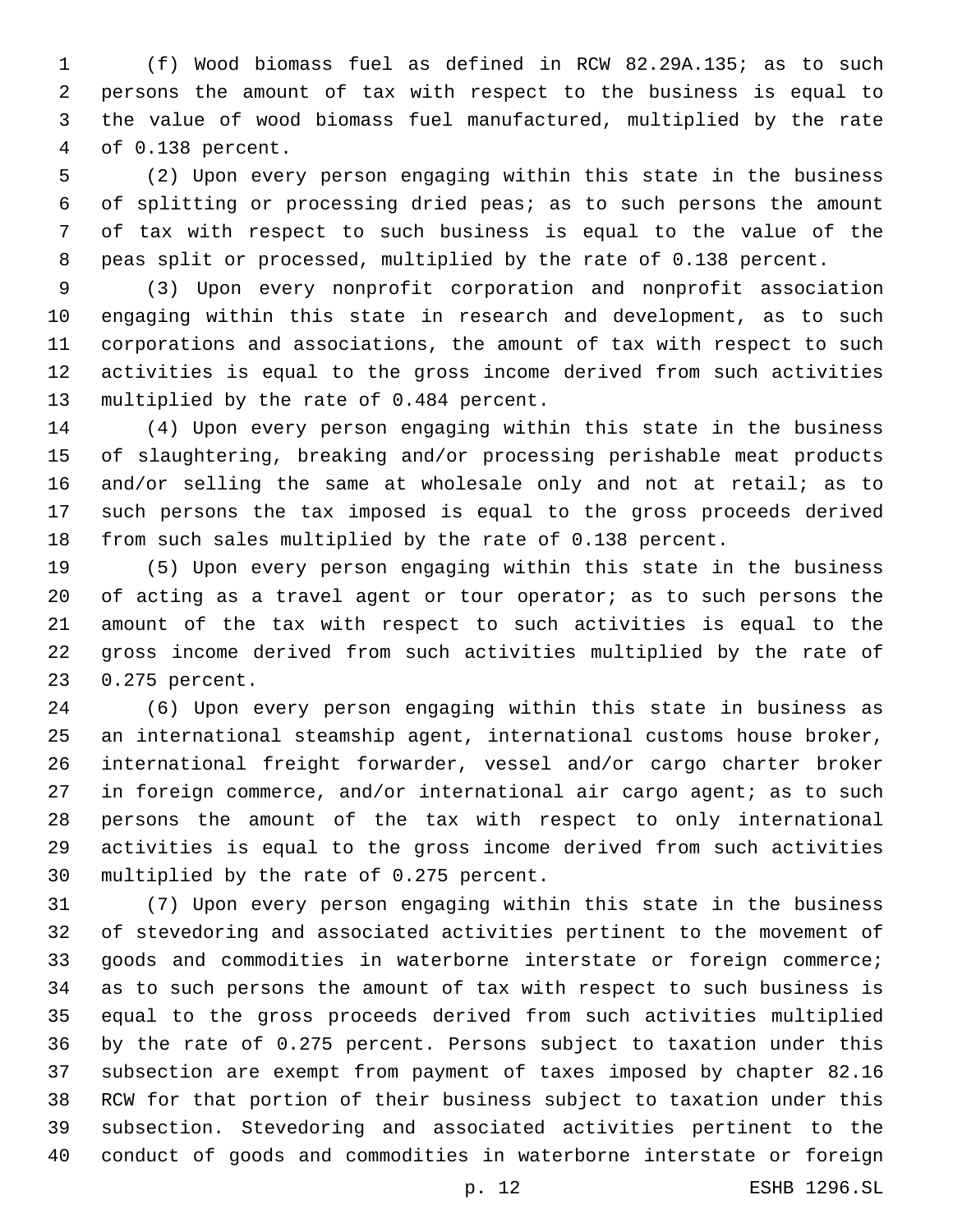commerce are defined as all activities of a labor, service or transportation nature whereby cargo may be loaded or unloaded to or from vessels or barges, passing over, onto or under a wharf, pier, or similar structure; cargo may be moved to a warehouse or similar holding or storage yard or area to await further movement in import or export or may move to a consolidation freight station and be stuffed, unstuffed, containerized, separated or otherwise segregated or aggregated for delivery or loaded on any mode of transportation for delivery to its consignee. Specific activities included in this definition are: Wharfage, handling, loading, unloading, moving of cargo to a convenient place of delivery to the consignee or a convenient place for further movement to export mode; documentation services in connection with the receipt, delivery, checking, care, custody and control of cargo required in the transfer of cargo; imported automobile handling prior to delivery to consignee; terminal stevedoring and incidental vessel services, including but not limited to plugging and unplugging refrigerator service to containers, trailers, and other refrigerated cargo receptacles, and securing ship 19 hatch covers.

 (8)(a) Upon every person engaging within this state in the business of disposing of low-level waste, as defined in RCW 43.145.010; as to such persons the amount of the tax with respect to such business is equal to the gross income of the business, excluding any fees imposed under chapter 43.200 RCW, multiplied by the rate of 25 3.3 percent.

26 (b) If the gross income of the taxpayer is attributable to activities both within and without this state, the gross income attributable to this state must be determined in accordance with the methods of apportionment required under RCW 82.04.460.

 (9) Upon every person engaging within this state as an insurance producer or title insurance agent licensed under chapter 48.17 RCW or a surplus line broker licensed under chapter 48.15 RCW; as to such persons, the amount of the tax with respect to such licensed activities is equal to the gross income of such business multiplied 35 by the rate of 0.484 percent.

 (10) Upon every person engaging within this state in business as a hospital, as defined in chapter 70.41 RCW, that is operated as a nonprofit corporation or by the state or any of its political subdivisions, as to such persons, the amount of tax with respect to such activities is equal to the gross income of the business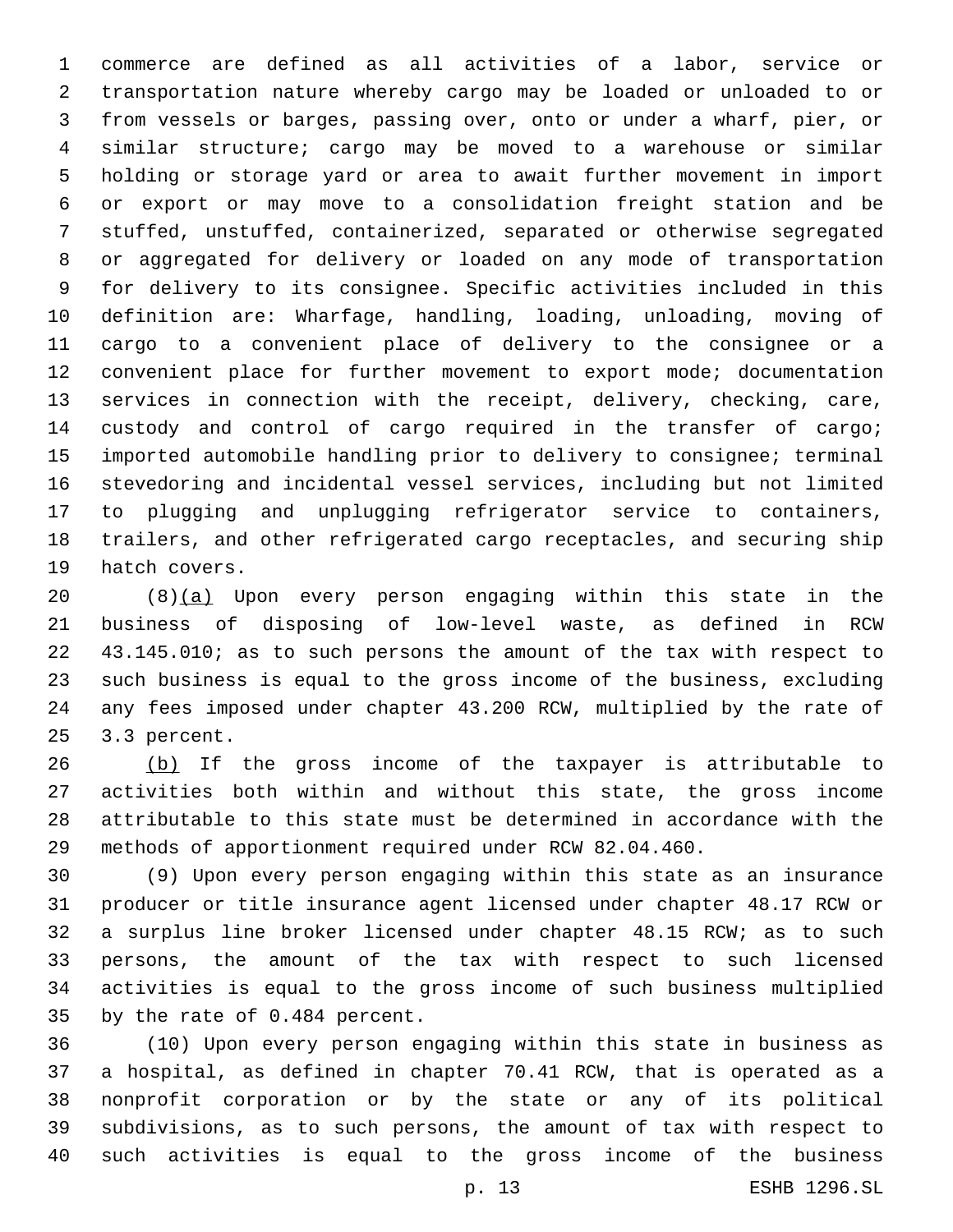multiplied by the rate of 0.75 percent through June 30, 1995, and 1.5 2 percent thereafter.

 (11)(a) Beginning October 1, 2005, upon every person engaging within this state in the business of manufacturing commercial airplanes, or components of such airplanes, or making sales, at retail or wholesale, of commercial airplanes or components of such airplanes, manufactured by the seller, as to such persons the amount of tax with respect to such business is, in the case of manufacturers, equal to the value of the product manufactured and the gross proceeds of sales of the product manufactured, or in the case of processors for hire, equal to the gross income of the business, 12 multiplied by the rate of:

 (i) 0.4235 percent from October 1, 2005, through June 30, 2007; 14 and

15 (ii) 0.2904 percent beginning July 1, 2007.

 (b) Beginning July 1, 2008, upon every person who is not eligible to report under the provisions of (a) of this subsection (11) and is engaging within this state in the business of manufacturing tooling specifically designed for use in manufacturing commercial airplanes or components of such airplanes, or making sales, at retail or wholesale, of such tooling manufactured by the seller, as to such persons the amount of tax with respect to such business is, in the case of manufacturers, equal to the value of the product manufactured and the gross proceeds of sales of the product manufactured, or in the case of processors for hire, be equal to the gross income of the business, multiplied by the rate of 0.2904 percent.

 (c) For the purposes of this subsection (11), "commercial airplane" and "component" have the same meanings as provided in RCW 29 82.32.550.

 (d) In addition to all other requirements under this title, a person reporting under the tax rate provided in this subsection (11) 32 must file a complete annual tax performance report with the 33 department under RCW 82.32.534.

 (e)(i) Except as provided in (e)(ii) of this subsection (11), this subsection (11) does not apply on and after July 1, 2040.

 (ii) With respect to the manufacturing of commercial airplanes or making sales, at retail or wholesale, of commercial airplanes, this subsection (11) does not apply on and after July 1st of the year in which the department makes a determination that any final assembly or wing assembly of any version or variant of a commercial airplane that

p. 14 ESHB 1296.SL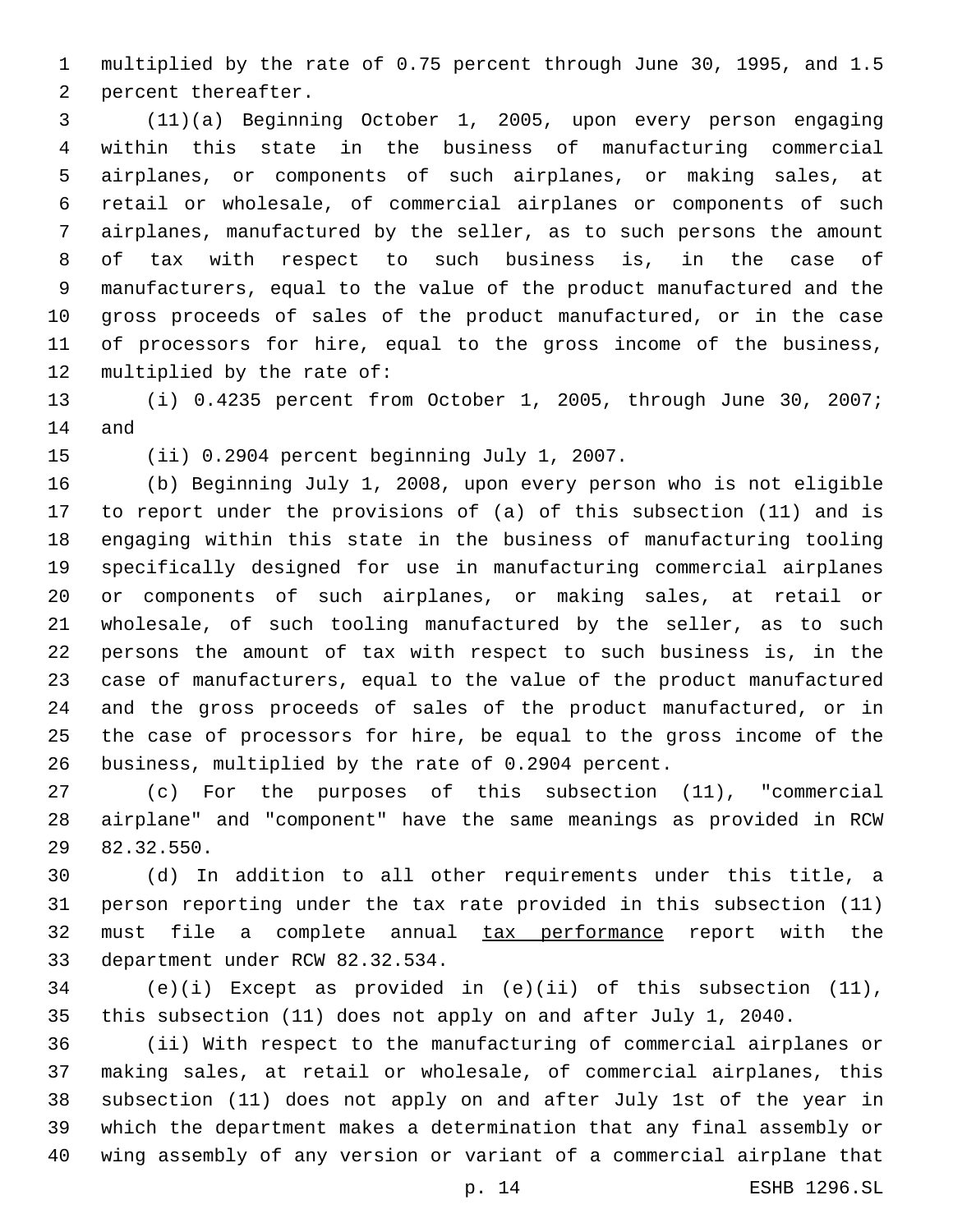is the basis of a siting of a significant commercial airplane manufacturing program in the state under RCW 82.32.850 has been sited outside the state of Washington. This subsection (11)(e)(ii) only applies to the manufacturing or sale of commercial airplanes that are the basis of a siting of a significant commercial airplane manufacturing program in the state under RCW 82.32.850.

 (12)(a) Until July 1, 2024, upon every person engaging within this state in the business of extracting timber or extracting for 9 hire timber; as to such persons the amount of tax with respect to the business is, in the case of extractors, equal to the value of products, including by-products, extracted, or in the case of extractors for hire, equal to the gross income of the business, multiplied by the rate of 0.4235 percent from July 1, 2006, through June 30, 2007, and 0.2904 percent from July 1, 2007, through June 30, 15 2024.

 (b) Until July 1, 2024, upon every person engaging within this state in the business of manufacturing or processing for hire: (i) Timber into timber products or wood products; or (ii) timber products into other timber products or wood products; as to such persons the amount of the tax with respect to the business is, in the case of manufacturers, equal to the value of products, including by-products, manufactured, or in the case of processors for hire, equal to the gross income of the business, multiplied by the rate of 0.4235 percent from July 1, 2006, through June 30, 2007, and 0.2904 percent 25 from July 1, 2007, through June 30, 2024.

 (c) Until July 1, 2024, upon every person engaging within this state in the business of selling at wholesale: (i) Timber extracted by that person; (ii) timber products manufactured by that person from timber or other timber products; or (iii) wood products manufactured by that person from timber or timber products; as to such persons the amount of the tax with respect to the business is equal to the gross proceeds of sales of the timber, timber products, or wood products multiplied by the rate of 0.4235 percent from July 1, 2006, through June 30, 2007, and 0.2904 percent from July 1, 2007, through June 30, 35 2024.

 (d) Until July 1, 2024, upon every person engaging within this state in the business of selling standing timber; as to such persons the amount of the tax with respect to the business is equal to the gross income of the business multiplied by the rate of 0.2904 percent. For purposes of this subsection (12)(d), "selling standing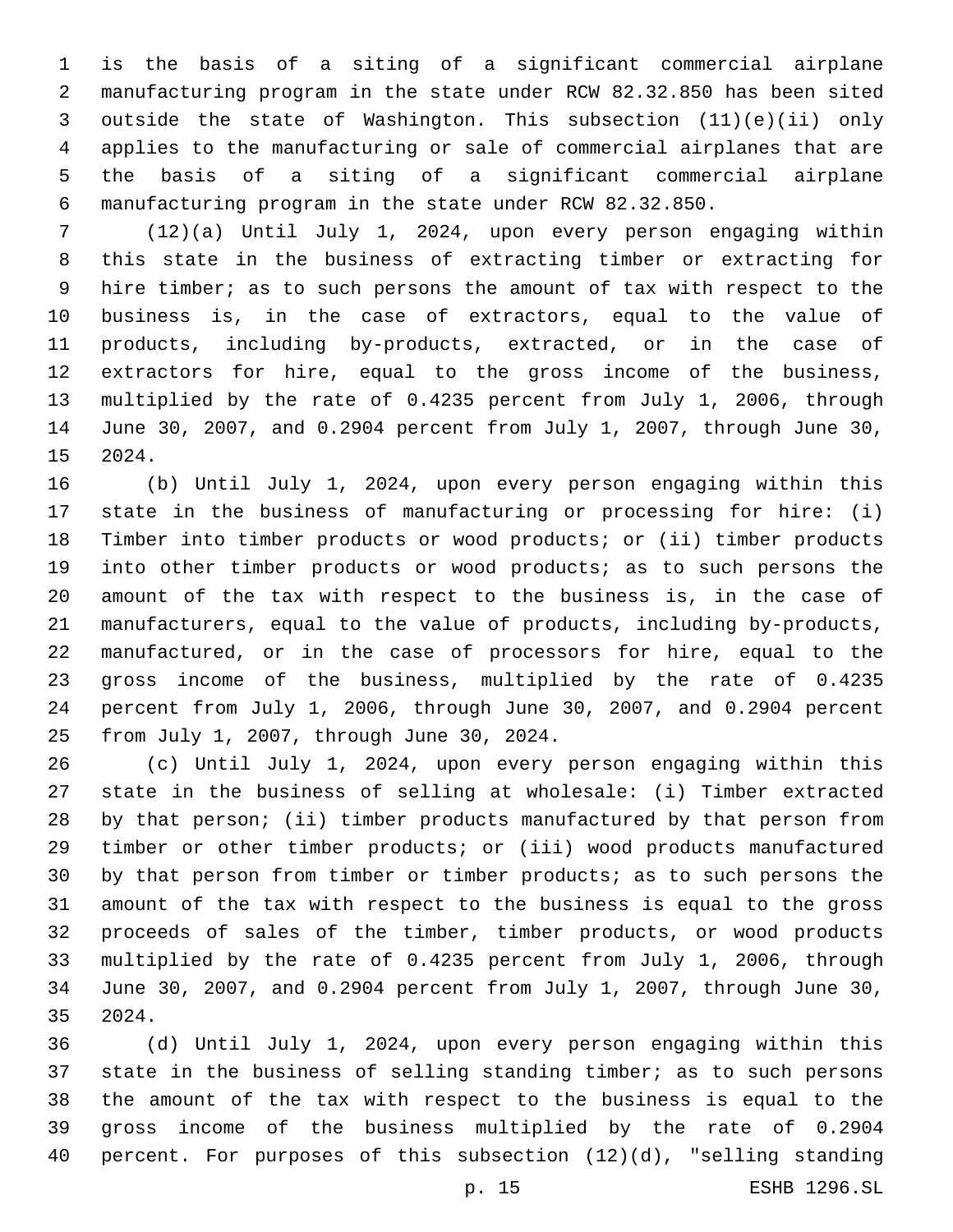timber" means the sale of timber apart from the land, where the buyer is required to sever the timber within thirty months from the date of the original contract, regardless of the method of payment for the timber and whether title to the timber transfers before, upon, or 5 after severance.

 (e) For purposes of this subsection, the following definitions apply:

 (i) "Biocomposite surface products" means surface material products containing, by weight or volume, more than fifty percent recycled paper and that also use nonpetroleum-based phenolic resin as 11 a bonding agent.

 (ii) "Paper and paper products" means products made of interwoven cellulosic fibers held together largely by hydrogen bonding. "Paper and paper products" includes newsprint; office, printing, fine, and pressure-sensitive papers; paper napkins, towels, and toilet tissue; kraft bag, construction, and other kraft industrial papers; paperboard, liquid packaging containers, containerboard, corrugated, and solid-fiber containers including linerboard and corrugated medium; and related types of cellulosic products containing primarily, by weight or volume, cellulosic materials. "Paper and paper products" does not include books, newspapers, magazines, periodicals, and other printed publications, advertising materials, calendars, and similar types of printed materials.

 (iii) "Recycled paper" means paper and paper products having fifty percent or more of their fiber content that comes from postconsumer waste. For purposes of this subsection (12)(e)(iii), "postconsumer waste" means a finished material that would normally be disposed of as solid waste, having completed its life cycle as a consumer item.29

 (iv) "Timber" means forest trees, standing or down, on privately or publicly owned land. "Timber" does not include Christmas trees that are cultivated by agricultural methods or short-rotation 33 hardwoods as defined in RCW 84.33.035.

(v) "Timber products" means:34

 (A) Logs, wood chips, sawdust, wood waste, and similar products obtained wholly from the processing of timber, short-rotation 37 hardwoods as defined in RCW 84.33.035, or both;

 (B) Pulp, including market pulp and pulp derived from recovered 39 paper or paper products; and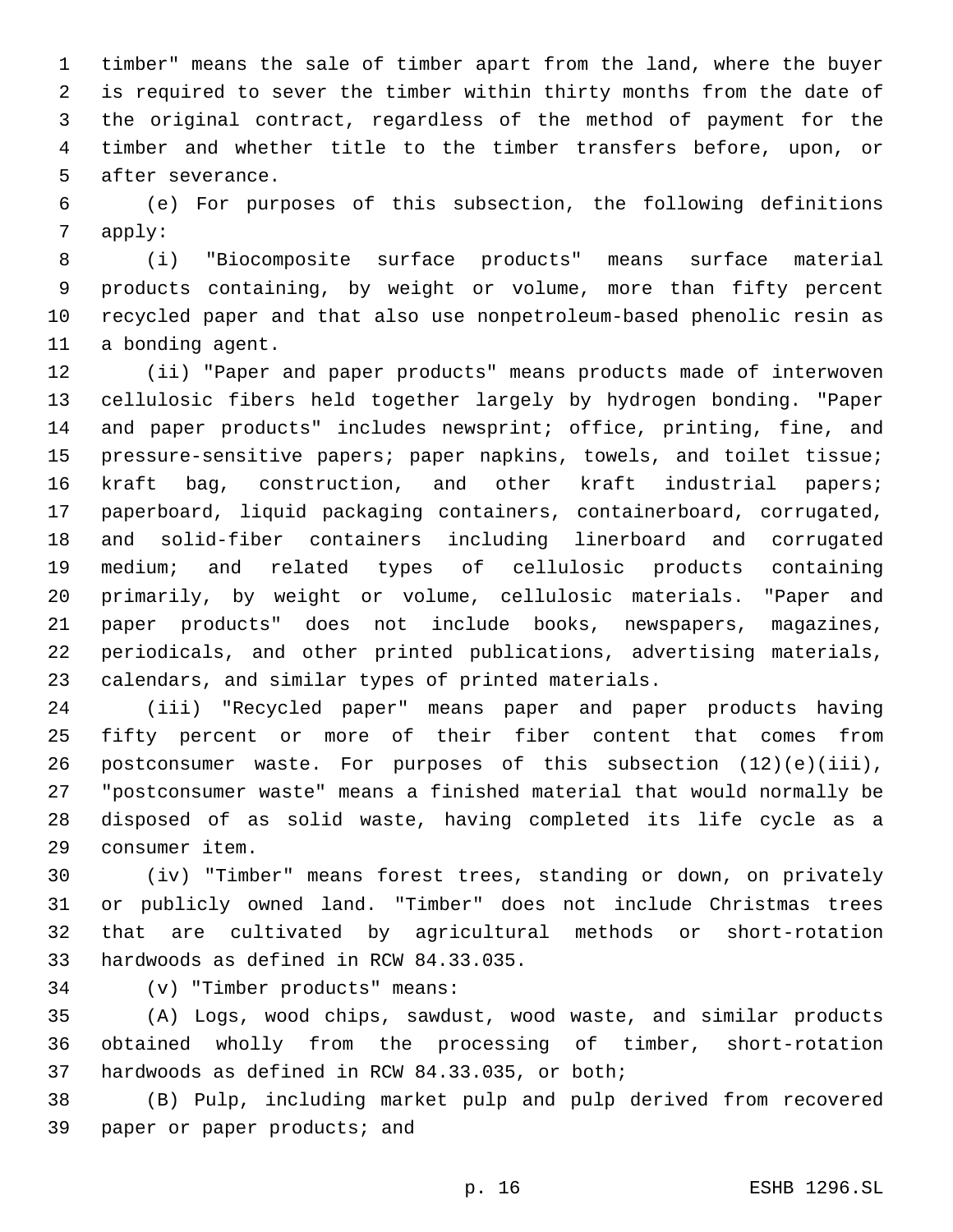(C) Recycled paper, but only when used in the manufacture of 2 biocomposite surface products.

 (vi) "Wood products" means paper and paper products; dimensional lumber; engineered wood products such as particleboard, oriented strand board, medium density fiberboard, and plywood; wood doors; 6 wood windows; and biocomposite surface products.

 (f) Except for small harvesters as defined in RCW 84.33.035, a person reporting under the tax rate provided in this subsection (12) 9 must file a complete annual ((survey)) tax performance report with 10 the department under RCW ((82.32.585)) 82.32.534.

 (13) Upon every person engaging within this state in inspecting, testing, labeling, and storing canned salmon owned by another person, as to such persons, the amount of tax with respect to such activities is equal to the gross income derived from such activities multiplied 15 by the rate of 0.484 percent.

 (14)(a) Upon every person engaging within this state in the business of printing a newspaper, publishing a newspaper, or both, the amount of tax on such business is equal to the gross income of the business multiplied by the rate of 0.35 percent until July 1, 20 2024, and 0.484 percent thereafter.

 (b) A person reporting under the tax rate provided in this subsection (14) must file a complete annual tax performance report 23 with the department under RCW 82.32.534.

 **Sec. 12.** RCW 82.04.2909 and 2015 3rd sp.s. c 6 s 502 are each 25 amended to read as follows:

 (1) Upon every person who is an aluminum smelter engaging within this state in the business of manufacturing aluminum; as to such persons the amount of tax with respect to such business is, in the case of manufacturers, equal to the value of the product manufactured, or in the case of processors for hire, equal to the gross income of the business, multiplied by the rate of .2904 32 percent.

 (2) Upon every person who is an aluminum smelter engaging within this state in the business of making sales at wholesale of aluminum manufactured by that person, as to such persons the amount of tax with respect to such business is equal to the gross proceeds of sales of the aluminum multiplied by the rate of .2904 percent.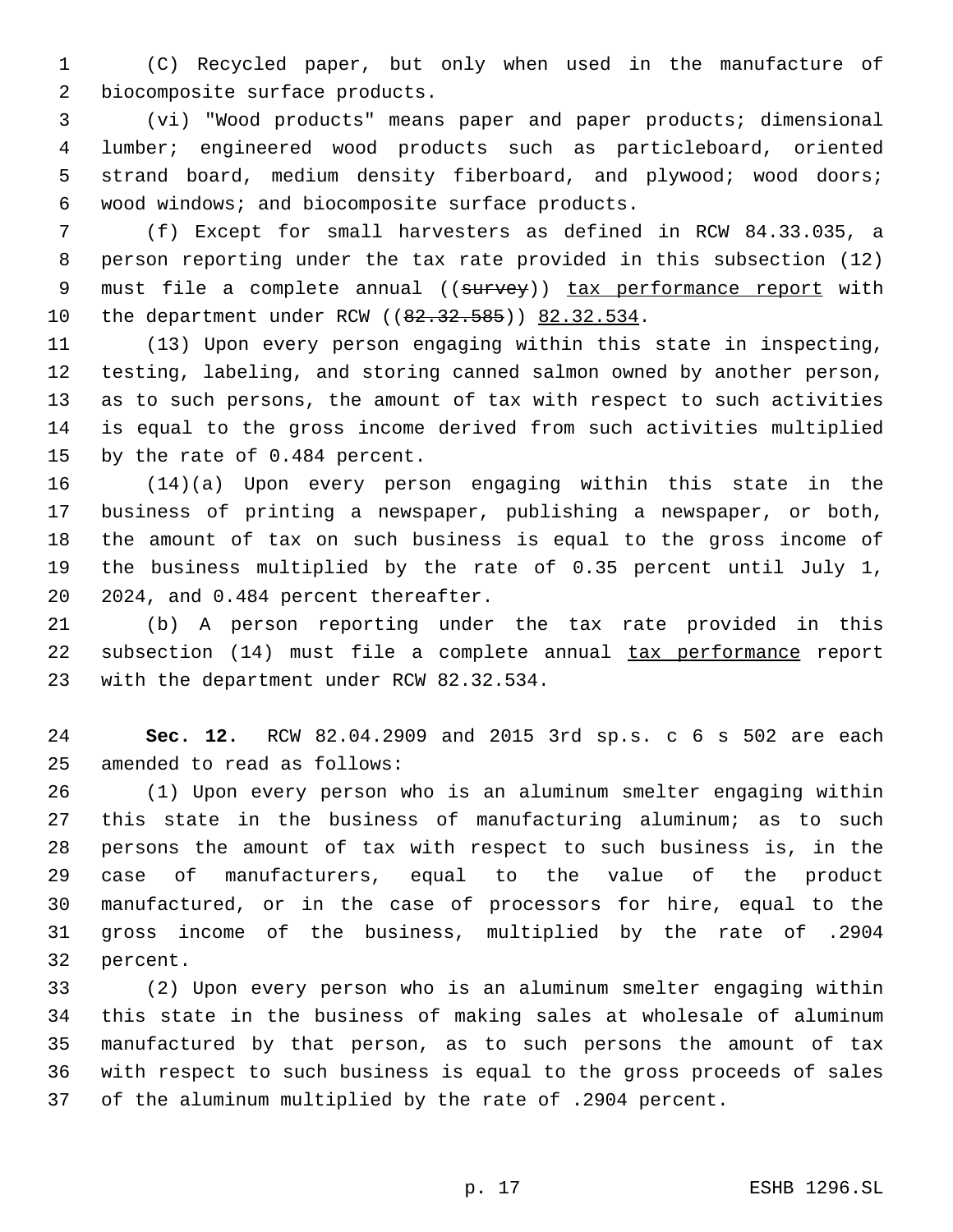(3) A person reporting under the tax rate provided in this section must file a complete annual tax performance report with the 3 department under RCW 82.32.534.

(4) This section expires January 1, 2027.4

 **Sec. 13.** RCW 82.04.426 and 2010 c 114 s 110 are each amended to read as follows:6

 (1) The tax imposed by RCW 82.04.240(2) does not apply to any person in respect to the manufacturing of semiconductor microchips.

(2) For the purposes of this section:9

 (a) "Manufacturing semiconductor microchips" means taking raw polished semiconductor wafers and embedding integrated circuits on the wafers using processes such as masking, etching, and diffusion; 13 and

 (b) "Integrated circuit" means a set of microminiaturized, 15 electronic circuits.

 (3) A person reporting under the tax rate provided in this 17 section must file a complete annual tax performance report with the 18 department under RCW 82.32.534.

 (4) This section expires nine years after the effective date of 20 this act.

 **Sec. 14.** RCW 82.04.4277 and 2016 sp.s. c 29 s 532 are each 22 amended to read as follows:

 (1) A health or social welfare organization may deduct from the measure of tax amounts received as compensation for providing mental health services or chemical dependency services under a government-26 funded program.

 (2) A behavioral health organization may deduct from the measure of tax amounts received from the state of Washington for distribution to a health or social welfare organization that is eligible to deduct the distribution under subsection (1) of this section.

 (3) A person claiming a deduction under this section must file a 32 complete annual tax performance report with the department under RCW 33 82.32.534.

 (4) The definitions in this subsection apply throughout this section unless the context clearly requires otherwise.

 (a) "Chemical dependency" has the same meaning as provided in RCW 37 70.96A.020.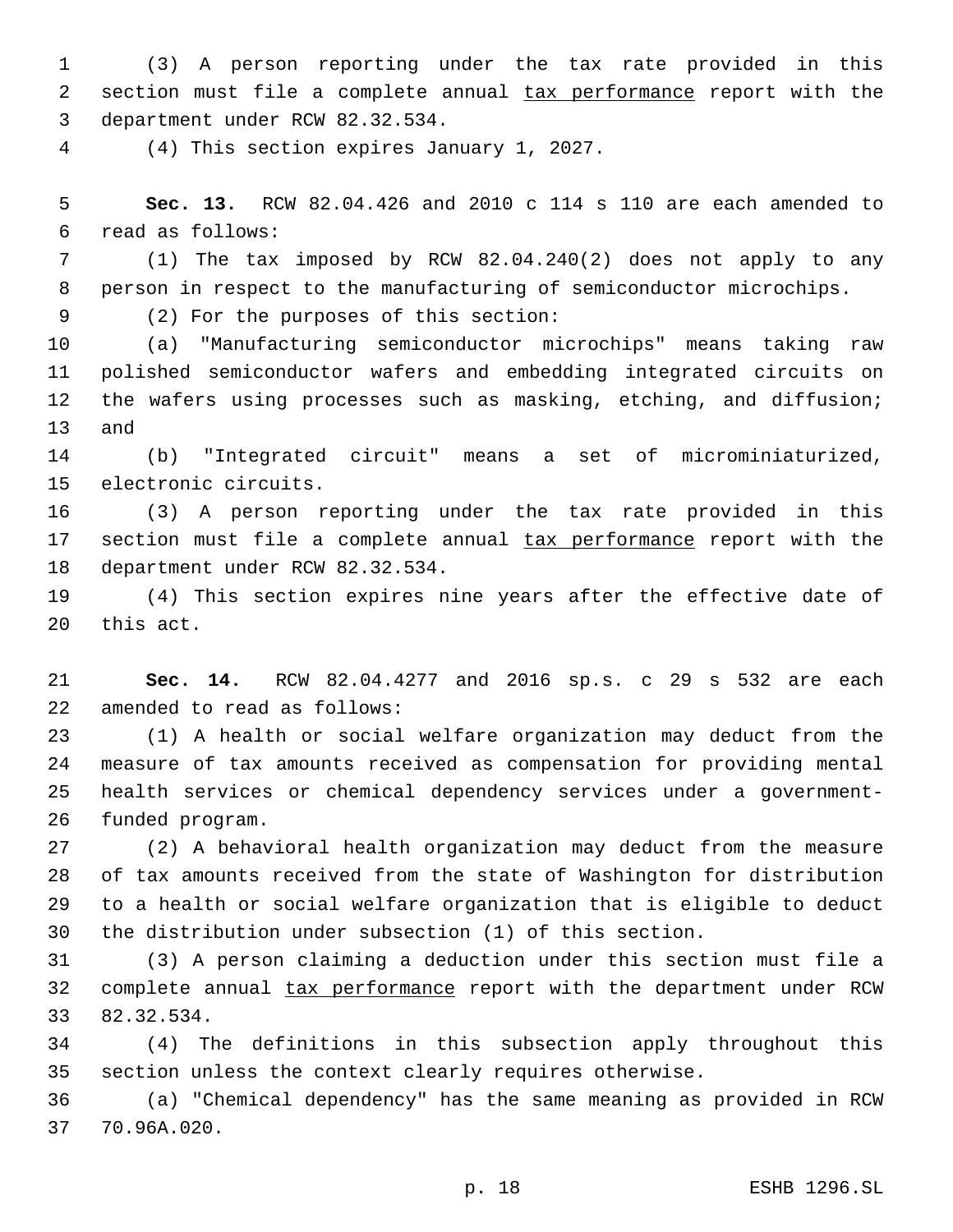(b) "Health or social welfare organization" has the meaning provided in RCW 82.04.431.2

 (c) "Mental health services" and "behavioral health organization" 4 have the meanings provided in RCW 71.24.025.

5 (5) This section expires January 1, 2020.

 **Sec. 15.** RCW 82.04.4461 and 2013 3rd sp.s. c 2 s 9 are each 7 amended to read as follows:

 (1)(a)(i) In computing the tax imposed under this chapter, a credit is allowed for each person for qualified aerospace product development. For a person who is a manufacturer or processor for hire of commercial airplanes or components of such airplanes, credit may be earned for expenditures occurring after December 1, 2003. For all other persons, credit may be earned only for expenditures occurring 14 after June 30, 2008.

 (ii) For purposes of this subsection, "commercial airplane" and "component" have the same meanings as provided in RCW 82.32.550.

 (b) Before July 1, 2005, any credits earned under this section must be accrued and carried forward and may not be used until July 1, 2005. These carryover credits may be used at any time thereafter, and may be carried over until used. Refunds may not be granted in the 21 place of a credit.

 (2) The credit is equal to the amount of qualified aerospace product development expenditures of a person, multiplied by the rate 24 of 1.5 percent.

 (3) Except as provided in subsection (1)(b) of this section the credit must be claimed against taxes due for the same calendar year in which the qualified aerospace product development expenditures are incurred. Credit earned on or after July 1, 2005, may not be carried over. The credit for each calendar year may not exceed the amount of tax otherwise due under this chapter for the calendar year. Refunds 31 may not be granted in the place of a credit.

 (4) Any person claiming the credit must file a form prescribed by the department that must include the amount of the credit claimed, an estimate of the anticipated aerospace product development expenditures during the calendar year for which the credit is claimed, an estimate of the taxable amount during the calendar year for which the credit is claimed, and such additional information as 38 the department may prescribe.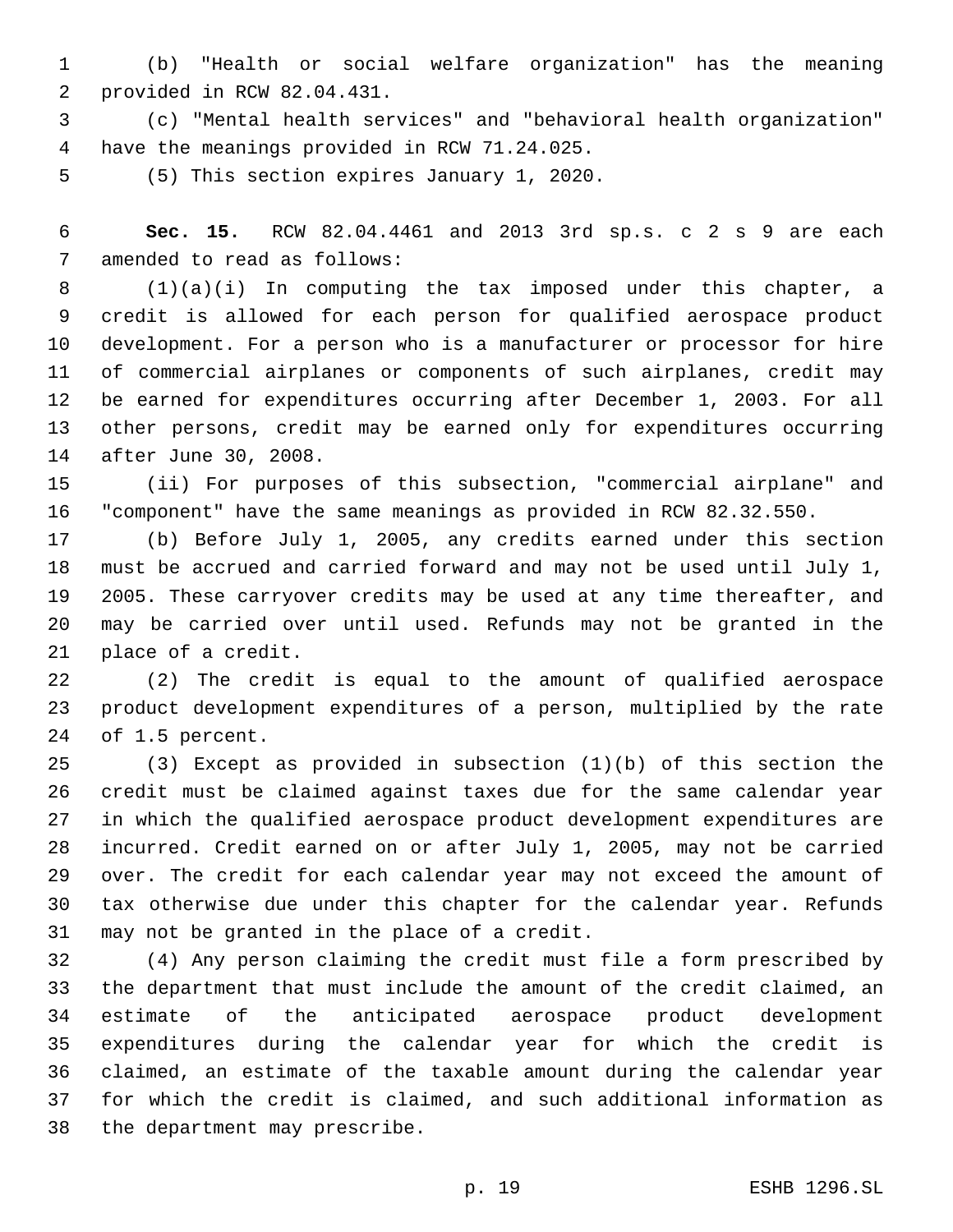(5) The definitions in this subsection apply throughout this 2 section.

(a) "Aerospace product" has the meaning given in RCW 82.08.975.

 (b) "Aerospace product development" means research, design, and engineering activities performed in relation to the development of an aerospace product or of a product line, model, or model derivative of an aerospace product, including prototype development, testing, and certification. The term includes the discovery of technological information, the translating of technological information into new or improved products, processes, techniques, formulas, or inventions, and the adaptation of existing products and models into new products or new models, or derivatives of products or models. The term does not include manufacturing activities or other production-oriented activities, however the term does include tool design and engineering design for the manufacturing process. The term does not include surveys and studies, social science and humanities research, market research or testing, quality control, sale promotion and service, computer software developed for internal use, and research in areas such as improved style, taste, and seasonal design.

 (c) "Qualified aerospace product development" means aerospace 21 product development performed within this state.

 (d) "Qualified aerospace product development expenditures" means operating expenses, including wages, compensation of a proprietor or a partner in a partnership as determined by the department, benefits, supplies, and computer expenses, directly incurred in qualified aerospace product development by a person claiming the credit provided in this section. The term does not include amounts paid to a person or to the state and any of its departments and institutions, other than a public educational or research institution to conduct qualified aerospace product development. The term does not include capital costs and overhead, such as expenses for land, structures, or 32 depreciable property.

 (e) "Taxable amount" means the taxable amount subject to the tax imposed in this chapter required to be reported on the person's tax returns during the year in which the credit is claimed, less any taxable amount for which a credit is allowed under RCW 82.04.440.

 (6) In addition to all other requirements under this title, a person claiming the credit under this section must file a complete 39 annual tax performance report with the department under RCW 82.32.534.40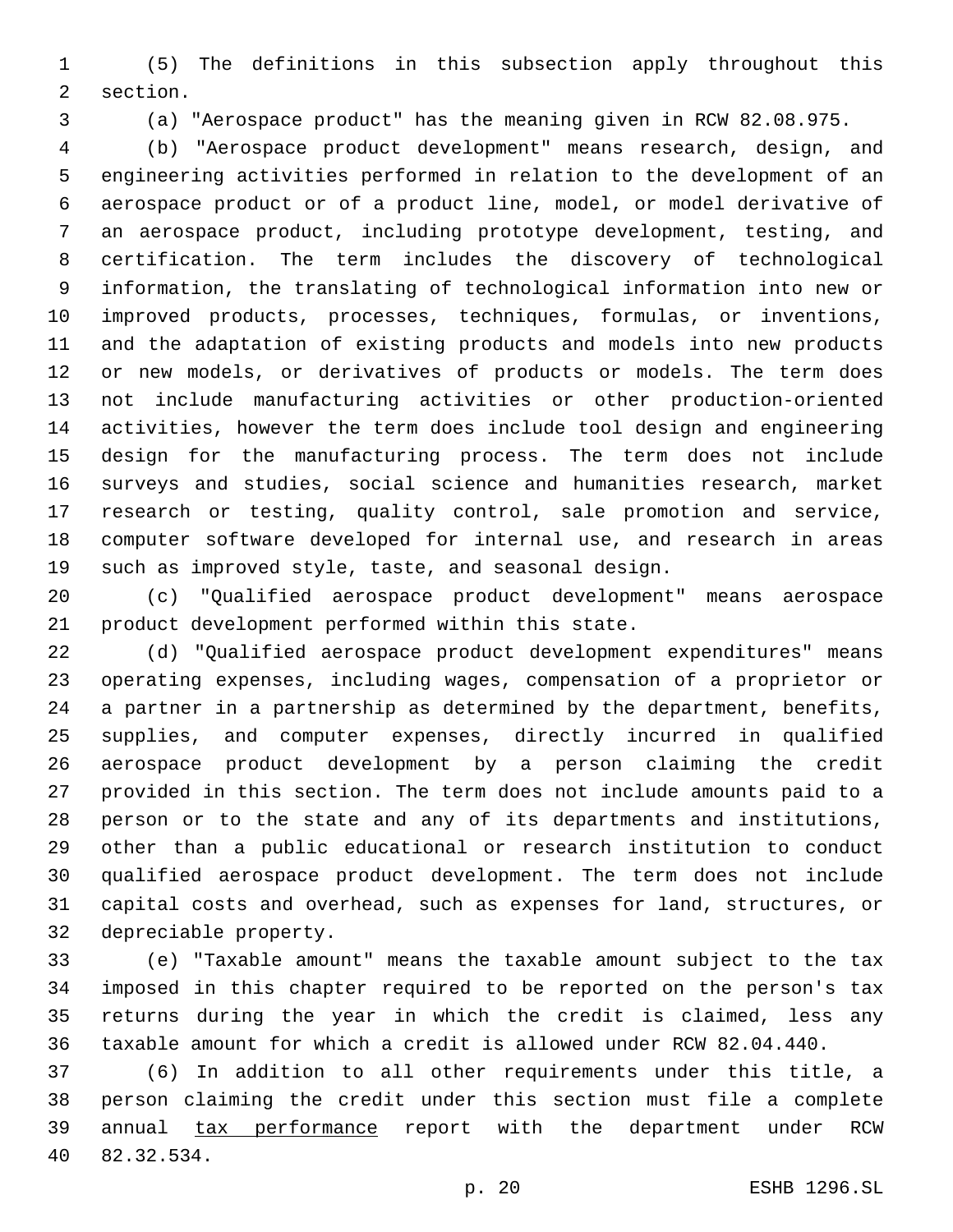(7) Credit may not be claimed for expenditures for which a credit 2 is claimed under RCW 82.04.4452.

(8) This section expires July 1, 2040.3

 **Sec. 16.** RCW 82.04.4463 and 2013 3rd sp.s. c 2 s 10 are each 5 amended to read as follows:

 (1) In computing the tax imposed under this chapter, a credit is allowed for property taxes and leasehold excise taxes paid during the 8 calendar year.

(2) The credit is equal to:9

 (a)(i)(A) Property taxes paid on buildings, and land upon which the buildings are located, constructed after December 1, 2003, and used exclusively in manufacturing commercial airplanes or components 13 of such airplanes; and

 (B) Leasehold excise taxes paid with respect to buildings constructed after January 1, 2006, the land upon which the buildings are located, or both, if the buildings are used exclusively in manufacturing commercial airplanes or components of such airplanes; 18 and

 (C) Property taxes or leasehold excise taxes paid on, or with respect to, buildings constructed after June 30, 2008, the land upon which the buildings are located, or both, and used exclusively for aerospace product development, manufacturing tooling specifically designed for use in manufacturing commercial airplanes or their components, or in providing aerospace services, by persons not within 25 the scope of  $(a)(i)(A)$  and  $(B)$  of this subsection (2) and are taxable under RCW 82.04.290(3), 82.04.260(11)(b), or 82.04.250(3); or

 (ii) Property taxes attributable to an increase in assessed value due to the renovation or expansion, after: (A) December 1, 2003, of a building used exclusively in manufacturing commercial airplanes or components of such airplanes; and (B) June 30, 2008, of buildings used exclusively for aerospace product development, manufacturing tooling specifically designed for use in manufacturing commercial airplanes or their components, or in providing aerospace services, by 34 persons not within the scope of  $(a)(ii)(A)$  of this subsection (2) and are taxable under RCW 82.04.290(3), 82.04.260(11)(b), or 36 82.04.250(3); and

37 (b) An amount equal to: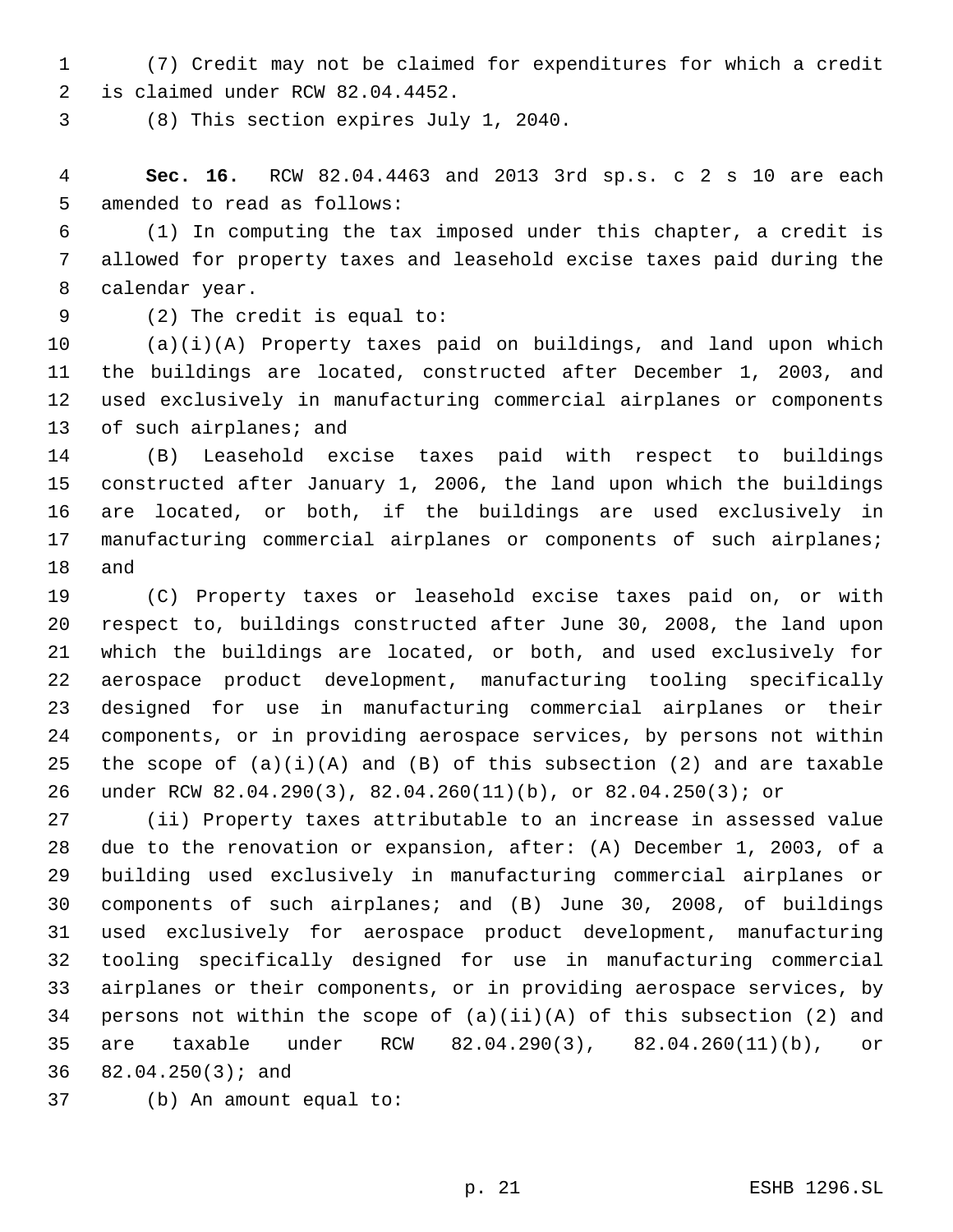(i)(A) Property taxes paid, by persons taxable under RCW 82.04.260(11)(a), on machinery and equipment exempt under RCW 82.08.02565 or 82.12.02565 and acquired after December 1, 2003;

 (B) Property taxes paid, by persons taxable under RCW 82.04.260(11)(b), on machinery and equipment exempt under RCW 82.08.02565 or 82.12.02565 and acquired after June 30, 2008; or

 (C) Property taxes paid, by persons taxable under RCW 82.04.250(3) or 82.04.290(3), on computer hardware, computer peripherals, and software exempt under RCW 82.08.975 or 82.12.975 and 10 acquired after June 30, 2008.

 (ii) For purposes of determining the amount eligible for credit under (i)(A) and (B) of this subsection (2)(b), the amount of 13 property taxes paid is multiplied by a fraction.

 (A) The numerator of the fraction is the total taxable amount subject to the tax imposed under RCW 82.04.260(11) (a) or (b) on the applicable business activities of manufacturing commercial airplanes, components of such airplanes, or tooling specifically designed for use in the manufacturing of commercial airplanes or components of 19 such airplanes.

 (B) The denominator of the fraction is the total taxable amount subject to the tax imposed under all manufacturing classifications in 22 chapter 82.04 RCW.

 (C) For purposes of both the numerator and denominator of the fraction, the total taxable amount refers to the total taxable amount required to be reported on the person's returns for the calendar year before the calendar year in which the credit under this section is earned. The department may provide for an alternative method for calculating the numerator in cases where the tax rate provided in RCW 82.04.260(11) for manufacturing was not in effect during the full calendar year before the calendar year in which the credit under this 31 section is earned.

 (D) No credit is available under (b)(i)(A) or (B) of this subsection (2) if either the numerator or the denominator of the fraction is zero. If the fraction is greater than or equal to nine-35 tenths, then the fraction is rounded to one.

 (E) As used in (b)(ii)(C) of this subsection (2), "returns" means the tax returns for which the tax imposed under this chapter is 38 reported to the department.

 (3) The definitions in this subsection apply throughout this section, unless the context clearly indicates otherwise.

p. 22 ESHB 1296.SL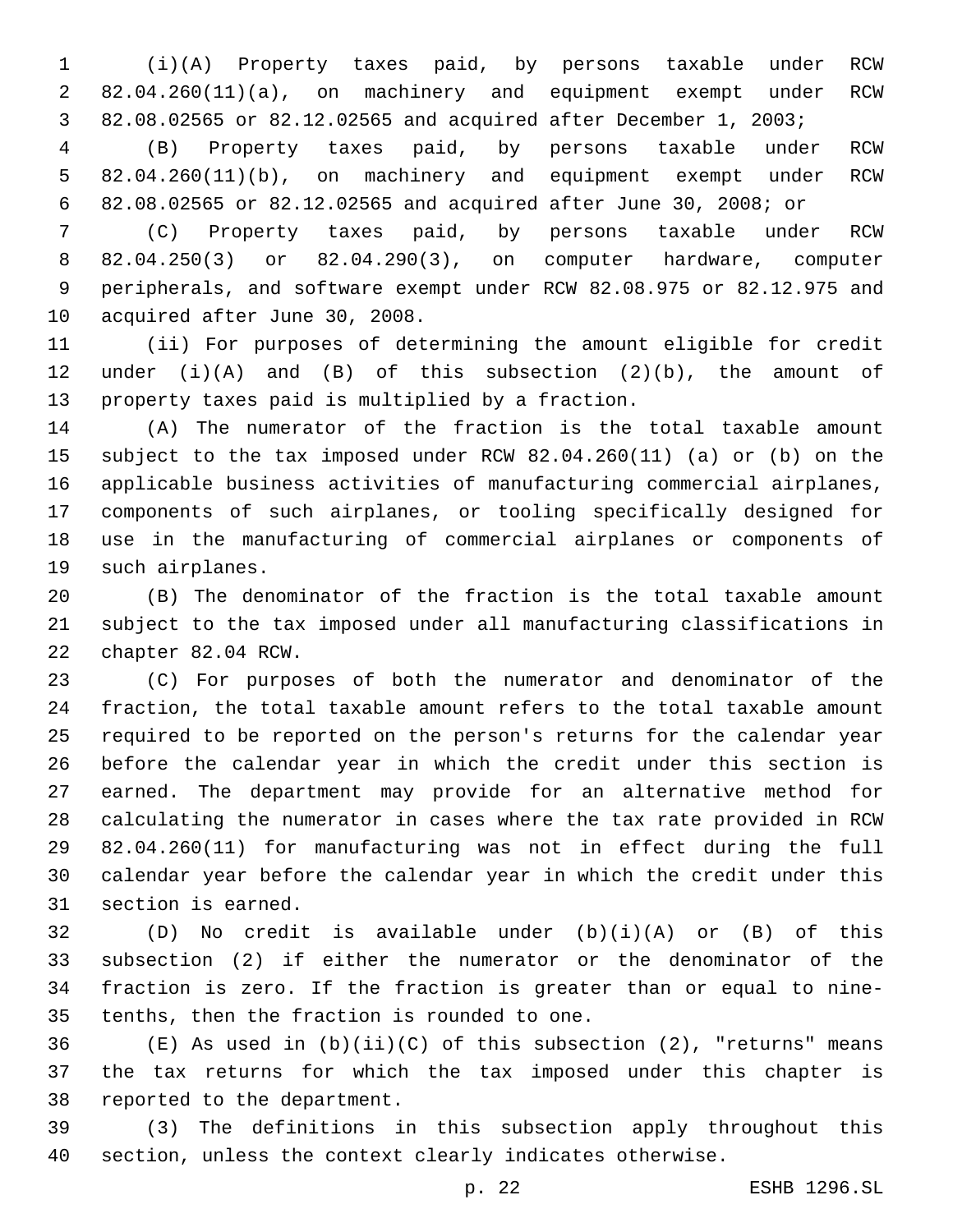(a) "Aerospace product development" has the same meaning as 2 provided in RCW 82.04.4461.

 (b) "Aerospace services" has the same meaning given in RCW 82.08.975.4

 (c) "Commercial airplane" and "component" have the same meanings as provided in RCW 82.32.550.6

 (4) A credit earned during one calendar year may be carried over to be credited against taxes incurred in a subsequent calendar year, but may not be carried over a second year. No refunds may be granted 10 for credits under this section.

 (5) In addition to all other requirements under this title, a person claiming the credit under this section must file a complete 13 annual tax performance report with the department under RCW 14 82.32.534.

15 (6) This section expires July 1, 2040.

 **Sec. 17.** RCW 82.04.448 and 2010 c 114 s 117 are each amended to 17 read as follows:

 (1) Subject to the limits and provisions of this section, a credit is authorized against the tax otherwise due under RCW 82.04.240(2) for persons engaged in the business of manufacturing semiconductor materials. For the purposes of this section "semiconductor materials" has the same meaning as provided in RCW  $82.04.240(2)$ .

 (2)(a) The credit under this section equals three thousand dollars for each employment position used in manufacturing production that takes place in a new building exempt from sales and use tax under RCW 82.08.965 and 82.12.965. A credit is earned for the calendar year a person fills a position. Additionally a credit is earned for each year the position is maintained over the subsequent consecutive years, up to eight years. Those positions that are not filled for the entire year are eligible for fifty percent of the credit if filled less than six months, and the entire credit if 33 filled more than six months.

 (b) To qualify for the credit, the manufacturing activity of the person must be conducted at a new building that qualifies for the exemption from sales and use tax under RCW 82.08.965 and 82.12.965.

 (c) In those situations where a production building in existence on the effective date of this section will be phased out of operation, during which time employment at the new building at the

p. 23 ESHB 1296.SL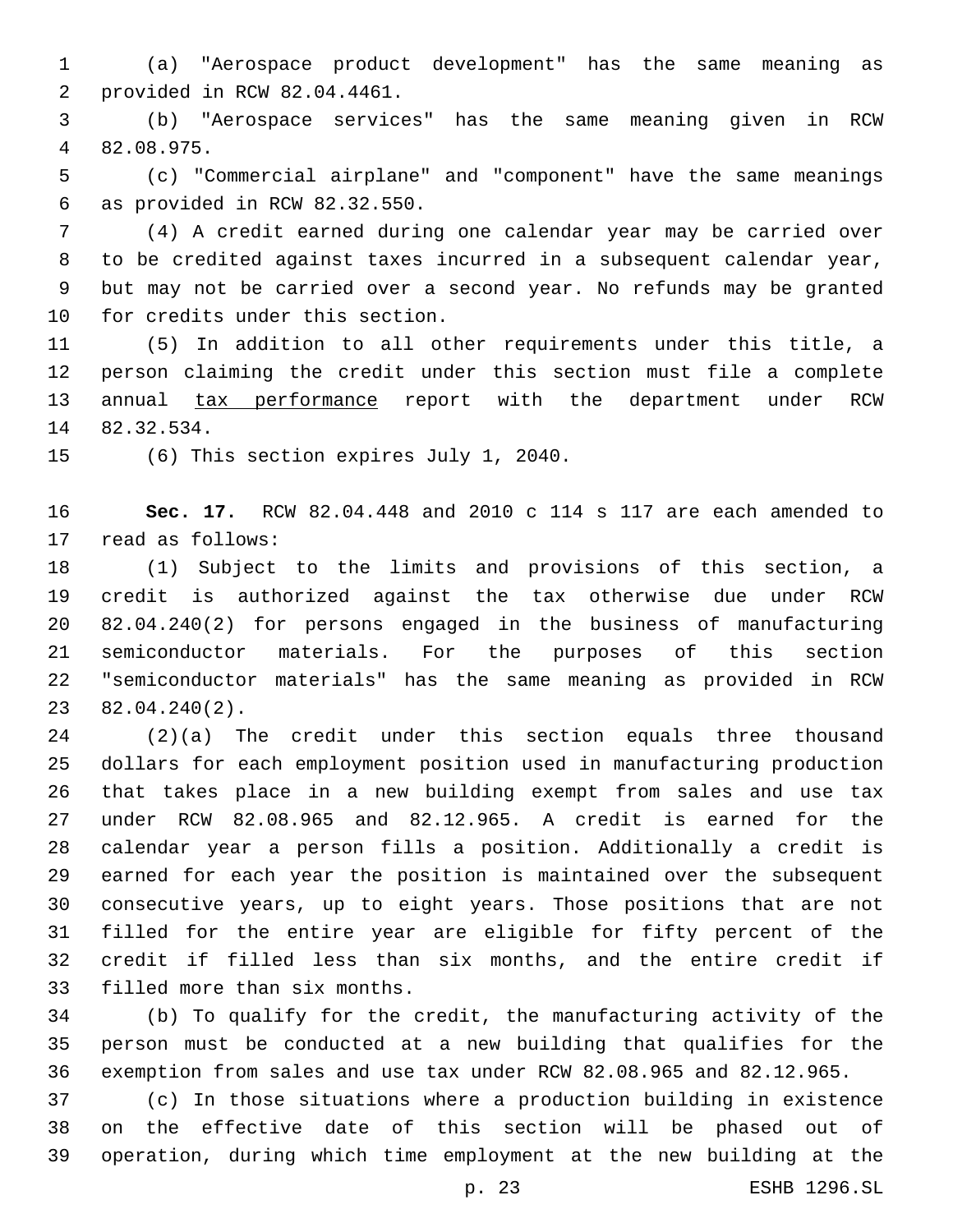same site is increased, the person is eligible for credit for employment at the existing building and new building, with the limitation that the combined eligible employment not exceed full employment at the new building. "Full employment" has the same meaning as in RCW 82.08.965. The credit may not be earned until the commencement of commercial production, as that term is used in RCW 82.08.965.7

 (3) No application is necessary for the tax credit. The person is subject to all of the requirements of chapter 82.32 RCW. In no case may a credit earned during one calendar year be carried over to be credited against taxes incurred in a subsequent calendar year. No refunds may be granted for credits under this section.

 (4) If at any time the department finds that a person is not eligible for tax credit under this section, the amount of taxes for which a credit has been claimed is immediately due. The department must assess interest, but not penalties, on the taxes for which the person is not eligible. The interest must be assessed at the rate provided for delinquent excise taxes under chapter 82.32 RCW, is retroactive to the date the tax credit was taken, and accrues until the taxes for which a credit has been used are repaid.

 (5) A person claiming the credit under this section must file a complete annual tax performance report with the department under RCW 82.32.534.23

 (6) Credits may be claimed after twelve years after the effective date of this act, for those buildings at which commercial production began before twelve years after the effective date of this act, subject to all of the eligibility criteria and limitations of this 28 section.

 (7) This section expires twelve years after the effective date of 30 this act.

 **Sec. 18.** RCW 82.04.4481 and 2015 3rd sp.s. c 6 s 503 are each 32 amended to read as follows:

 (1) In computing the tax imposed under this chapter, a credit is allowed for all property taxes paid during the calendar year on property owned by a direct service industrial customer and reasonably necessary for the purposes of an aluminum smelter.

 (2) A person claiming the credit under this section is subject to all the requirements of chapter 82.32 RCW. A credit earned during one calendar year may be carried over to be credited against taxes

p. 24 ESHB 1296.SL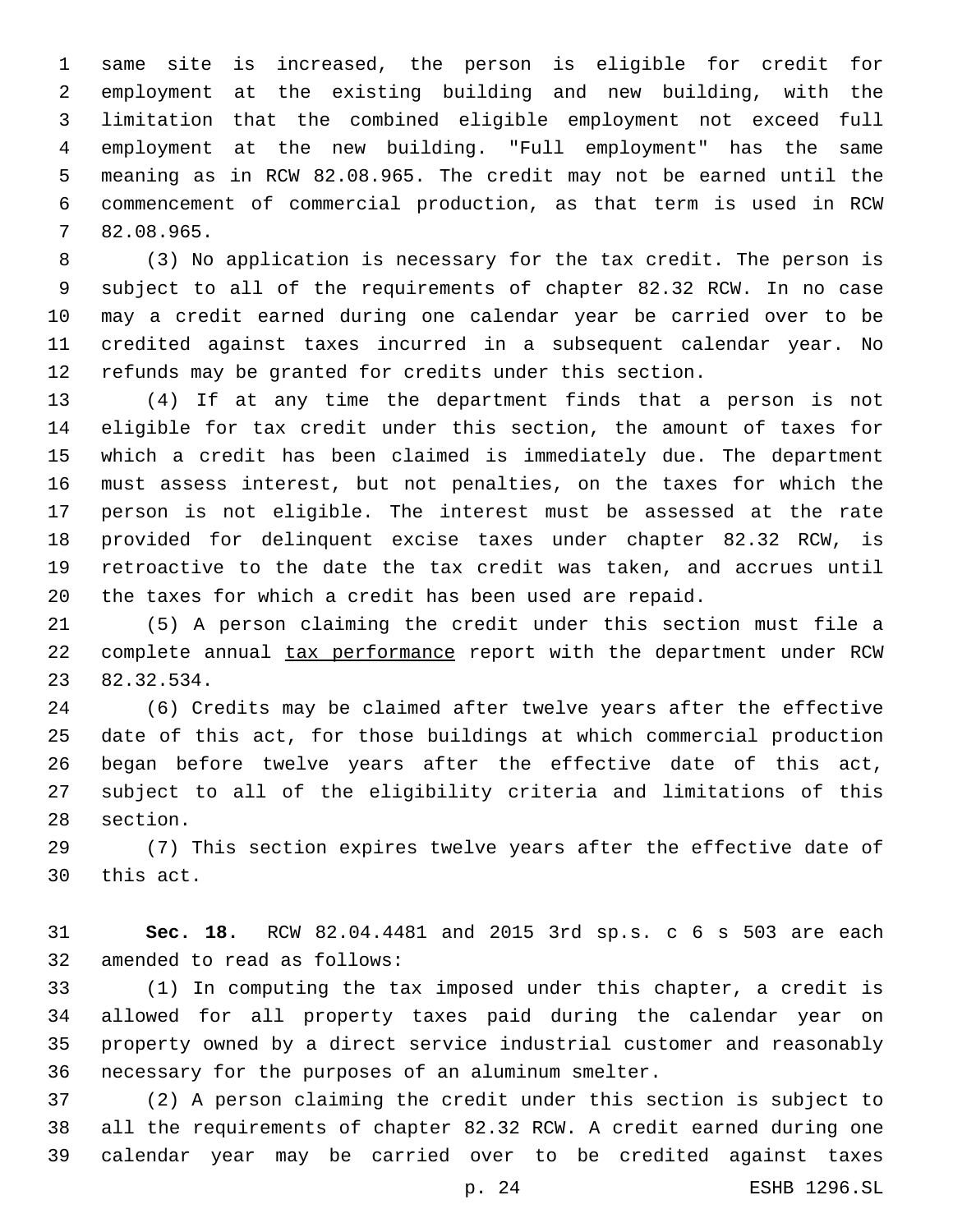incurred in the subsequent calendar year, but may not be carried over a second year. Credits carried over must be applied to tax liability before new credits. No refunds may be granted for credits under this section.4

 (3) Credits may not be claimed under this section for property taxes levied for collection in 2027 and thereafter.

 (4) A person claiming the credit provided in this section must 8 file a complete annual tax performance report with the department under RCW 82.32.534.9

 **Sec. 19.** RCW 82.04.4483 and 2010 c 114 s 119 are each amended to 11 read as follows:

 (1) Subject to the limits and provisions of this section, a credit is authorized against the tax otherwise due under this chapter for persons engaged in a rural county in the business of manufacturing computer software or programming, as those terms are 16 defined in this section.

 (2) A person who partially or totally relocates a business from one rural county to another rural county is eligible for any new qualifying employment positions created as a result of the relocation but is not eligible to receive credit for the jobs moved from one 21 county to the other.

 (3)(a) To qualify for the credit, the qualifying activity of the person must be conducted in a rural county and the new qualified employment position must be located in the rural county.

 (b) If an activity is conducted both from a rural county and outside of a rural county, the credit is available if at least ninety percent of the qualifying activity is conducted within a rural county. If the qualifying activity is a service taxable activity, the place where the work is performed is the place at which the activity 30 is conducted.

 $(4)(a)$  The credit under this section  $((shall))$  equals one thousand dollars for each new qualified employment position created after January 1, 2004, in an eligible area. A credit is earned for the calendar year the person is hired to fill the position. Additionally a credit is earned for each year the position is maintained over the subsequent consecutive years, up to four years. The county must meet the definition of a rural county at the time the position is filled. If the county does not have a rural county status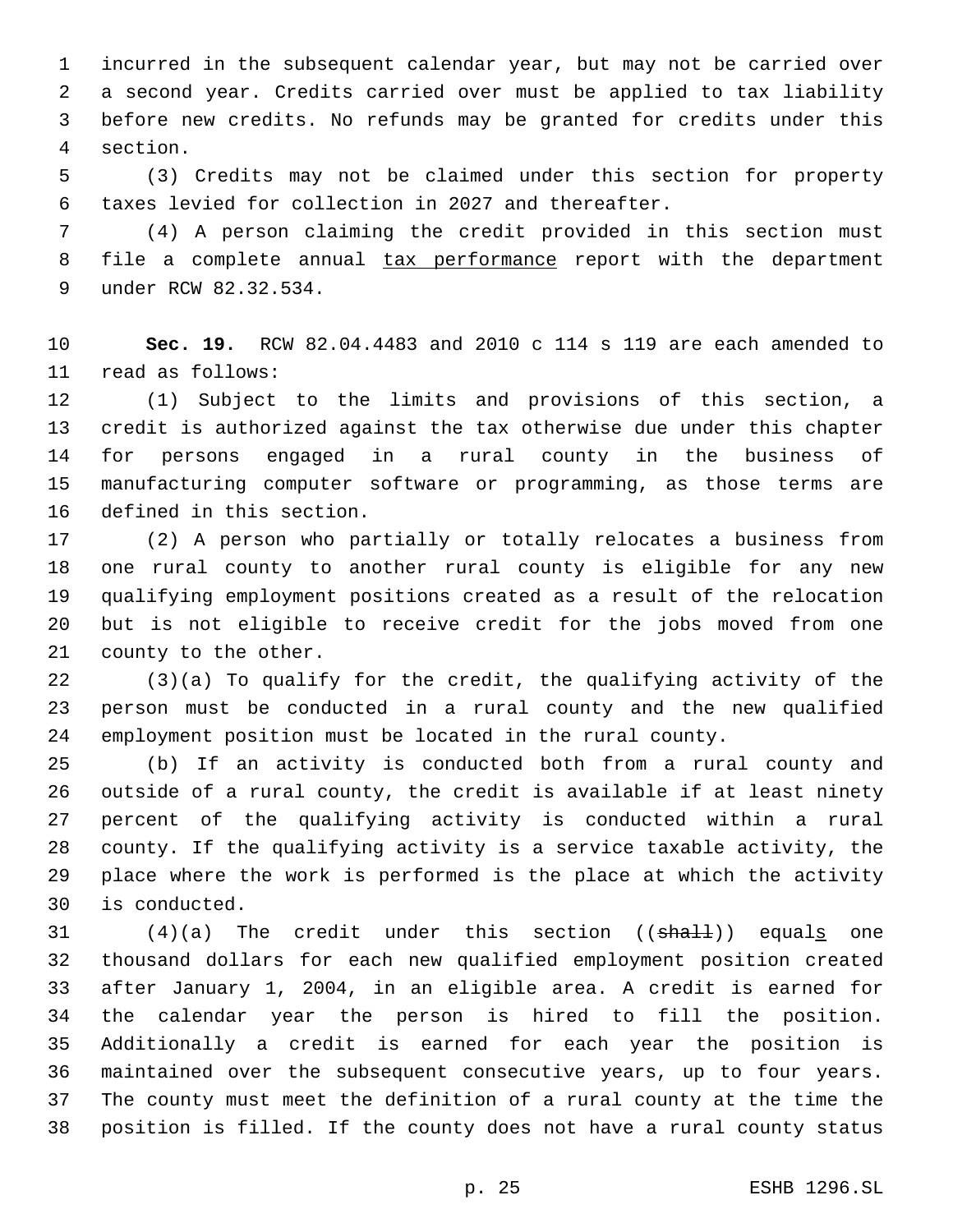the following year or years, the position is still eligible for the 2 remaining years if all other conditions are met.

 (b) Participants who claimed credit under RCW 82.04.4456 for qualified employment positions created before December 31, 2003, are eligible to earn credit for each year the position is maintained over the subsequent consecutive years, for up to four years, which four years include any years claimed under RCW 82.04.4456. Those persons who did not receive a credit under RCW 82.04.4456 before December 31, 2003, are not eligible to earn credit for qualified employment 10 positions created before December 31, 2003.

 (c) Credit is authorized for new employees hired for new qualified employment positions created on or after January 1, 2004. New qualified employment positions filled by existing employees are eligible for the credit under this section only if the position vacated by the existing employee is filled by a new hire. A business that is a sole proprietorship without any employees is equivalent to one employee position and this type of business is eligible to 18 receive credit for one position.

 (d) If a position is filled before July 1st, the position is eligible for the full yearly credit for that calendar year. If it is filled after June 30th, the position is eligible for half of the 22 credit for that calendar year.

 (5) No application is necessary for the tax credit. The person must keep records necessary for the department to verify eligibility under this section. This information includes information relating to description of qualifying activity conducted in the rural county and outside the rural county by the person as well as detailed records on 28 positions and employees.

 (6) If at any time the department finds that a person is not eligible for tax credit under this section, the amount of taxes for which a credit has been claimed is immediately due. The department must assess interest, but not penalties, on the taxes for which the person is not eligible. The interest must be assessed at the rate provided for delinquent excise taxes under chapter 82.32 RCW, applies retroactively to the date the tax credit was taken, and accrues until the taxes for which a credit has been used are repaid.

 (7) The credit under this section may be used against any tax due under this chapter, but in no case may a credit earned during one calendar year be carried over to be credited against taxes incurred in a subsequent calendar year. A person is not eligible to receive a

p. 26 ESHB 1296.SL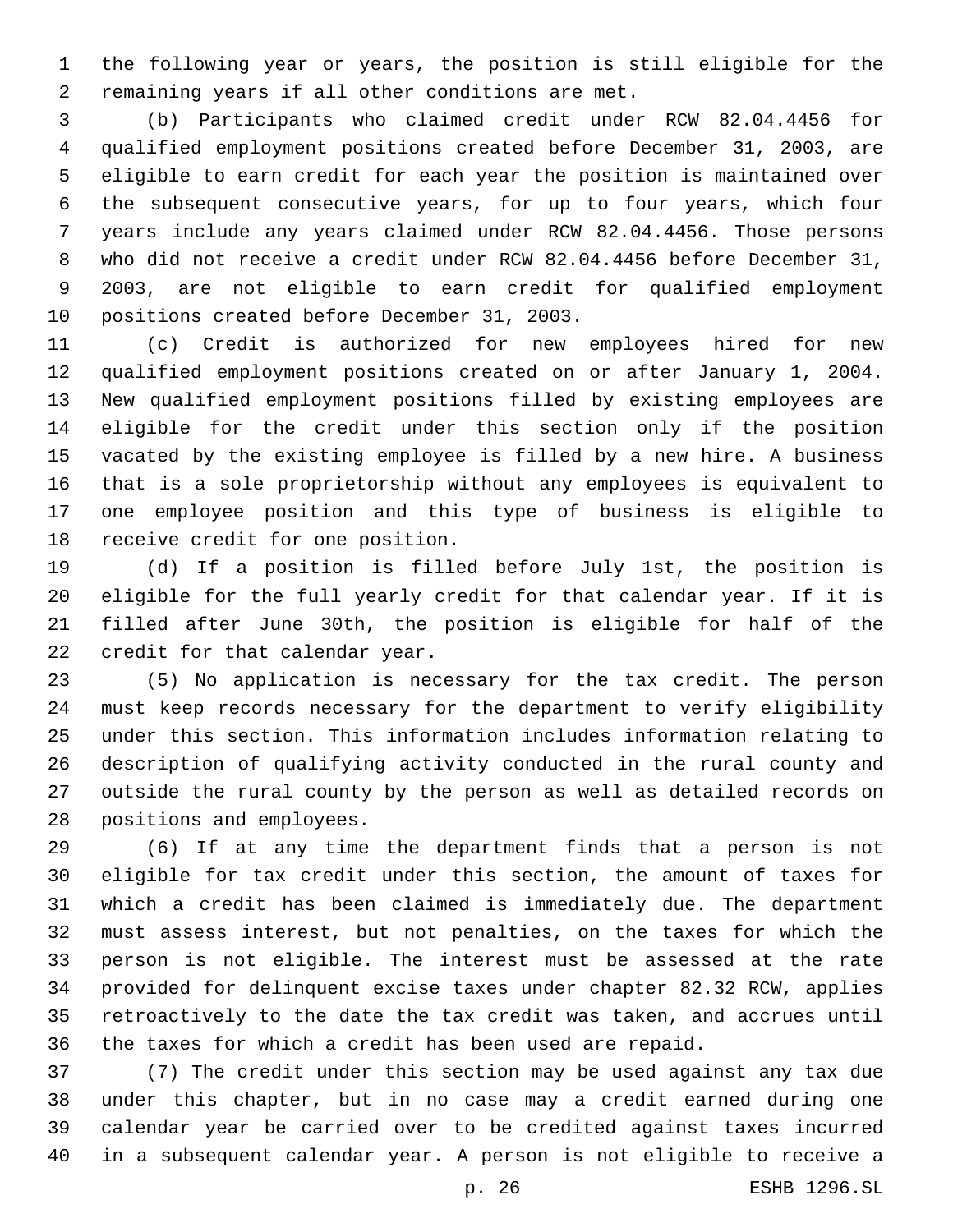credit under this section if the person is receiving credit for the same position under chapter 82.62 RCW or RCW 82.04.44525 or is taking a credit under this chapter for information technology help desk services conducted from a rural county. No refunds may be granted for 5 credits under this section.

 (8) Transfer of ownership does not affect credit eligibility. However, the successive credits are available to the successor for remaining periods in the five years only if the eligibility 9 conditions of this section are met.

 (9) A person claiming a tax credit under this section must file a 11 complete annual ((survey)) tax performance report with the department 12 under RCW ((82.32.585)) 82.32.534.

13 (10) As used in this section:

 (a) "Computer software" has the meaning as defined in RCW 82.04.215 after June 30, 2004, and includes "software" as defined in 16 RCW 82.04.215 before July 1, 2004.

 (b) "Manufacturing" means the same as "to manufacture" under RCW 82.04.120. Manufacturing includes the activities of both 19 manufacturers and processors for hire.

 (c) "Programming" means the activities that involve the creation or modification of computer software, as that term is defined in this chapter, and that are taxable as a service under RCW 82.04.290(2) or 23 as a retail sale under RCW 82.04.050.

 (d) "Qualifying activity" means manufacturing of computer 25 software or programming.

 (e) "Qualified employment position" means a permanent full-time position doing programming of computer software or manufacturing of computer software. This excludes administrative, professional, service, executive, and other similar positions. If an employee is either voluntarily or involuntarily separated from employment, the employment position is considered filled on a full-time basis if the employer is either training or actively recruiting a replacement employee. Full-time means a position for at least thirty-five hours a 34 week.

(f) "Rural county" means the same as in RCW 82.14.370.

 (11) No credit may be taken or accrued under this section on or 37 after January 1, 2011.

 **Sec. 20.** RCW 82.04.449 and 2012 c 46 s 3 are each amended to read as follows:39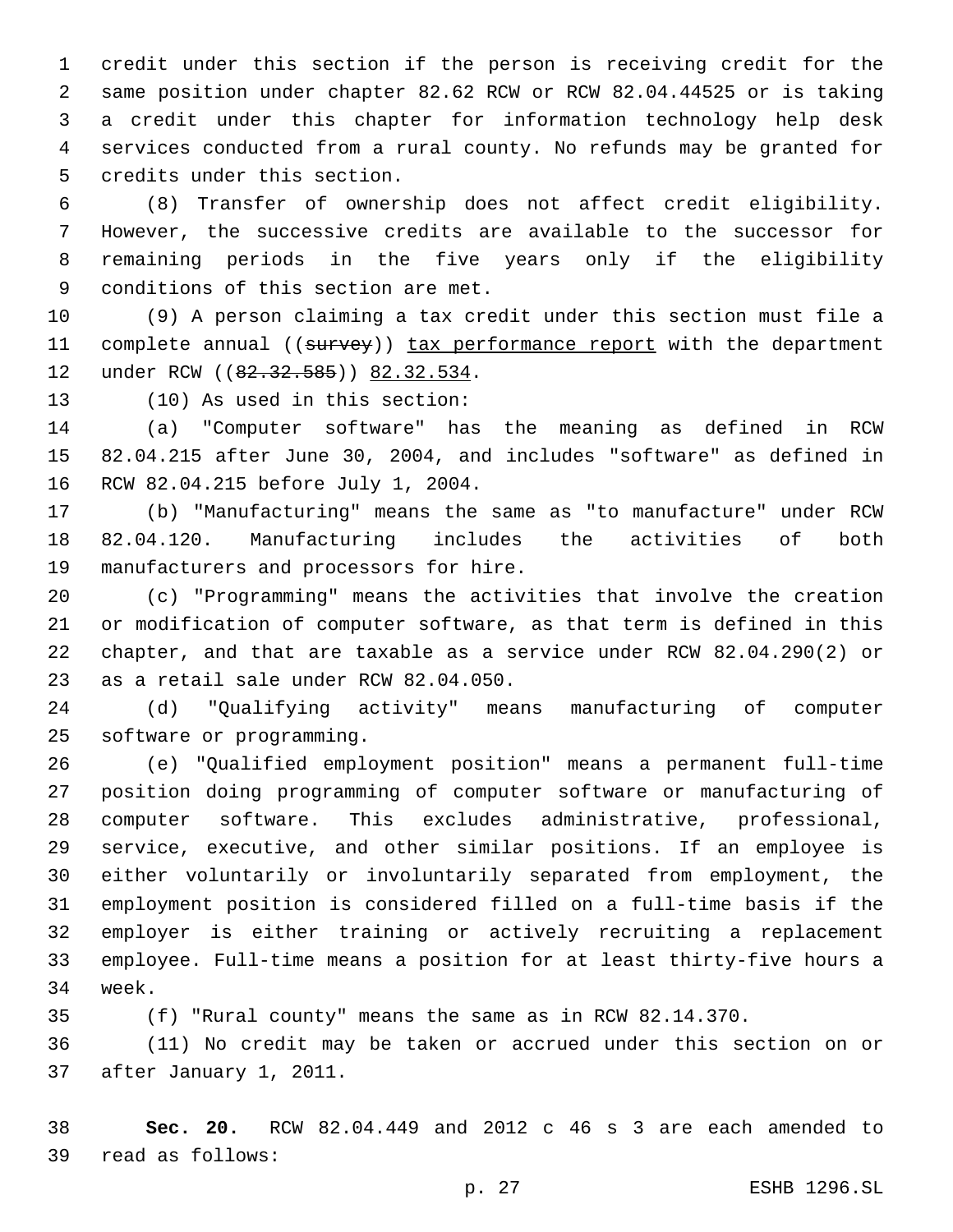(1) In computing the tax imposed under this chapter, a credit is allowed for participants in the Washington customized employment training program created in RCW 28B.67.020. The credit allowed under this section is equal to fifty percent of the value of a participant's payments to the employment training finance account created in RCW 28B.67.030. If a participant in the program does not meet the requirements of RCW 28B.67.020(2)(b)(ii), the participant must remit to the department the value of any credits taken plus interest. The credit earned by a participant in one calendar year may be carried over to be credited against taxes incurred in a subsequent calendar year. No credit may be allowed for repayment of training allowances received from the Washington customized employment 13 training program on or after July 1, 2021.

 (2) A person claiming the credit provided in this section must 15 file a complete annual ((survey)) tax performance report with the 16 department under RCW ((82.32.585)) 82.32.534.

 **Sec. 21.** RCW 82.08.805 and 2015 3rd sp.s. c 6 s 504 are each 18 amended to read as follows:

 (1) A person who has paid tax under RCW 82.08.020 for personal property used at an aluminum smelter, tangible personal property that will be incorporated as an ingredient or component of buildings or other structures at an aluminum smelter, or for labor and services rendered with respect to such buildings, structures, or personal property, is eligible for an exemption from the state share of the tax in the form of a credit, as provided in this section. A person claiming an exemption must pay the tax and may then take a credit equal to the state share of retail sales tax paid under RCW 82.08.020. The person must submit information, in a form and manner prescribed by the department, specifying the amount of qualifying purchases or acquisitions for which the exemption is claimed and the 31 amount of exempted tax.

 (2) For the purposes of this section, "aluminum smelter" has the 33 same meaning as provided in RCW 82.04.217.

 (3) A person claiming the tax preference provided in this section 35 must file a complete annual tax performance report with the 36 department under RCW 82.32.534.

 (4) Credits may not be claimed under this section for taxable 38 events occurring on or after January 1, 2027.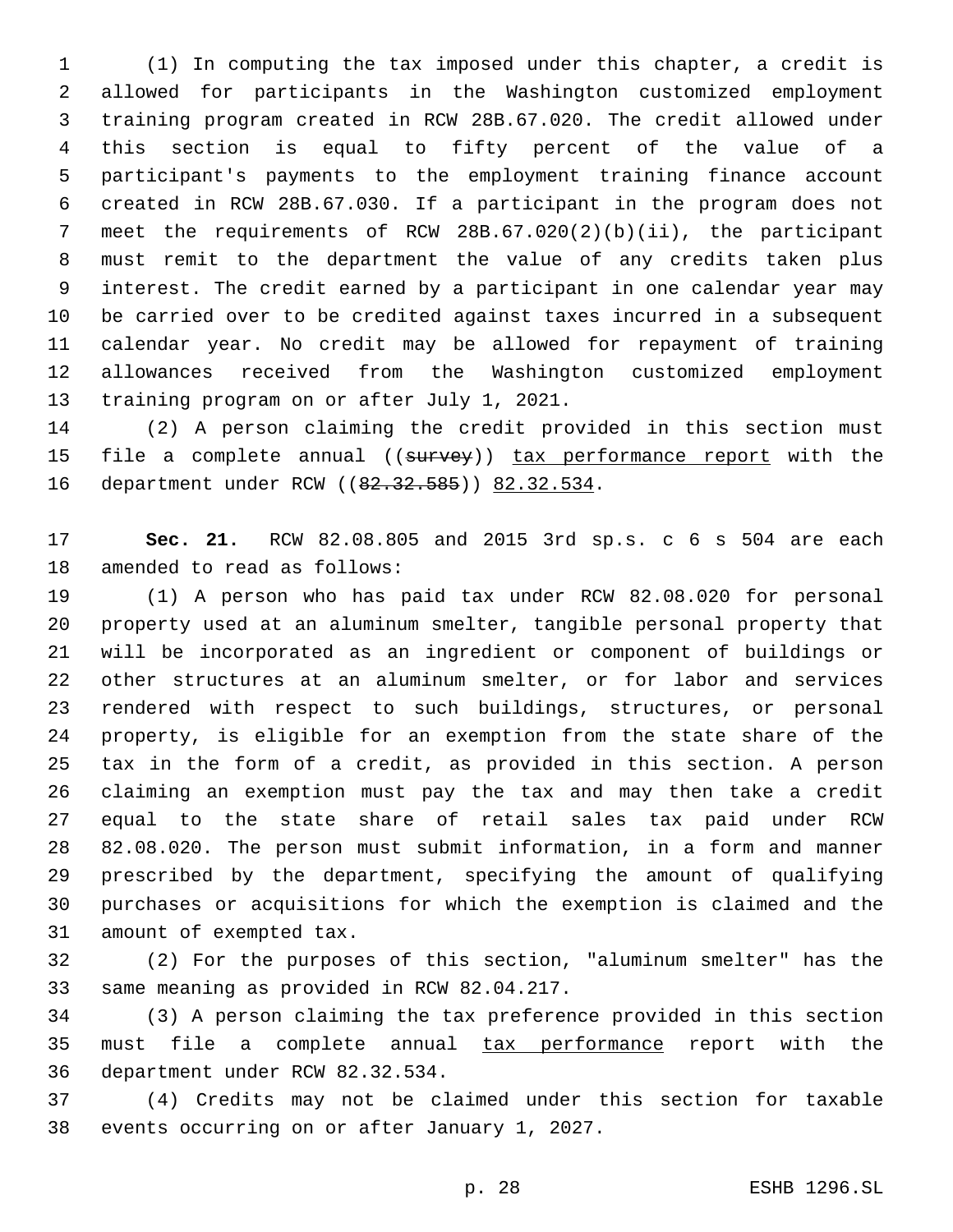**Sec. 22.** RCW 82.08.965 and 2010 c 114 s 123 are each amended to 2 read as follows:

 (1) The tax levied by RCW 82.08.020 does not apply to charges made for labor and services rendered in respect to the constructing of new buildings used for the manufacturing of semiconductor materials, to sales of tangible personal property that will be incorporated as an ingredient or component of such buildings during the course of the constructing, or to labor and services rendered in respect to installing, during the course of constructing, building fixtures not otherwise eligible for the exemption under RCW 82.08.02565(2)(b). The exemption is available only when the buyer provides the seller with an exemption certificate in a form and manner prescribed by the department. The seller must retain a copy of 14 the certificate for the seller's files.

 (2) To be eligible under this section the manufacturer or processor for hire must meet the following requirements for an eight- year period, such period beginning the day the new building commences commercial production, or a portion of tax otherwise due will be immediately due and payable pursuant to subsection (3) of this 20 section:

 (a) The manufacturer or processor for hire must maintain at least seventy-five percent of full employment at the new building for which 23 the exemption under this section is claimed.

 (b) Before commencing commercial production at a new facility the manufacturer or processor for hire must meet with the department to review projected employment levels in the new buildings. The department, using information provided by the taxpayer, must make a determination of the number of positions that would be filled at full employment. This number must be used throughout the eight-year period to determine whether any tax is to be repaid. This information is not subject to the confidentiality provisions of RCW 82.32.330 and may be 32 disclosed to the public upon request.

 (c) In those situations where a production building in existence on the effective date of this section will be phased out of operation during which time employment at the new building at the same site is increased, the manufacturer or processor for hire must maintain seventy-five percent of full employment at the manufacturing site 38 overall.

 (d) No application is necessary for the tax exemption. The person is subject to all the requirements of chapter 82.32 RCW. A person

p. 29 ESHB 1296.SL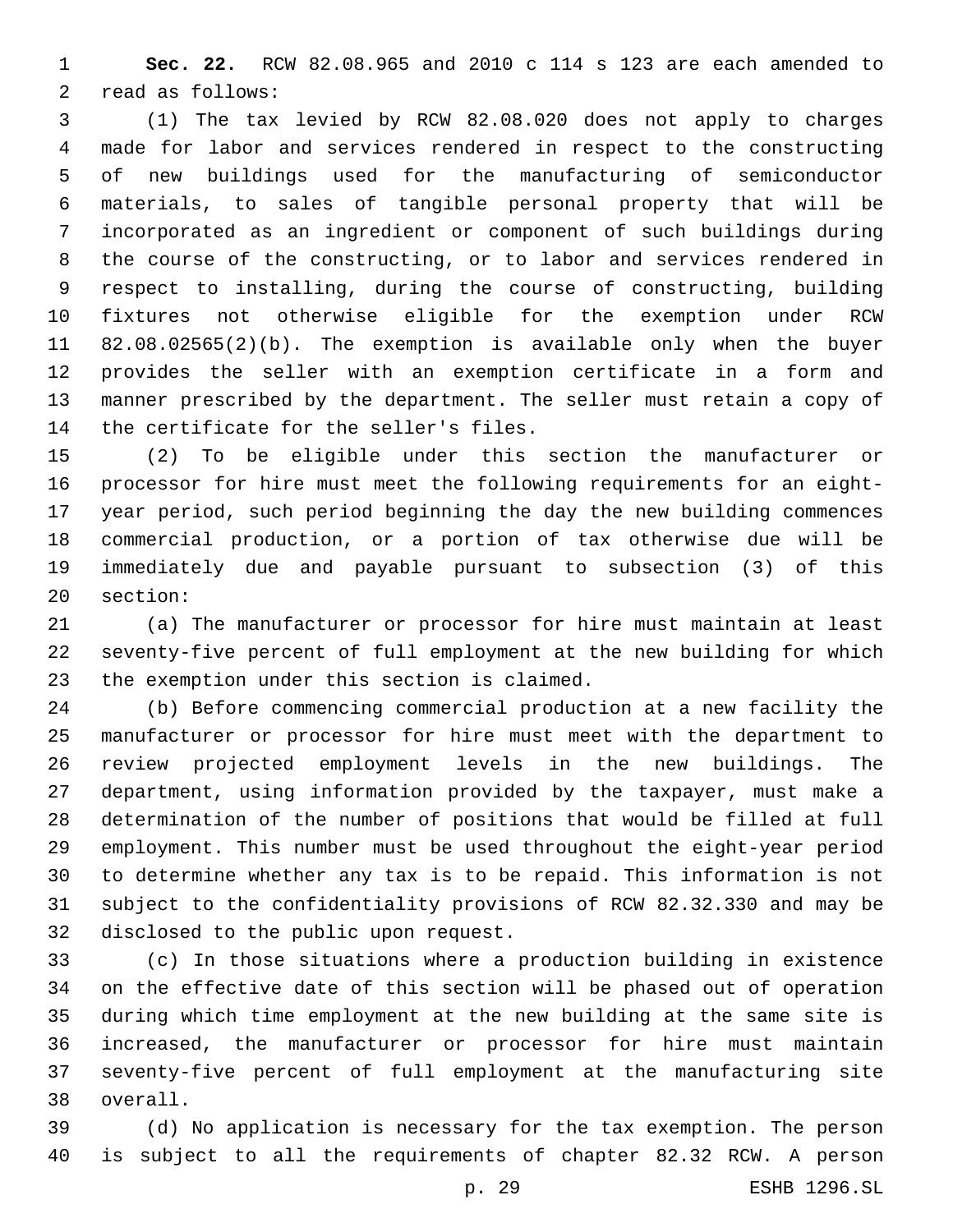claiming the exemption under this section must file a complete annual 2 tax performance report with the department under RCW 82.32.534.

 (3) If the employment requirement is not met for any one calendar year, one-eighth of the exempt sales and use taxes will be due and payable by April 1st of the following year. The department must assess interest to the date the tax was imposed, but not penalties, 7 on the taxes for which the person is not eligible.

 (4) The exemption applies to new buildings, or parts of buildings, that are used exclusively in the manufacturing of semiconductor materials, including the storage of raw materials and 11 finished product.

12 (5) For the purposes of this section:

 (a) "Commencement of commercial production" is deemed to have occurred when the equipment and process qualifications in the new 15 building are completed and production for sale has begun; and

 (b) "Full employment" is the number of positions required for full capacity production at the new building, for positions such as 18 line workers, engineers, and technicians.

 (c) "Semiconductor materials" has the same meaning as provided in 20 RCW 82.04.240(2).

 (6) No exemption may be taken after twelve years after the effective date of this act, however all of the eligibility criteria and limitations are applicable to any exemptions claimed before that 24 date.

 (7) This section expires twelve years after the effective date of 26 this act.

 **Sec. 23.** RCW 82.08.9651 and 2014 c 97 s 405 are each amended to read as follows:28

 (1) The tax levied by RCW 82.08.020 does not apply to sales of gases and chemicals used by a manufacturer or processor for hire in the production of semiconductor materials. This exemption is limited to gases and chemicals used in the production process to grow the product, deposit or grow permanent or sacrificial layers on the product, to etch or remove material from the product, to anneal the product, to immerse the product, to clean the product, and other such uses whereby the gases and chemicals come into direct contact with the product during the production process, or uses of gases and chemicals to clean the chambers and other like equipment in which such processing takes place. For the purposes of this section,

p. 30 ESHB 1296.SL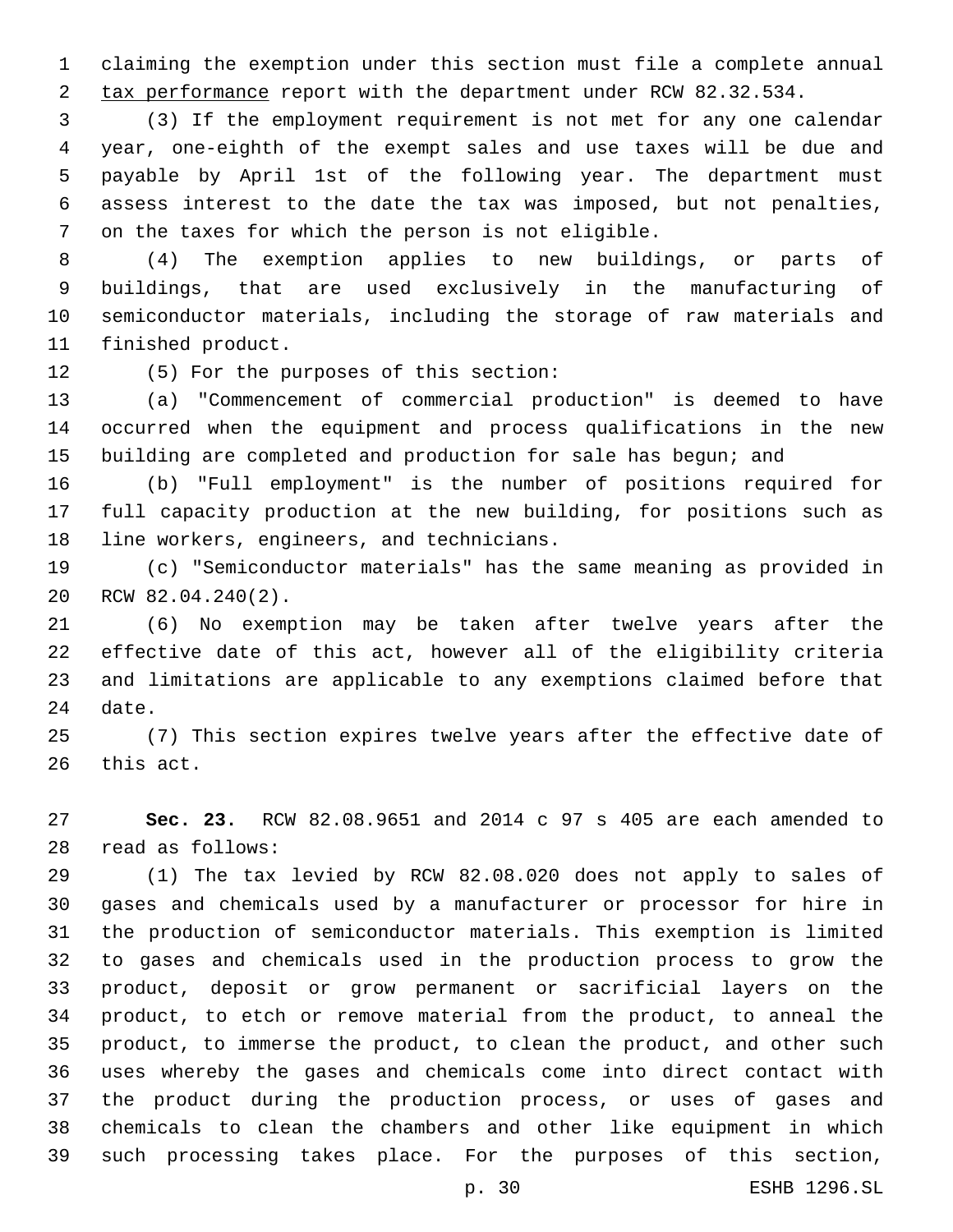"semiconductor materials" has the meaning provided in RCW 82.04.2404 2 and 82.04.294(3).

3 (2)(( $(a)$  Except as provided under (b) of this subsection  $(2)$ ,)) A person claiming the exemption under this section must file a complete 5 annual ((survey with the department under RCW 82.32.585.

 (b) A person claiming the exemption under this section and who is required to file a complete annual report with the department under RCW 82.32.534 as a result of claiming the tax preference provided by RCW 82.04.2404 is not also required to file a complete annual survey 10 under RCW 82.32.585)) tax performance report with the department 11 under RCW 82.32.534.

 (3) No application is necessary for the tax exemption. The person is subject to all of the requirements of chapter 82.32 RCW.

14 (4) This section expires December 1, 2018.

 **Sec. 24.** RCW 82.08.970 and 2010 c 114 s 125 are each amended to 16 read as follows:

 (1) The tax levied by RCW 82.08.020 does not apply to sales of gases and chemicals used by a manufacturer or processor for hire in the manufacturing of semiconductor materials. This exemption is limited to gases and chemicals used in the manufacturing process to grow the product, deposit or grow permanent or sacrificial layers on the product, to etch or remove material from the product, to anneal the product, to immerse the product, to clean the product, and other such uses whereby the gases and chemicals come into direct contact with the product during the manufacturing process, or uses of gases and chemicals to clean the chambers and other like equipment in which such processing takes place. For the purposes of this section, "semiconductor materials" has the same meaning as provided in RCW 82.04.240(2).29

 (2) A person claiming the exemption under this section must file 31 a complete annual tax performance report with the department under RCW 82.32.534. No application is necessary for the tax exemption. The person is subject to all of the requirements of chapter 82.32 RCW.

 (3) This section expires twelve years after the effective date of 35 this act.

 **Sec. 25.** RCW 82.08.980 and 2013 3rd sp.s. c 2 s 3 are each 37 amended to read as follows:

(1) The tax levied by RCW 82.08.020 does not apply to: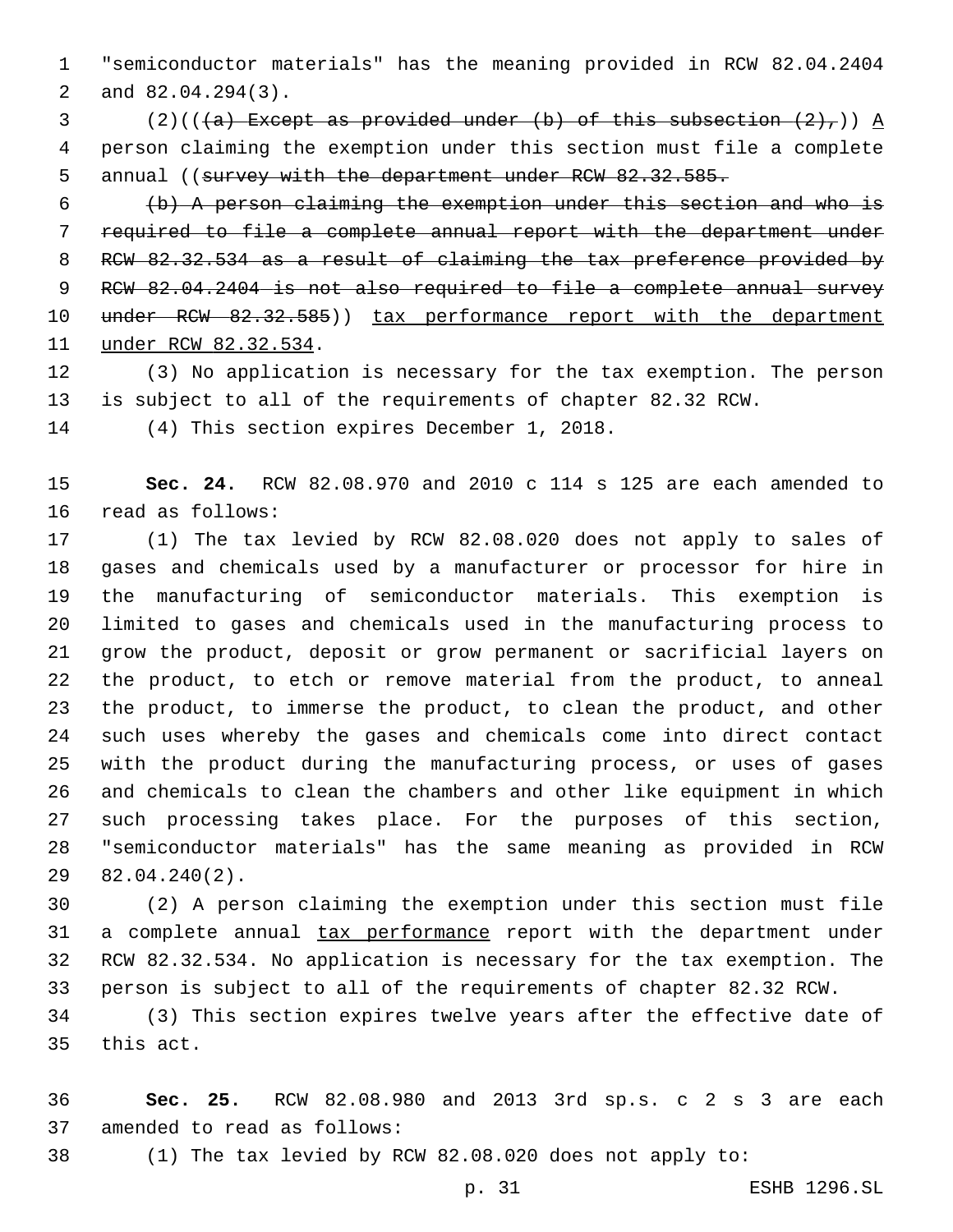(a) Charges, for labor and services rendered in respect to the constructing of new buildings, made to (i) a manufacturer engaged in the manufacturing of commercial airplanes or the fuselages or wings of commercial airplanes or (ii) a port district, political subdivision, or municipal corporation, to be leased to a manufacturer engaged in the manufacturing of commercial airplanes or the fuselages 7 or wings of commercial airplanes;

 (b) Sales of tangible personal property that will be incorporated as an ingredient or component of such buildings during the course of 10 the constructing; or

 (c) Charges made for labor and services rendered in respect to installing, during the course of constructing such buildings, building fixtures not otherwise eligible for the exemption under RCW  $82.08.02565(2)(b)$ .

 (2) The exemption is available only when the buyer provides the seller with an exemption certificate in a form and manner prescribed by the department. The seller must retain a copy of the certificate 18 for the seller's files.

 (3) No application is necessary for the tax exemption in this section. However, in order to qualify under this section before starting construction, the port district, political subdivision, or municipal corporation must have entered into an agreement with the manufacturer to build such a facility. A person claiming the exemption under this section is subject to all the requirements of chapter 82.32 RCW. In addition, the person must file a complete 26 annual tax performance report with the department under RCW 82.32.534.27

 (4) The exemption in this section applies to buildings or parts of buildings, including buildings or parts of buildings used for the storage of raw materials or finished product, that are used primarily in the manufacturing of any one or more of the following products:

- 32 (a) Commercial airplanes;
- 33 (b) Fuselages of commercial airplanes; or

34 (c) Wings of commercial airplanes.

 (5) For the purposes of this section, "commercial airplane" has 36 the meaning given in RCW 82.32.550.

37 (6) This section expires July 1, 2040.

 **Sec. 26.** RCW 82.08.986 and 2015 3rd sp.s. c 6 s 302 are each 39 amended to read as follows: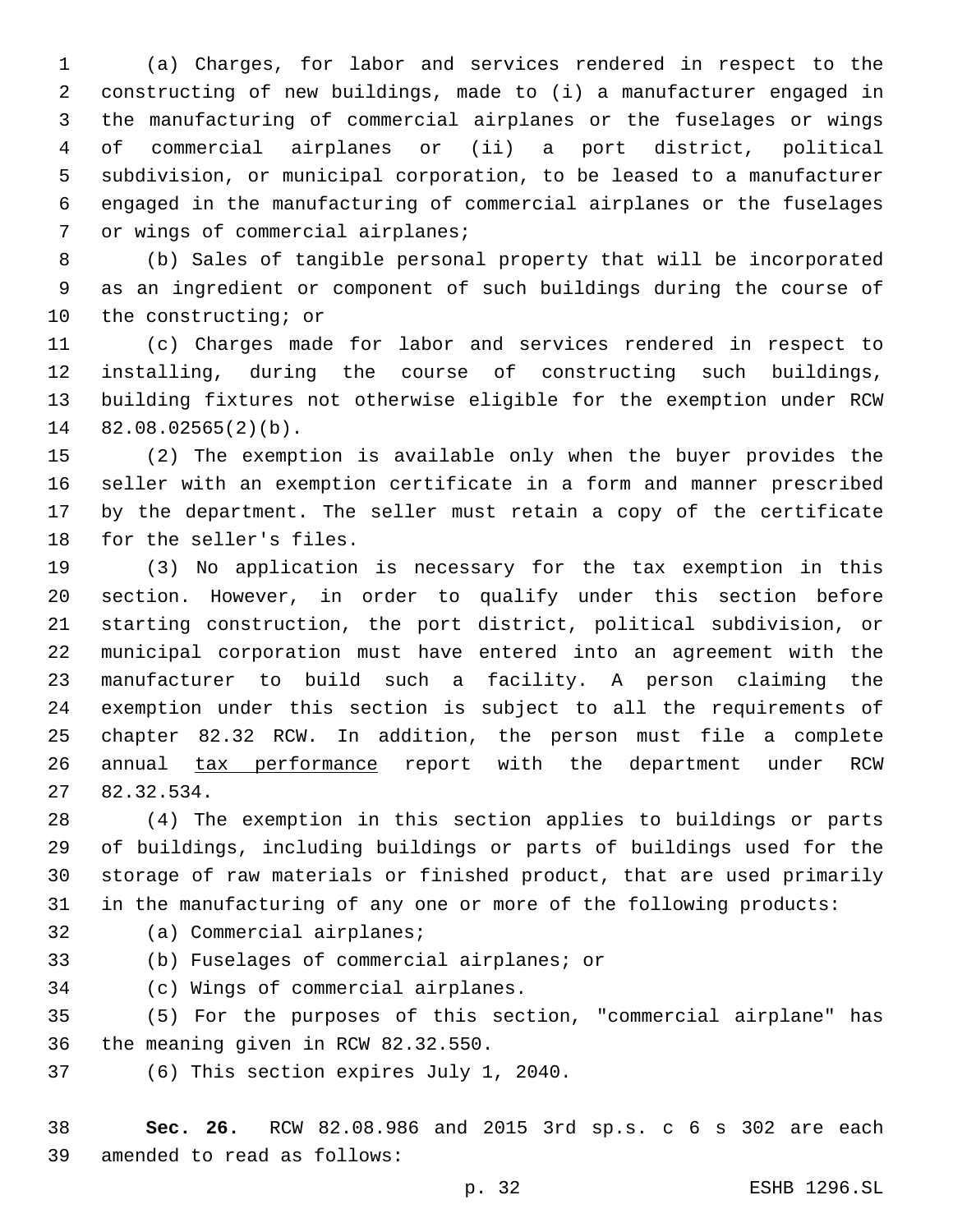(1) An exemption from the tax imposed by RCW 82.08.020 is provided for sales to qualifying businesses and to qualifying tenants of eligible server equipment to be installed, without intervening use, in an eligible computer data center, and to charges made for labor and services rendered in respect to installing eligible server equipment. Until January 1, 2026, the exemption also applies to sales to qualifying businesses and to qualifying tenants of eligible power infrastructure, including labor and services rendered in respect to constructing, installing, repairing, altering, or improving eligible 10 power infrastructure.

 (2)(a) In order to claim the exemption under this section, a qualifying business or a qualifying tenant must submit an application to the department for an exemption certificate. The application must include the information necessary, as required by the department, to determine that a business or tenant qualifies for the exemption under this section. The department must issue exemption certificates to qualifying businesses and qualifying tenants. The department may assign a unique identification number to each exemption certificate 19 issued under this section.

 (b) A qualifying business or a qualifying tenant claiming the exemption under this section must present the seller with an exemption certificate in a form and manner prescribed by the department. The seller must retain a copy of the certificate for the 24 seller's files.

 (c) With respect to computer data centers for which the commencement of construction occurs after July 1, 2015, but before July 1, 2019, the exemption provided in this section is limited to no more than eight computer data centers, with total eligible data centers provided under this section limited to twelve from July 1, 2015, through July 1, 2025. Tenants of qualified data centers do not constitute additional data centers under the limit. The exemption is available on a first-in-time basis based on the date the application required under this section is received by the department. Exemption certificates expire two years after the date of issuance, unless 35 construction has been commenced.

 (3)(a) Within six years of the date that the department issued an exemption certificate under this section to a qualifying business or a qualifying tenant with respect to an eligible computer data center, the qualifying business or qualifying tenant must establish that net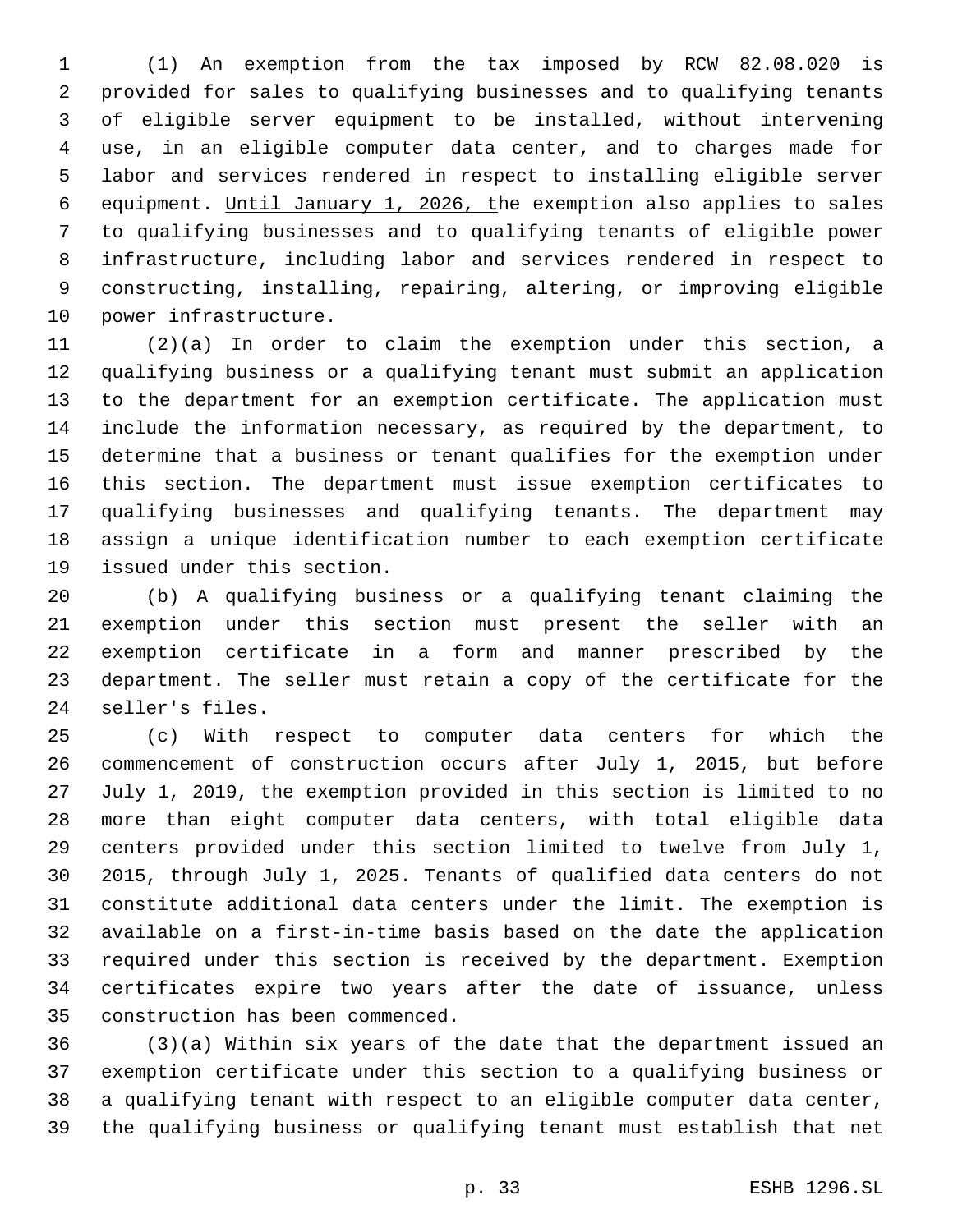employment at the eligible computer data center has increased by a 2 minimum of:

(i) Thirty-five family wage employment positions; or

 (ii) Three family wage employment positions for each twenty thousand square feet of space or less that is newly dedicated to housing working servers at the eligible computer data center. For qualifying tenants, the number of family wage employment positions that must be increased under this subsection (3)(a)(ii) is based only on the space occupied by the qualifying tenant in the eligible 10 computer data center.

 (b) In calculating the net increase in family wage employment 12 positions:

 (i) The owner of an eligible computer data center, in addition to its own net increase in family wage employment positions, may 15 include:

 (A) The net increase in family wage employment positions employed 17 by qualifying tenants; and

 (B) The net increase in family wage employment positions 19 described in  $(c)(ii)(B)$  of this subsection  $(3)$ .

 (ii)(A) Qualifying tenants, in addition to their own net increase 21 in family wage employment positions, may include:

 (I) A portion of the net increase in family wage employment 23 positions employed by the owner; and

 (II) A portion of the net increase in family wage employment positions described in (c)(ii)(B) of this subsection (3).

 (B) The portion of the net increase in family wage employment positions to be counted under this subsection (3)(b)(ii) by each qualifying tenant must be in proportion to the amount of space in the eligible computer data center occupied by the qualifying tenant compared to the total amount of space in the eligible computer data 31 center occupied by all qualifying tenants.

 (c)(i) For purposes of this subsection, family wage employment positions are new permanent employment positions requiring forty hours of weekly work, or their equivalent, on a full-time basis at the eligible computer data center and receiving a wage equivalent to or greater than one hundred fifty percent of the per capita personal income of the county in which the qualified project is located. An employment position may not be counted as a family wage employment position unless the employment position is entitled to health insurance coverage provided by the employer of the employment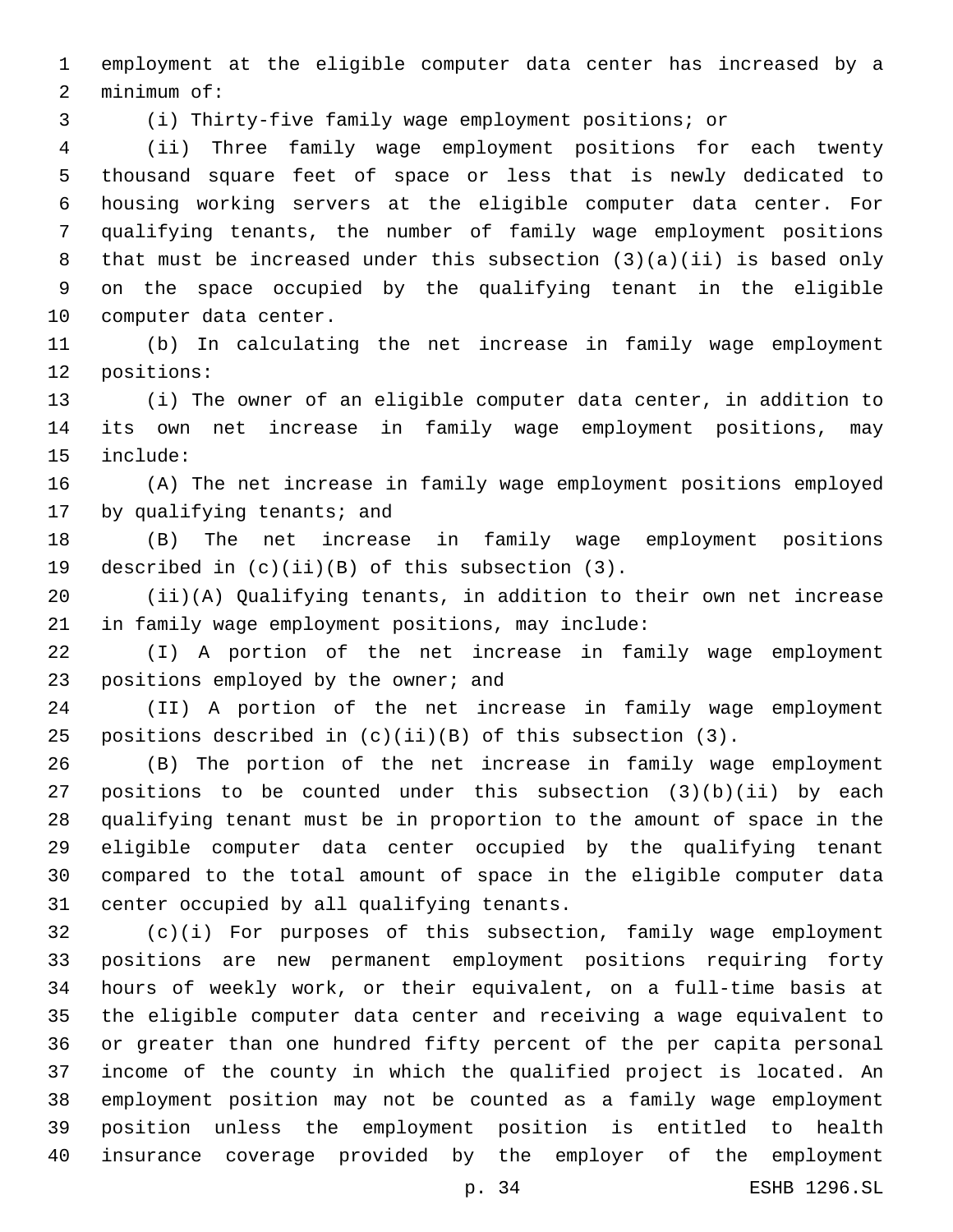position. For purposes of this subsection (3)(c), "new permanent employment position" means an employment position that did not exist or that had not previously been filled as of the date that the department issued an exemption certificate to the owner or qualifying tenant of an eligible computer data center, as the case may be.

 (ii)(A) Family wage employment positions include positions filled by employees of the owner of the eligible computer data center and by 8 employees of qualifying tenants.

 (B) Family wage employment positions also include individuals performing work at an eligible computer data center as an independent contractor hired by the owner of the eligible computer data center or as an employee of an independent contractor hired by the owner of the eligible computer data center, if the work is necessary for the operation of the computer data center, such as security and building maintenance, and provided that all of the requirements in (c)(i) of 16 this subsection (3) are met.

 (d) All previously exempted sales and use taxes are immediately due and payable for a qualifying business or qualifying tenant that does not meet the requirements of this subsection.

 (4) A qualifying business or a qualifying tenant claiming an exemption under this section or RCW 82.12.986 must complete an annual 22 tax performance report with the department as required under RCW 82.32.534.23

(5)(a) The exemption provided in this section does not apply to:

 (i) Any person who has received the benefit of the deferral program under chapter 82.60 RCW on: (A) The construction, renovation, or expansion of a structure or structures used as a computer data 28 center; or (B) machinery or equipment used in a computer data center; 29 and

 (ii) Any person affiliated with a person within the scope of (a)(i) of this subsection  $(5)$ .

 (b) If a person claims an exemption under this section and subsequently receives the benefit of the deferral program under chapter 82.60 RCW on either the construction, renovation, or expansion of a structure or structures used as a computer data center or machinery or equipment used in a computer data center, the person must repay the amount of taxes exempted under this section. Interest as provided in chapter 82.32 RCW applies to amounts due under this 39 section until paid in full.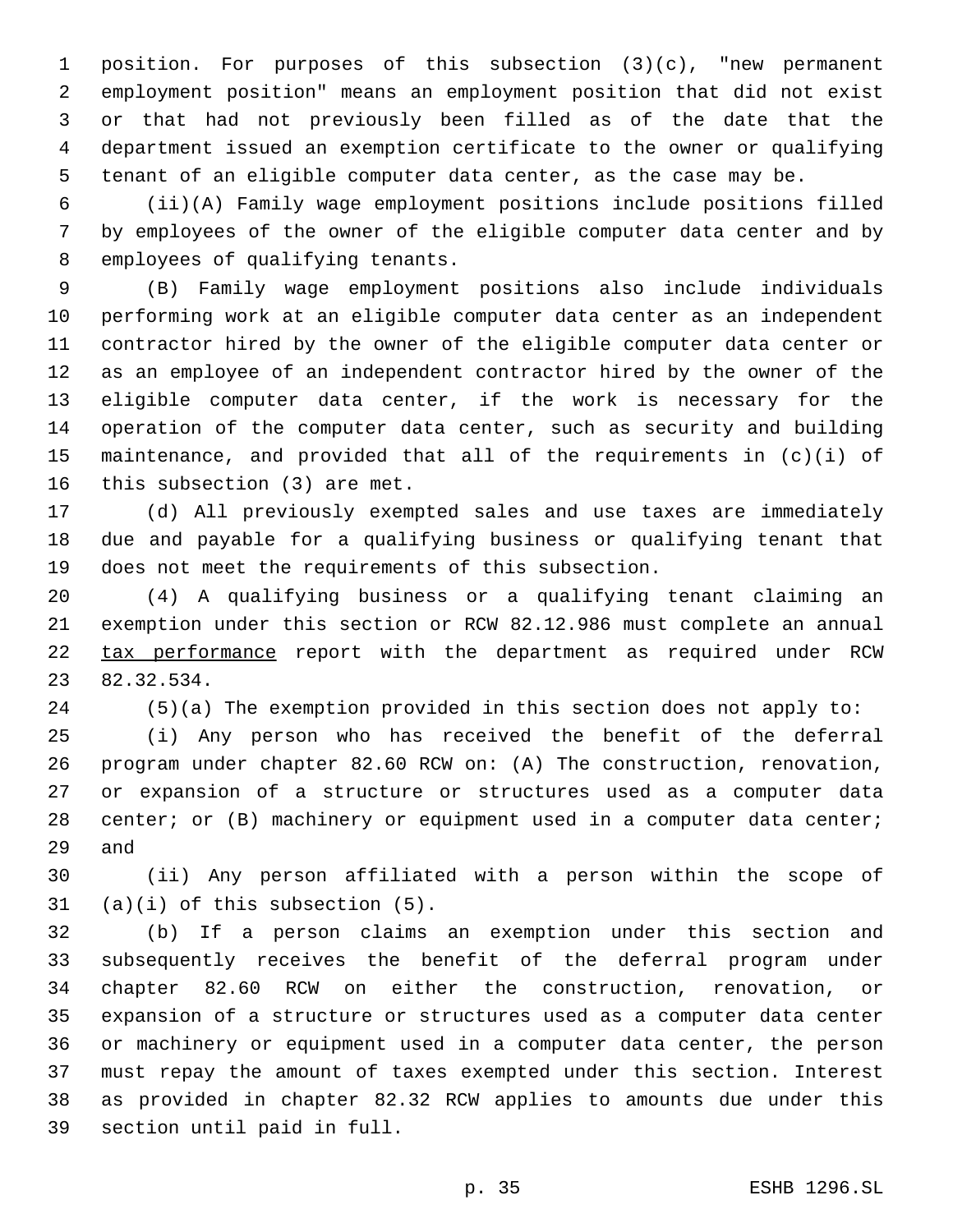(6) The definitions in this subsection apply throughout this section unless the context clearly requires otherwise.

 (a) "Affiliated" means that one person has a direct or indirect ownership interest of at least twenty percent in another person.

 (b) "Building" means a fully enclosed structure with a weather resistant exterior wall envelope or concrete or masonry walls designed in accordance with the requirements for structures under chapter 19.27 RCW. This definition of "building" only applies to computer data centers for which commencement of construction occurs 10 on or after July 1, 2015.

 (c)(i) "Computer data center" means a facility comprised of one or more buildings, which may be comprised of multiple businesses, constructed or refurbished specifically, and used primarily, to house working servers, where the facility has the following characteristics: (A) Uninterruptible power supplies, generator backup power, or both; (B) sophisticated fire suppression and prevention systems; and (C) enhanced physical security, such as: Restricted access to the facility to selected personnel; permanent security guards; video camera surveillance; an electronic system requiring passcodes, keycards, or biometric scans, such as hand scans and retinal or fingerprint recognition; or similar security features.

 (ii) For a computer data center comprised of multiple buildings, each separate building constructed or refurbished specifically, and used primarily, to house working servers is considered a computer 25 data center if it has all of the characteristics listed in  $(c)(i)(A)$ 26 through  $(C)$  of this subsection  $(6)$ .

 (iii) A facility comprised of one building or more than one building must have a combined square footage of at least one hundred 29 thousand square feet.

 (d) "Electronic data storage and data management services" include, but are not limited to: Providing data storage and backup services, providing computer processing power, hosting enterprise software applications, and hosting web sites. The term also includes providing services such as email, web browsing and searching, media applications, and other online services, regardless of whether a 36 charge is made for such services.

 (e)(i) "Eligible computer data center" means a computer data 38 center:

(A) Located in a rural county as defined in RCW 82.14.370;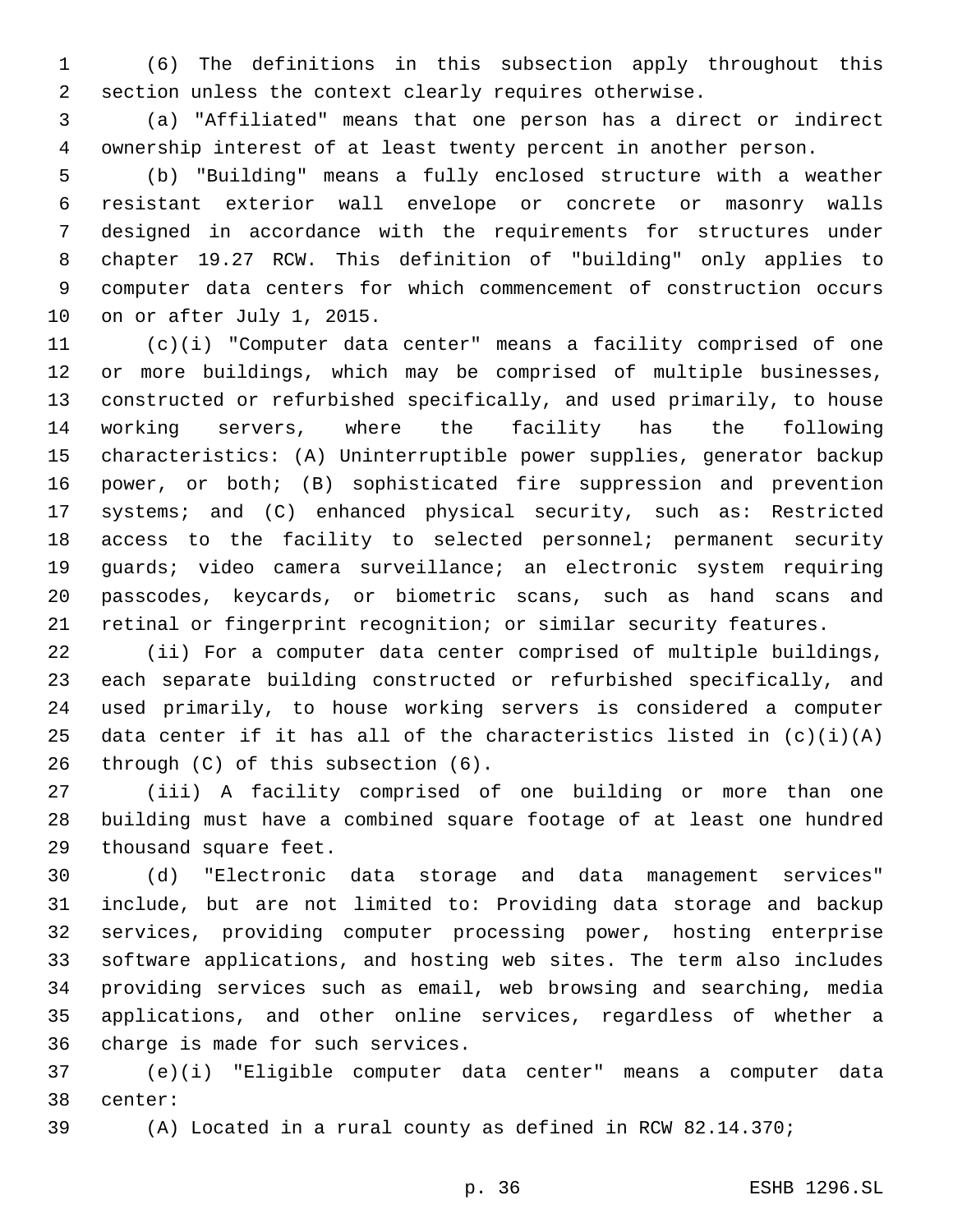(B) Having at least twenty thousand square feet dedicated to housing working servers, where the server space has not previously 3 been dedicated to housing working servers; and

- 
- (C) For which the commencement of construction occurs:
- (I) After March 31, 2010, and before July 1, 2011;
- (II) After March 31, 2012, and before July 1, 2015; or

(III) After June 30, 2015, and before July 1, 2025.

 (ii) For purposes of this section, "commencement of construction" means the date that a building permit is issued under the building code adopted under RCW 19.27.031 for construction of the computer data center. The construction of a computer data center includes the expansion, renovation, or other improvements made to existing facilities, including leased or rented space. "Commencement of construction" does not include soil testing, site clearing and grading, site preparation, or any other related activities that are initiated before the issuance of a building permit for the construction of the foundation of a computer data center.

 (iii) With respect to facilities in existence on April 1, 2010, that are expanded, renovated, or otherwise improved after March 31, 2010, or facilities in existence on April 1, 2012, that are expanded, renovated, or otherwise improved after March 31, 2012, or facilities in existence on July 1, 2015, that are expanded, renovated, or otherwise improved after June 30, 2015, an eligible computer data center includes only the portion of the computer data center meeting 25 the requirements in  $(e)(i)(B)$  of this subsection  $(6)$ .

 (f) "Eligible power infrastructure" means all fixtures and equipment owned by a qualifying business or qualifying tenant and necessary for the transformation, distribution, or management of electricity that is required to operate eligible server equipment within an eligible computer data center. The term includes generators; wiring; cogeneration equipment; and associated fixtures and equipment, such as electrical switches, batteries, and distribution, testing, and monitoring equipment. The term does not include substations.34

(g) "Eligible server equipment" means:35

 (i) For a qualifying business whose computer data center qualifies as an eligible computer data center under (e)(i)(C)(I) of this subsection (6), the original server equipment installed in an 39 eligible computer data center on or after April 1, 2010, and before January 1, 2026, and replacement server equipment. For purposes of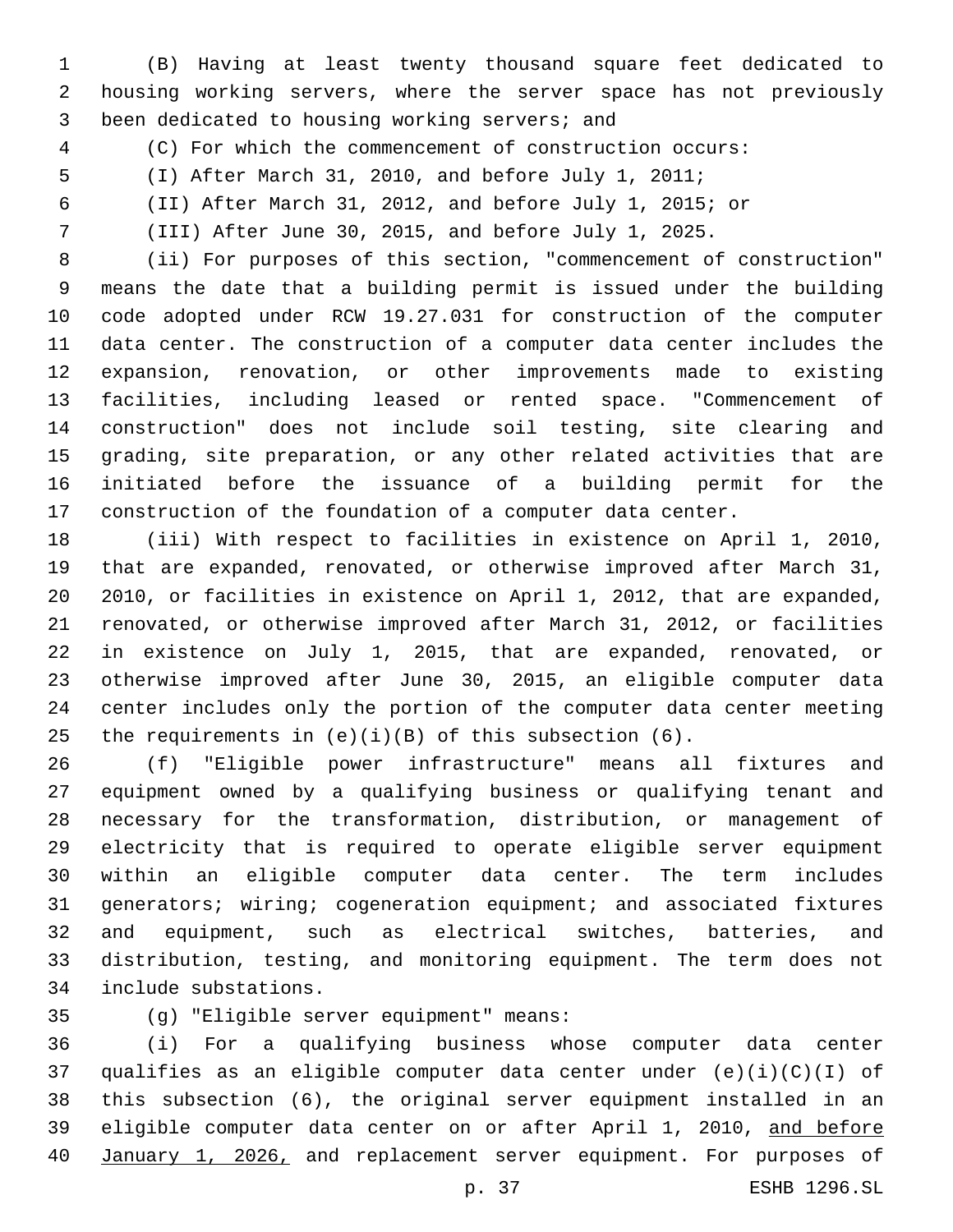this subsection (6)(g)(i), "replacement server equipment" means 2 server equipment that:

 (A) Replaces existing server equipment, if the sale or use of the server equipment to be replaced qualified for an exemption under this 5 section or RCW 82.12.986; and

(B) Is installed and put into regular use before April 1, 2018.

 (ii) For a qualifying business whose computer data center qualifies as an eligible computer data center under (e)(i)(C)(II) of this subsection (6), "eligible server equipment" means the original server equipment installed in an eligible computer data center on or 11 after April 1, 2012, and before January 1, 2026, and replacement server equipment. For purposes of this subsection (6)(g)(ii), "replacement server equipment" means server equipment that:

 (A) Replaces existing server equipment, if the sale or use of the server equipment to be replaced qualified for an exemption under this 16 section or RCW 82.12.986; and

(B) Is installed and put into regular use before April 1, 2024.

 (iii)(A) For a qualifying business whose computer data center qualifies as an eligible computer data center under (e)(i)(C)(III) of this subsection (6), "eligible server equipment" means the original server equipment installed in a building within an eligible computer data center on or after July 1, 2015, and replacement server equipment. Server equipment installed in movable or fixed stand- alone, prefabricated, or modular units, including intermodal shipping containers, is not "directly installed in a building." For purposes of this subsection (6)(g)(iii)(A), "replacement server equipment" means server equipment that replaces existing server equipment, if the sale or use of the server equipment to be replaced qualified for an exemption under this section or RCW 82.12.986; and

 (B) Is installed and put into regular use no later than twelve years after the date of the certificate of occupancy.

 (iv) For a qualifying tenant who leases space within an eligible computer data center, "eligible server equipment" means the original server equipment installed within the space it leases from an 35 eligible computer data center on or after April 1, 2010, and before January 1, 2026, and replacement server equipment. For purposes of this subsection (6)(g)(iv), "replacement server equipment" means 38 server equipment that: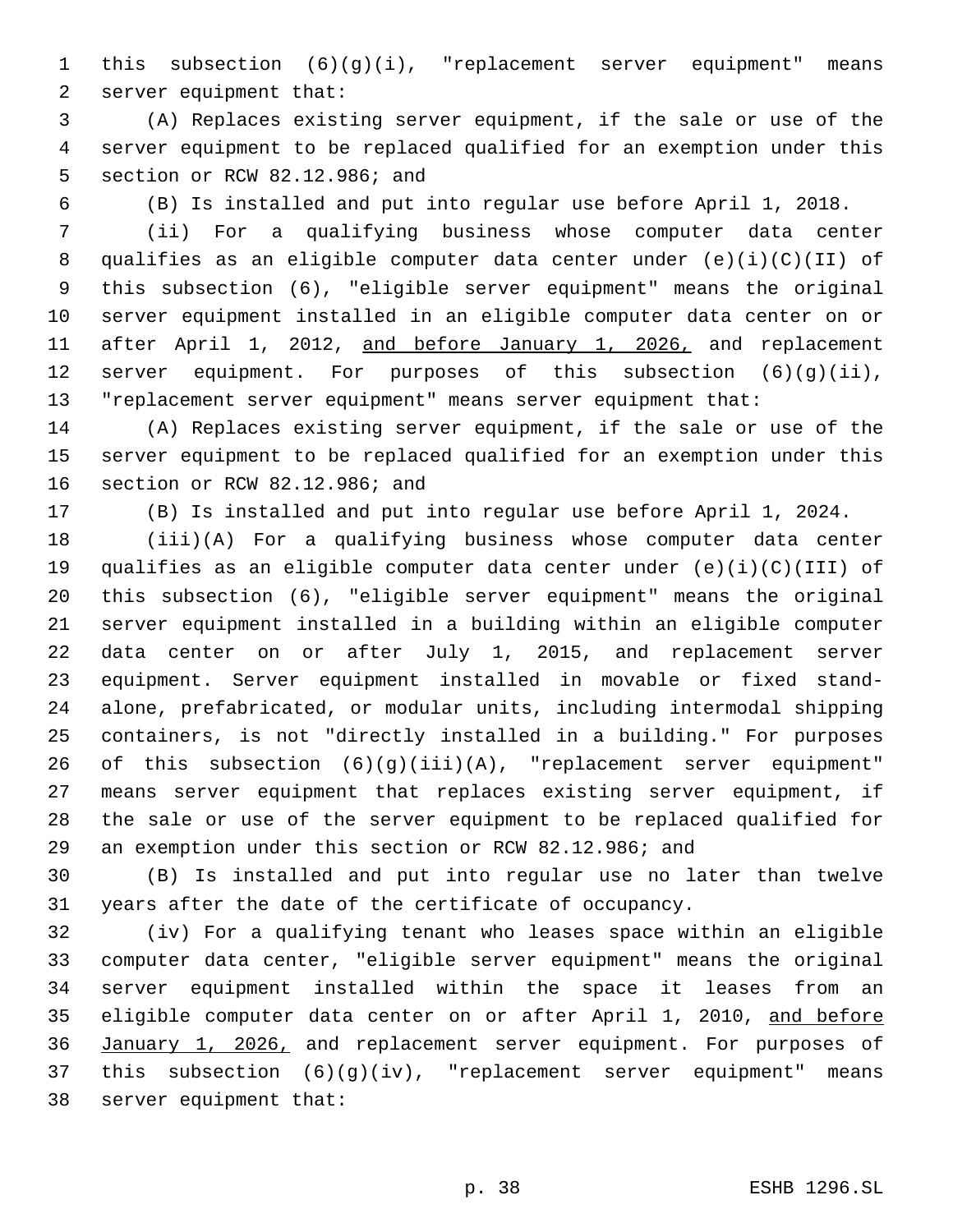(A) Replaces existing server equipment, if the sale or use of the server equipment to be replaced qualified for an exemption under this 3 section or RCW 82.12.986;

 (B) Is installed and put into regular use before April 1, 2024; 5 and

 (C) For tenants leasing space in an eligible computer data center built after July 1, 2015, is installed and put into regular use no later than twelve years after the date of the certificate of 9 occupancy.

 (h) "Qualifying business" means a business entity that exists for the primary purpose of engaging in commercial activity for profit and that is the owner of an eligible computer data center. The term does not include the state or federal government or any of their 14 departments, agencies, and institutions; tribal governments; political subdivisions of this state; or any municipal, quasi- municipal, public, or other corporation created by the state or federal government, tribal government, municipality, or political 18 subdivision of the state.

 (i) "Qualifying tenant" means a business entity that exists for the primary purpose of engaging in commercial activity for profit and that leases space from a qualifying business within an eligible computer data center. The term does not include the state or federal 23 government or any of their departments, agencies, and institutions; tribal governments; political subdivisions of this state; or any municipal, quasi-municipal, public, or other corporation created by the state or federal government, tribal government, municipality, or political subdivision of the state. The term also does not include a lessee of space in an eligible computer data center under 29 (e)(i)(C)(I) of this subsection (6), if the lessee and lessor are 30 affiliated and:

 (i) That space will be used by the lessee to house server equipment that replaces server equipment previously installed and operated in that eligible computer data center by the lessor or 34 another person affiliated with the lessee; or

 (ii) Prior to May 2, 2012, the primary use of the server equipment installed in that eligible computer data center was to provide electronic data storage and data management services for the business purposes of either the lessor, persons affiliated with the 39 lessor, or both.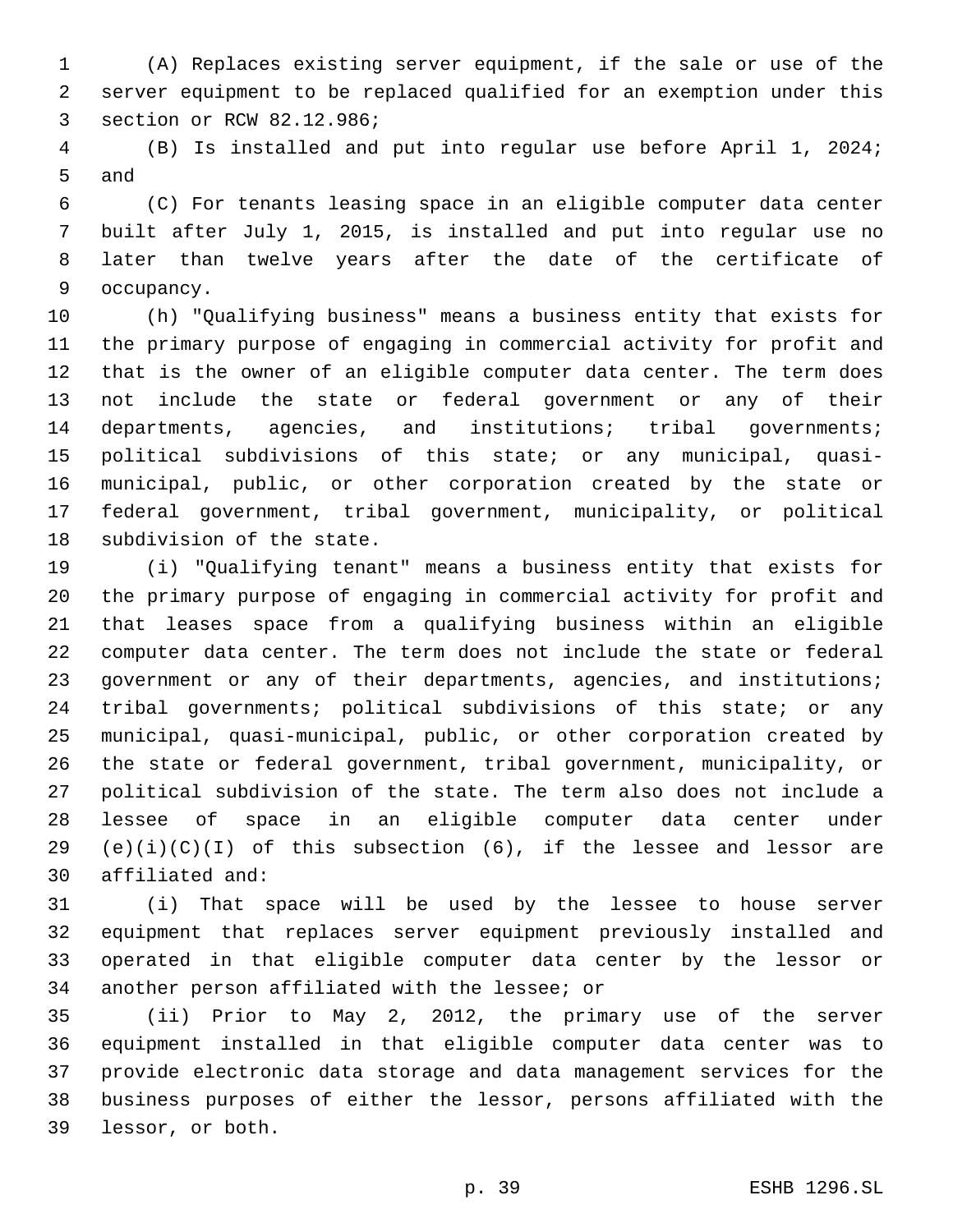(j) "Server equipment" means the computer hardware located in an eligible computer data center and used exclusively to provide electronic data storage and data management services for internal use by the owner or lessee of the computer data center, for clients of the owner or lessee of the computer data center, or both. "Server equipment" also includes computer software necessary to operate the computer hardware. "Server equipment" does not include personal computers, the racks upon which the server equipment is installed, and computer peripherals such as keyboards, monitors, printers, and 10 mice.

 **Sec. 27.** RCW 82.12.022 and 2015 3rd sp.s. c 6 s 506 are each 12 amended to read as follows:

 (1) A use tax is levied on every person in this state for the privilege of using natural gas or manufactured gas, including compressed natural gas and liquefied natural gas, within this state 16 as a consumer.

 (2) The tax must be levied and collected in an amount equal to the value of the article used by the taxpayer multiplied by the rate in effect for the public utility tax on gas distribution businesses under RCW 82.16.020. The "value of the article used" does not include any amounts that are paid for the hire or use of a gas distribution business as defined in RCW 82.16.010(2) in transporting the gas subject to tax under this subsection if those amounts are subject to 24 tax under that chapter.

 (3) The tax levied in this section does not apply to the use of natural or manufactured gas delivered to the consumer by other means 27 than through a pipeline.

 (4) The tax levied in this section does not apply to the use of natural or manufactured gas if the person who sold the gas to the consumer has paid a tax under RCW 82.16.020 with respect to the gas for which exemption is sought under this subsection.

 (5)(a) The tax levied in this section does not apply to the use of natural or manufactured gas by an aluminum smelter as that term is 34 defined in RCW 82.04.217 before January 1, 2027.

 (b) A person claiming the exemption provided in this subsection (5) must file a complete annual tax performance report with the 37 department under RCW 82.32.534.

 (6) The tax imposed by this section does not apply to the use of natural gas, compressed natural gas, or liquefied natural gas, if the

p. 40 ESHB 1296.SL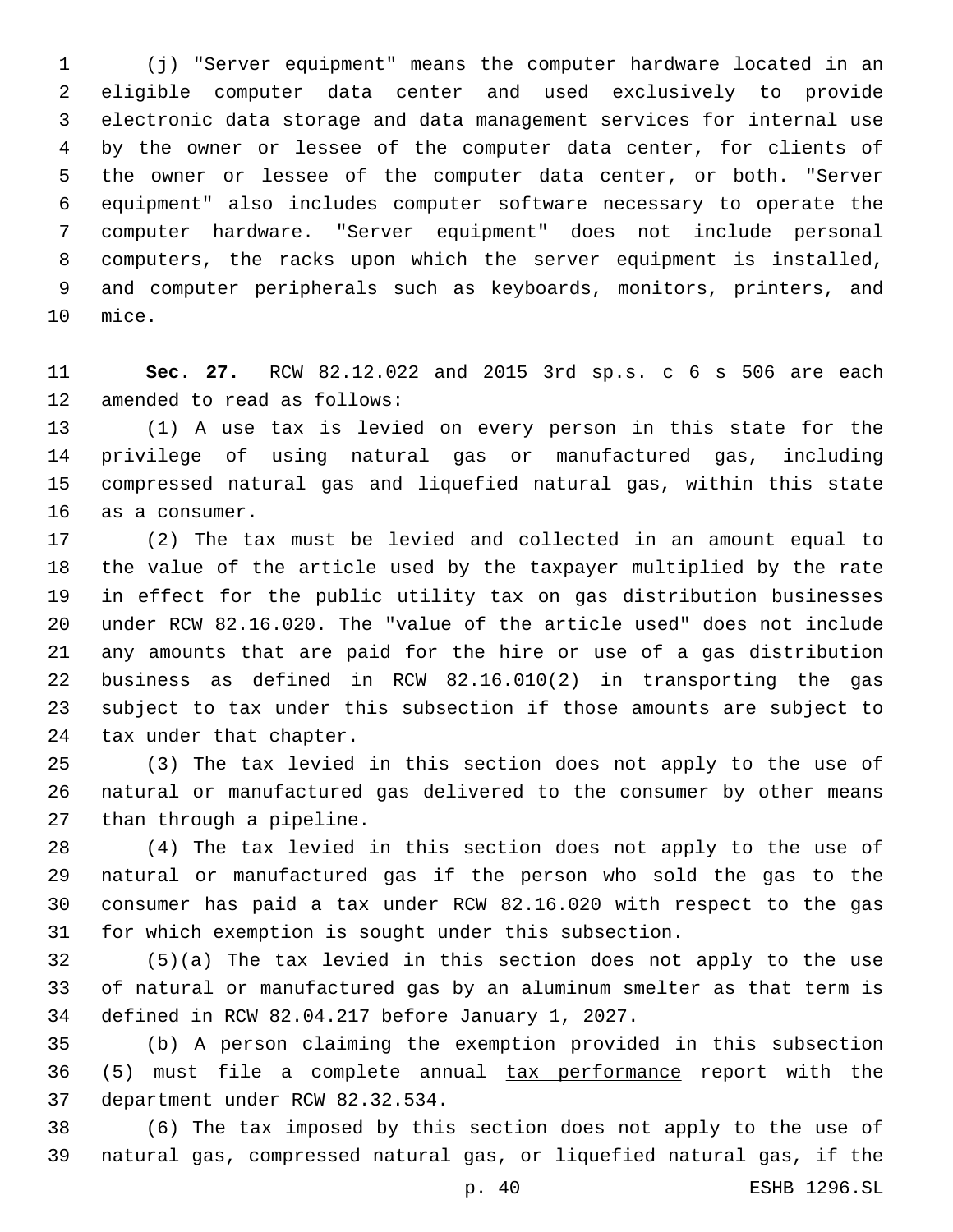consumer uses the gas for transportation fuel as defined in RCW 82.16.310.2

 (7) There is a credit against the tax levied under this section in an amount equal to any tax paid by:4

 (a) The person who sold the gas to the consumer when that tax is a gross receipts tax similar to that imposed pursuant to RCW 82.16.020 by another state with respect to the gas for which a credit 8 is sought under this subsection; or

 (b) The person consuming the gas upon which a use tax similar to the tax imposed by this section was paid to another state with respect to the gas for which a credit is sought under this 12 subsection.

 (8) The use tax imposed in this section must be paid by the 14 consumer to the department.

 (9) There is imposed a reporting requirement on the person who delivered the gas to the consumer to make a quarterly report to the department. Such report must contain the volume of gas delivered, name of the consumer to whom delivered, and such other information as 19 the department may require by rule.

 (10) The department may adopt rules under chapter 34.05 RCW for the administration and enforcement of sections 1 through 6, chapter 22 384, Laws of 1989.

 **Sec. 28.** RCW 82.12.025651 and 2011 c 23 s 5 are each amended to read as follows:24

 (1) The provisions of this chapter do not apply in respect to the use by a public research institution of machinery and equipment used primarily in a research and development operation, or to the use of labor and services rendered in respect to installing, repairing, cleaning, altering, or improving the machinery and equipment.

(2) The definitions in RCW 82.08.025651 apply to this section.

 (3) A public research institution receiving the benefit of the exemption provided in this section must file a complete annual 33 ((survey)) tax performance report with the department under RCW 34 ((82.32.585)) 82.32.534.

 **Sec. 29.** RCW 82.12.805 and 2015 3rd sp.s. c 6 s 505 are each 36 amended to read as follows:

 (1) A person who is subject to tax under RCW 82.12.020 for personal property used at an aluminum smelter, or for tangible

p. 41 ESHB 1296.SL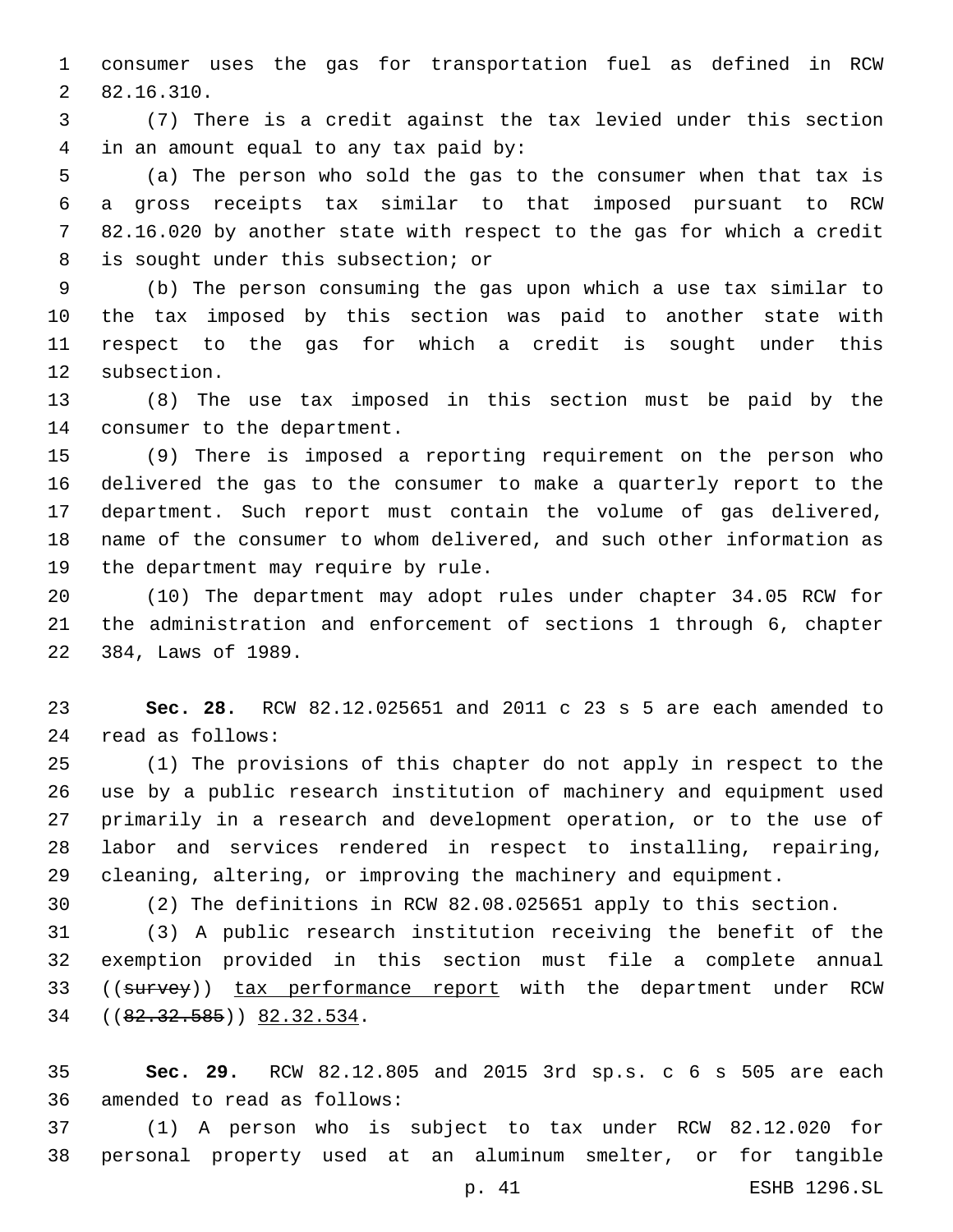personal property that will be incorporated as an ingredient or component of buildings or other structures at an aluminum smelter, or for labor and services rendered with respect to such buildings, structures, or personal property, is eligible for an exemption from the state share of the tax in the form of a credit, as provided in this section. The amount of the credit equals the state share of use tax computed to be due under RCW 82.12.020. The person must submit information, in a form and manner prescribed by the department, specifying the amount of qualifying purchases or acquisitions for which the exemption is claimed and the amount of exempted tax.

 (2) For the purposes of this section, "aluminum smelter" has the 12 same meaning as provided in RCW 82.04.217.

 (3) A person reporting under the tax rate provided in this 14 section must file a complete annual tax performance report with the 15 department under RCW 82.32.534.

 (4) Credits may not be claimed under this section for taxable 17 events occurring on or after January 1, 2027.

 **Sec. 30.** RCW 82.12.965 and 2010 c 114 s 129 are each amended to 19 read as follows:

 (1) The provisions of this chapter do not apply with respect to the use of tangible personal property that will be incorporated as an ingredient or component of new buildings used for the manufacturing of semiconductor materials during the course of constructing such buildings or to labor and services rendered in respect to installing, during the course of constructing, building fixtures not otherwise eligible for the exemption under RCW 82.08.02565(2)(b).

 (2) The eligibility requirements, conditions, and definitions in RCW 82.08.965 apply to this section, including the filing of a 29 complete annual tax performance report with the department under RCW 30 82.32.534.

 (3) No exemption may be taken twelve years after the effective date of this act, however all of the eligibility criteria and limitations are applicable to any exemptions claimed before that 34 date.

 (4) This section expires twelve years after the effective date of 36 this act.

 **Sec. 31.** RCW 82.12.9651 and 2014 c 97 s 406 are each amended to read as follows:38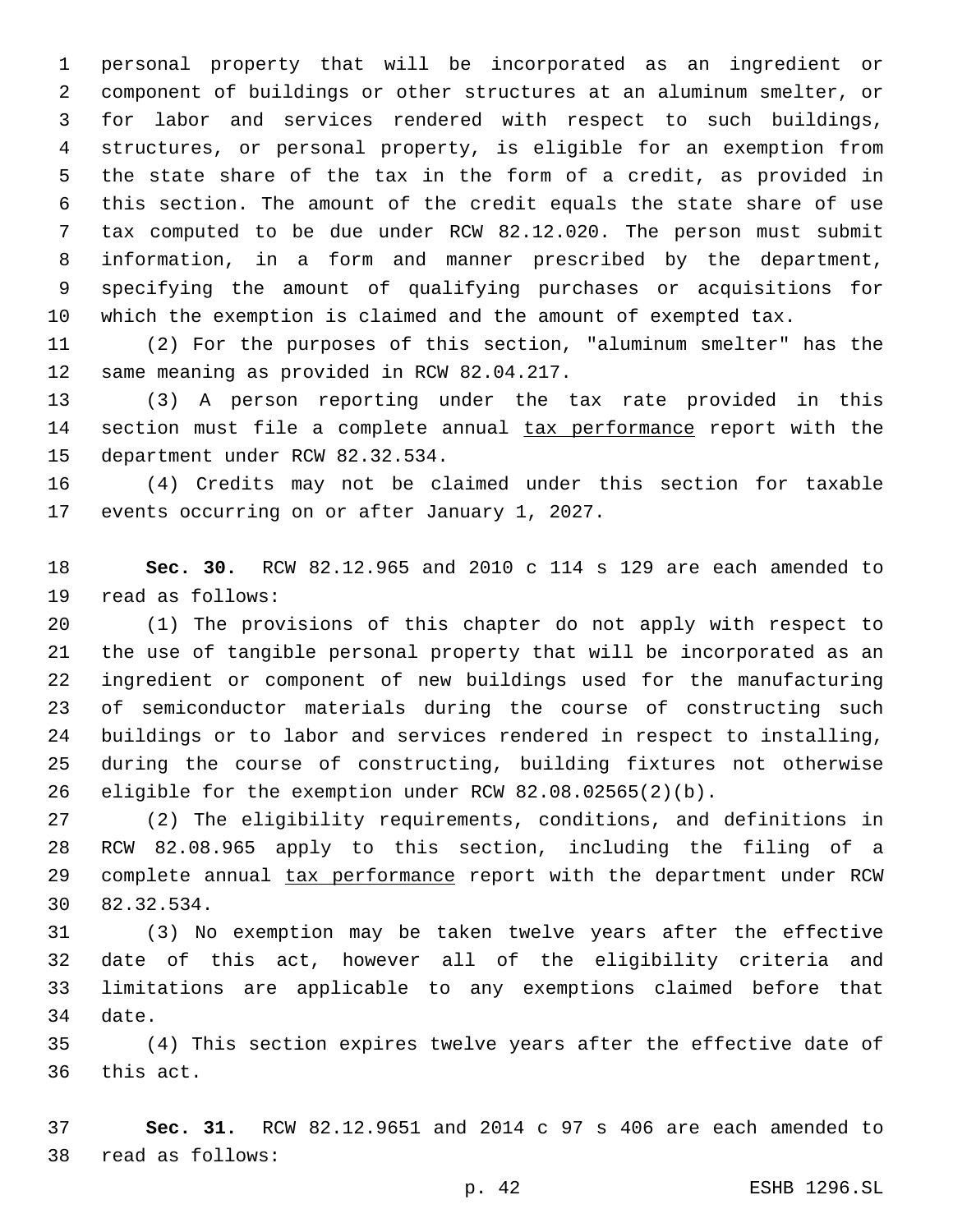(1) The provisions of this chapter do not apply with respect to the use of gases and chemicals used by a manufacturer or processor for hire in the production of semiconductor materials. This exemption is limited to gases and chemicals used in the production process to grow the product, deposit or grow permanent or sacrificial layers on the product, to etch or remove material from the product, to anneal the product, to immerse the product, to clean the product, and other such uses whereby the gases and chemicals come into direct contact with the product during the production process, or uses of gases and chemicals to clean the chambers and other like equipment in which such processing takes place. For purposes of this section, "semiconductor materials" has the meaning provided in RCW 82.04.2404 13 and 82.04.294(3).

14 (2)(( $(a)$  Except as provided under (b) of this subsection  $(2)$ ,)) A person claiming the exemption under this section must file a complete 16 annual ((survey with the department under RCW 82.32.585.

 (b) A person claiming the exemption under this section and who is required to file a complete annual report with the department under RCW 82.32.534 as a result of claiming the tax preference provided by RCW 82.04.2404 is not also required to file a complete annual survey 21 under RCW 82.32.585)) tax performance report with the department 22 under RCW 82.32.534.

 (3) No application is necessary for the tax exemption. The person is subject to all of the requirements of chapter 82.32 RCW.

(4) This section expires December 1, 2018.

 **Sec. 32.** RCW 82.12.970 and 2010 c 114 s 131 are each amended to 27 read as follows:

 (1) The provisions of this chapter do not apply with respect to the use of gases and chemicals used by a manufacturer or processor for hire in the manufacturing of semiconductor materials. This exemption is limited to gases and chemicals used in the manufacturing process to grow the product, deposit or grow permanent or sacrificial layers on the product, to etch or remove material from the product, to anneal the product, to immerse the product, to clean the product, and other such uses whereby the gases and chemicals come into direct contact with the product during the manufacturing process, or uses of gases and chemicals to clean the chambers and other like equipment in which such processing takes place. For purposes of this section,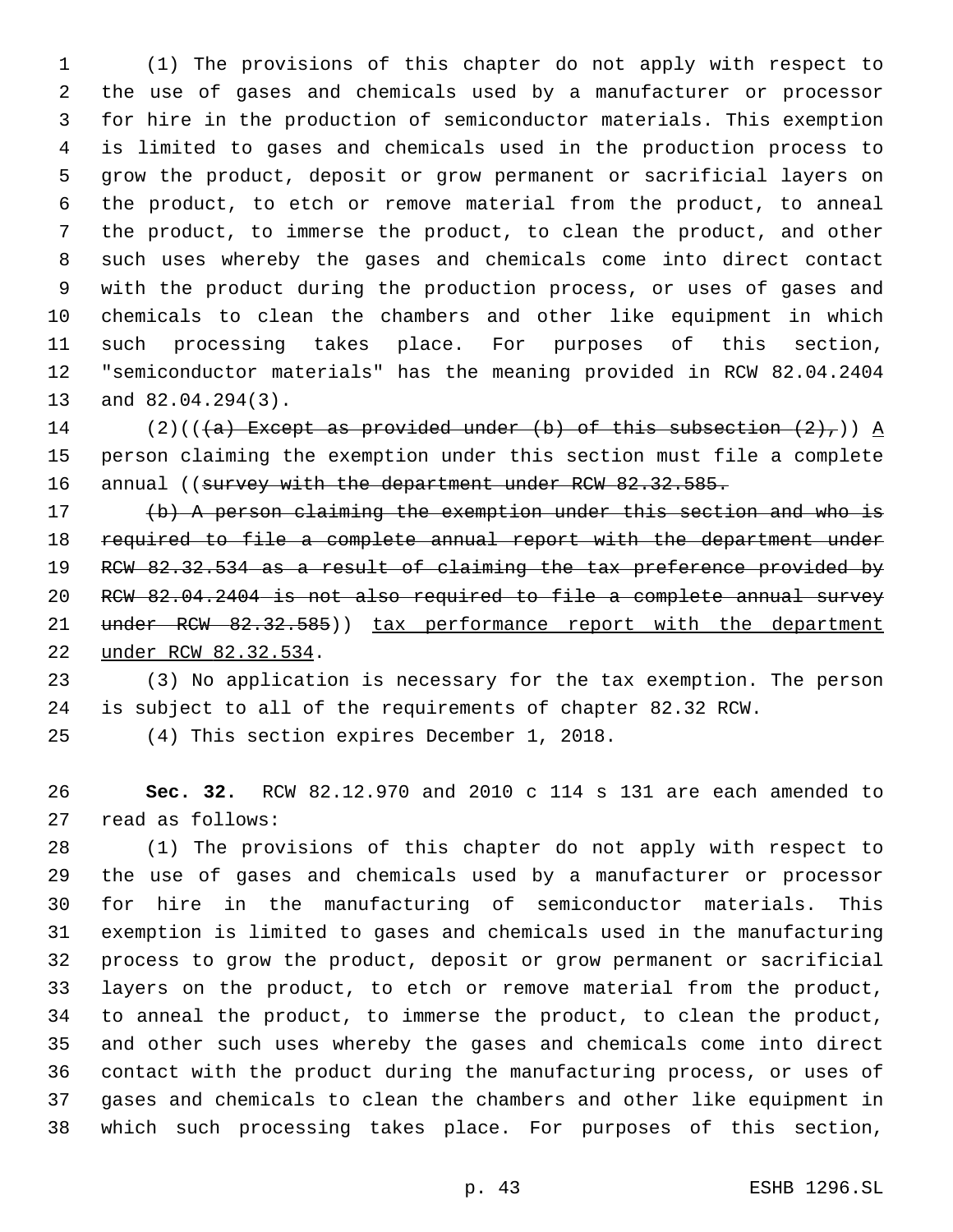"semiconductor materials" has the same meaning as provided in RCW  $282.04.240(2)$ .

 (2) A person claiming the exemption under this section must file a complete annual tax performance report with the department under RCW 82.32.534. No application is necessary for the tax exemption. The person is subject to all of the requirements of chapter 82.32 RCW.

 (3) This section expires twelve years after the effective date of 8 this act.

 **Sec. 33.** RCW 82.12.980 and 2013 3rd sp.s. c 2 s 4 are each 10 amended to read as follows:

 (1) The provisions of this chapter do not apply with respect to 12 the use of:

 (a) Tangible personal property that will be incorporated as an ingredient or component in constructing new buildings for (i) a manufacturer engaged in the manufacturing of commercial airplanes or the fuselages or wings of commercial airplanes or (ii) a port district, political subdivision, or municipal corporation, to be leased to a manufacturer engaged in the manufacturing of commercial airplanes or the fuselages or wings of commercial airplanes; or

 (b) Labor and services rendered in respect to installing, during the course of constructing such buildings, building fixtures not otherwise eligible for the exemption under RCW 82.08.02565(2)(b).

 (2) The eligibility requirements, conditions, and definitions in RCW 82.08.980 apply to this section, including the filing of a 25 complete annual tax performance report with the department under RCW 82.32.534.26

27 (3) This section expires July 1, 2040.

 **Sec. 34.** RCW 82.16.0421 and 2010 c 114 s 133 are each amended to read as follows:29

30 (1) ((For the purposes of this section:)) The definitions in this subsection apply throughout this section unless the context clearly requires otherwise.

 (a) "Chlor-alkali electrolytic processing business" means a person who is engaged in a business that uses more than ten average megawatts of electricity per month in a chlor-alkali electrolytic process to split the electrochemical bonds of sodium chloride and water to make chlorine and sodium hydroxide. A "chlor-alkali electrolytic processing business" does not include direct service

p. 44 ESHB 1296.SL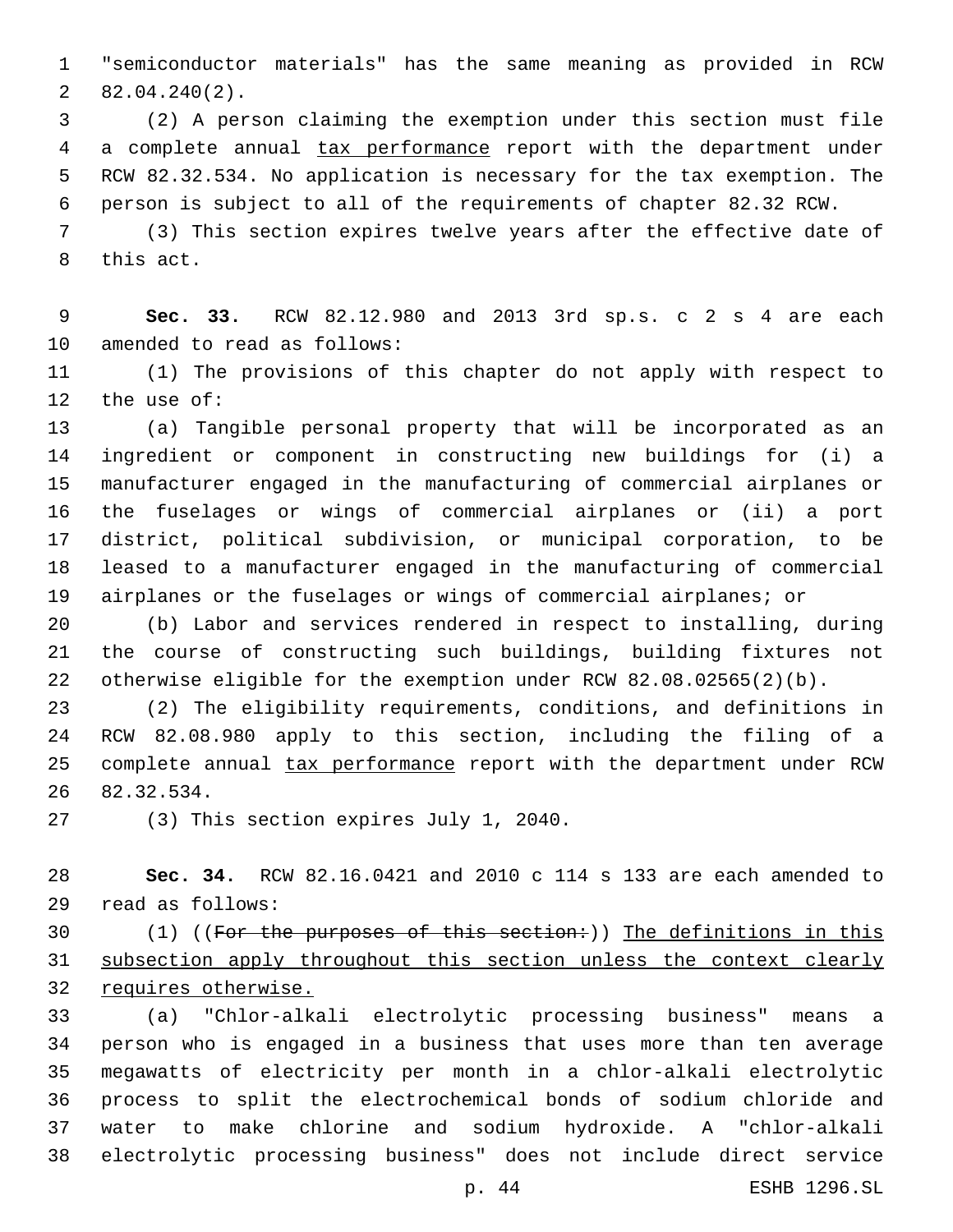industrial customers or their subsidiaries that contract for the purchase of power from the Bonneville power administration as of June 10, 2004.3

 (b) "Sodium chlorate electrolytic processing business" means a person who is engaged in a business that uses more than ten average megawatts of electricity per month in a sodium chlorate electrolytic process to split the electrochemical bonds of sodium chloride and water to make sodium chlorate and hydrogen. A "sodium chlorate electrolytic processing business" does not include direct service industrial customers or their subsidiaries that contract for the purchase of power from the Bonneville power administration as of June 12 10, 2004.

 (2) Effective July 1, 2004, the tax levied under this chapter does not apply to sales of electricity made by a light and power business to a chlor-alkali electrolytic processing business or a sodium chlorate electrolytic processing business for the electrolytic process if the contract for sale of electricity to the business 18 contains the following terms:

 (a) The electricity to be used in the electrolytic process is separately metered from the electricity used for general operations 21 of the business;

 (b) The price charged for the electricity used in the electrolytic process will be reduced by an amount equal to the tax exemption available to the light and power business under this section; and

 (c) Disallowance of all or part of the exemption under this section is a breach of contract and the damages to be paid by the chlor-alkali electrolytic processing business or the sodium chlorate electrolytic processing business are the amount of the tax exemption disallowed.30

 (3) The exemption provided for in this section does not apply to amounts received from the remarketing or resale of electricity originally obtained by contract for the electrolytic process.

 (4) In order to claim an exemption under this section, the chlor- alkali electrolytic processing business or the sodium chlorate electrolytic processing business must provide the light and power business with an exemption certificate in a form and manner 38 prescribed by the department.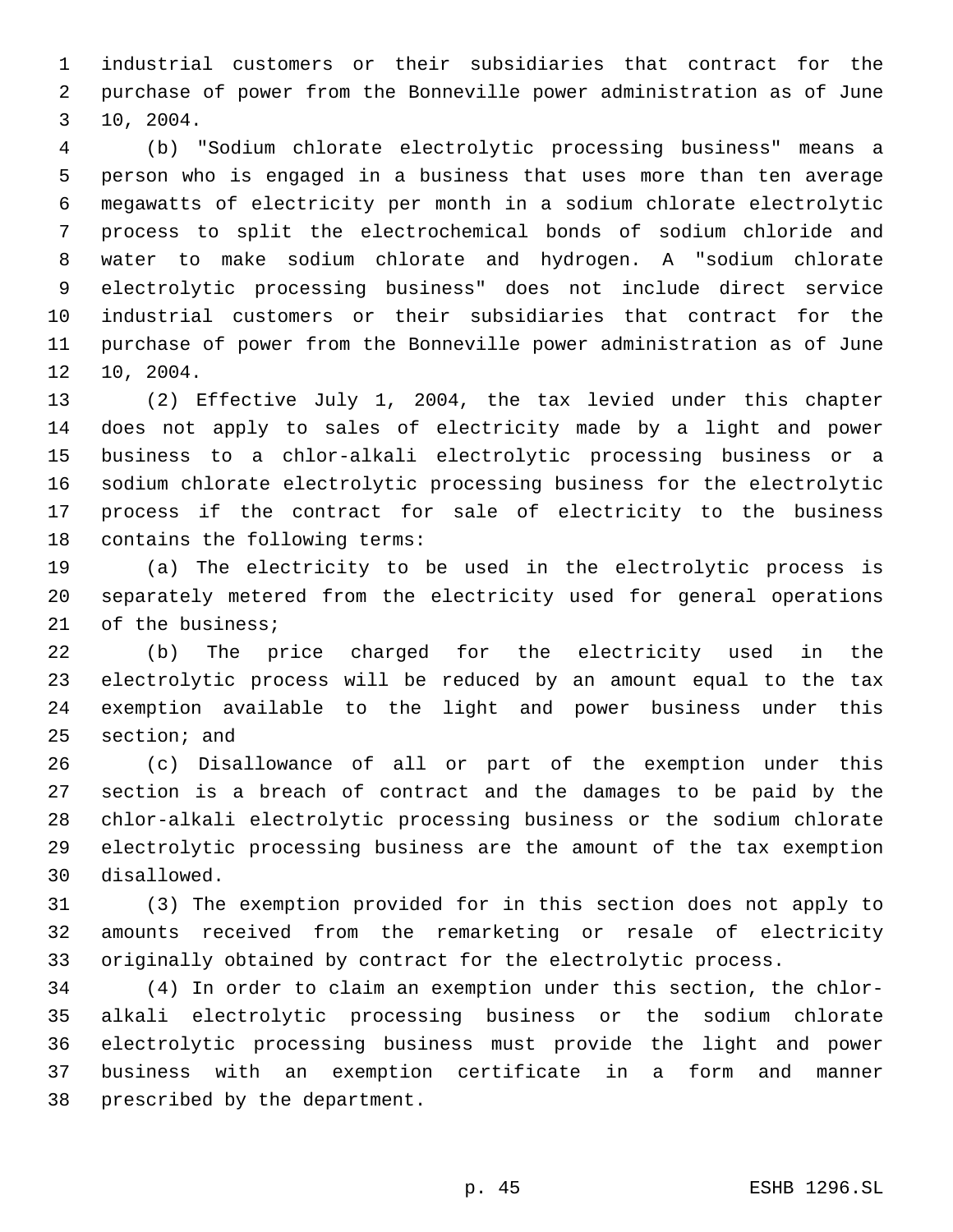1 (5) A person receiving the benefit of the exemption provided in 2 this section must file a complete annual tax performance report with 3 the department under RCW 82.32.534.

4 (6)(a) This section does not apply to sales of electricity made 5 after December 31, 2018.

6 (b) This section expires June 30, 2019.

7 **Sec. 35.** RCW 82.29A.137 and 2013 3rd sp.s. c 2 s 13 are each 8 amended to read as follows:

 (1) All leasehold interests in port district facilities exempt from tax under RCW 82.08.980 or 82.12.980 and used by a manufacturer engaged in the manufacturing of superefficient airplanes, as defined in RCW 82.32.550, are exempt from tax under this chapter. A person claiming the credit under RCW 82.04.4463 is not eligible for the 14 exemption under this section.

 (2) In addition to all other requirements under this title, a person claiming the exemption under this section must file a complete annual tax performance report with the department under RCW 18 82.32.534.

19 (3) This section expires July 1, 2040.

20 **Sec. 36.** RCW 82.60.070 and 2010 1st sp.s. c 16 s 9 are each 21 amended to read as follows:

22 (1)(a) Each recipient of a deferral of taxes granted under this 23 chapter must file a complete annual ((survey)) tax performance report 24 with the department under RCW ((82.32.585)) 82.32.534. If the 25 economic benefits of the deferral are passed to a lessee as provided 26 in RCW 82.60.025, the lessee must file a complete annual ((survey)) 27 tax performance report, and the applicant is not required to file a 28 complete annual ((survey)) tax performance report.

 (b) The department must use the information reported on the 30 annual ((survey)) tax performance report required by this section to study the tax deferral program authorized under this chapter. The department must report to the legislature by December 1, ((2019)) 33 2018. The report must measure the effect of the program on job creation, the number of jobs created for residents of eligible areas, 35 company growth, ((the introduction of new products, the diversification of the state's economy, growth in research and development investment, the movement of firms or the consolidation of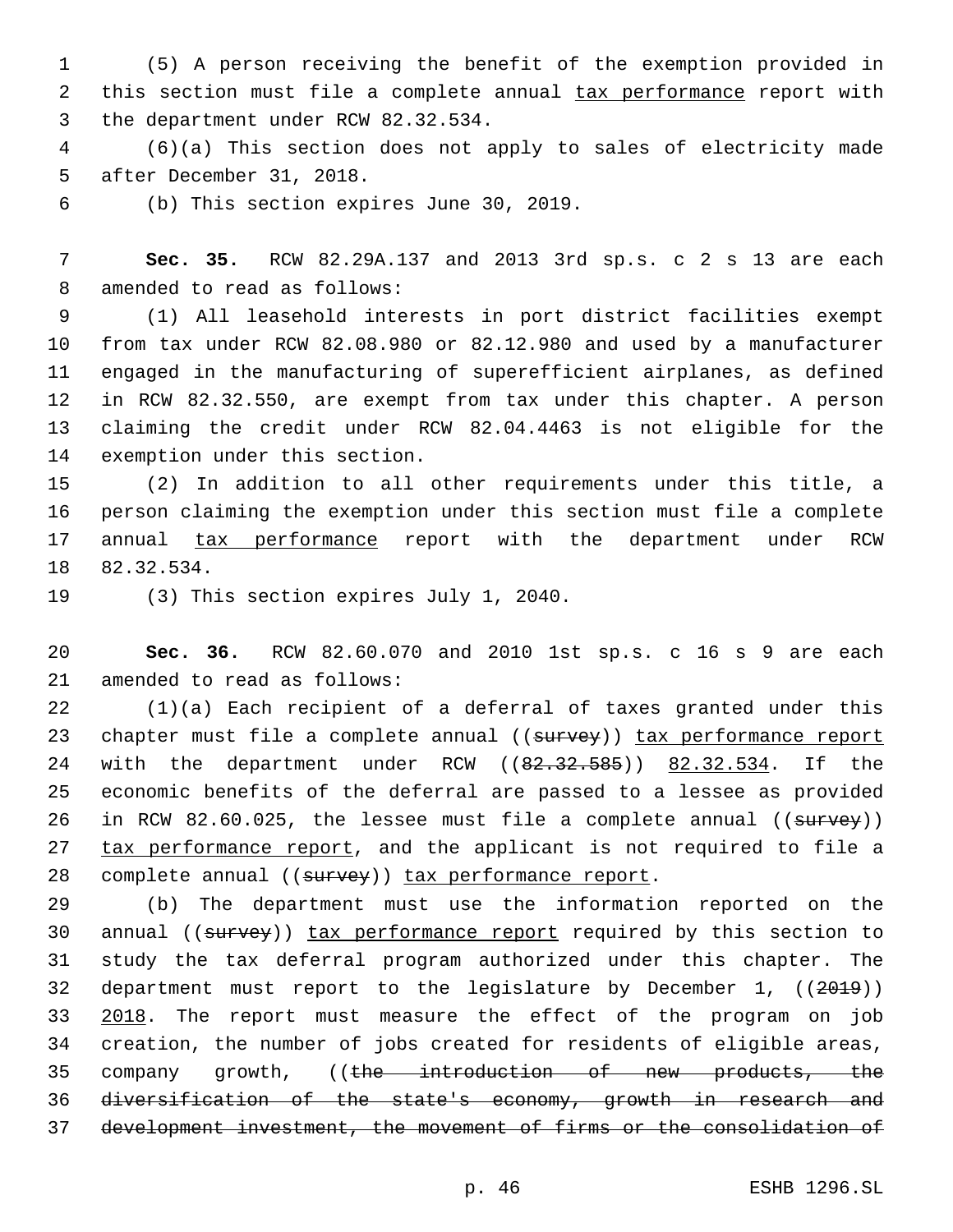1 firms' operations into the state,)) and such other factors as the 2 department selects.

 (2) Except as provided in RCW 82.60.063, if, on the basis of a ((survey under RCW 82.32.585)) tax performance report under RCW 82.32.534 or other information, the department finds that an investment project is not eligible for tax deferral under this chapter, the amount of deferred taxes outstanding for the project, according to the repayment schedule in RCW 82.60.060, is immediately due. For purposes of this subsection (2), the repayment schedule in RCW 82.60.060 is tolled during the period of time that a taxpayer is receiving relief from repayment of deferred taxes under RCW 12 82.60.063.

 (3) A recipient who must repay deferred taxes under subsection (2) of this section because the department has found that an investment project is not eligible for tax deferral under this 16 chapter is no longer required to file annual ((surveys under RCW 17 82.32.585)) tax performance reports under RCW 82.32.534 beginning on the date an investment project is used for nonqualifying purposes.

 (4) Notwithstanding any other provision of this section or RCW  $((82.32.585))$   $(82.32.534)$ , deferred taxes on the following need not be 21 repaid:

 (a) Machinery and equipment, and sales of or charges made for labor and services, which at the time of purchase would have qualified for exemption under RCW 82.08.02565; and

 (b) Machinery and equipment which at the time of first use would have qualified for exemption under RCW 82.12.02565.

 **Sec. 37.** RCW 82.63.020 and 2010 c 114 s 140 are each amended to read as follows:28

 (1) Application for deferral of taxes under this chapter must be made before initiation of construction of, or acquisition of equipment or machinery for the investment project. In the case of an investment project involving multiple qualified buildings, applications must be made for, and before the initiation of construction of, each qualified building. The application must be made to the department in a form and manner prescribed by the department. The application must contain information regarding the location of the investment project, the applicant's average employment in the state for the prior year, estimated or actual new employment related to the project, estimated or actual wages of

p. 47 ESHB 1296.SL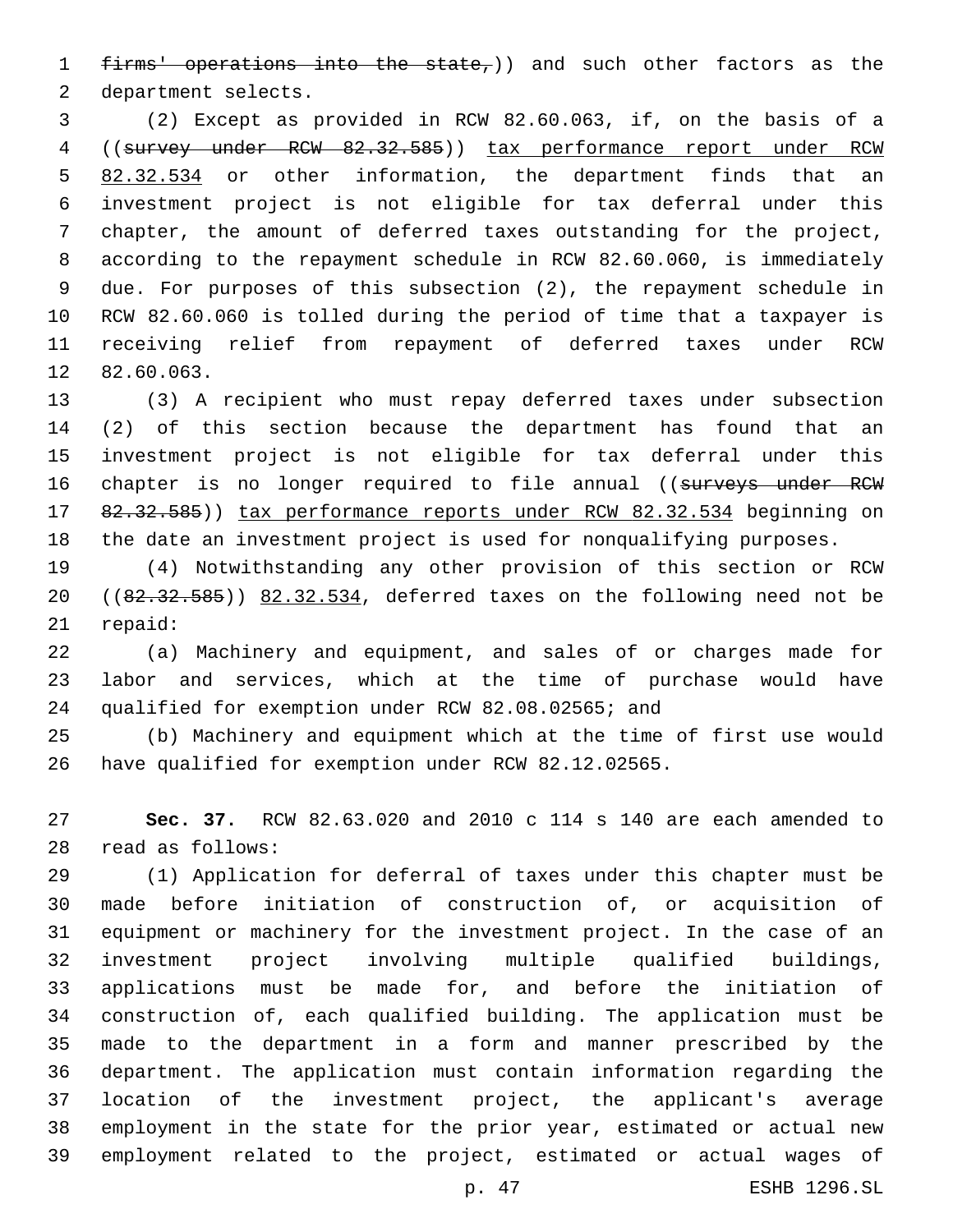employees related to the project, estimated or actual costs, time schedules for completion and operation, and other information required by the department. The department must rule on the 4 application within sixty days.

5 (2) Each recipient of a deferral of taxes under this chapter must 6 file a complete annual ((survey)) tax performance report with the 7 department under RCW ((82.32.585)) 82.32.534. If the economic 8 benefits of the deferral are passed to a lessee as provided in RCW 9 82.63.010(7), the lessee must file a complete annual ((survey)) tax 10 performance report, and the applicant is not required to file the 11 annual ((survey)) tax performance report.

12 (3) ((The department must use the information reported on the 13 annual survey required by this section to study the tax deferral 14 program authorized under this chapter. The department must report to 15 the legislature by December 1, 2009, and December 1, 2013. The 16 reports must measure the effect of the program on job creation, the 17 number of jobs created for Washington residents, company growth, the 18 introduction of new products, the diversification of the state's 19 economy, growth in research and development investment, the movement 20 of firms or the consolidation of firms' operations into the state, 21 and such other factors as the department selects.

 $(22 \t (4))$  A recipient who must repay deferred taxes under RCW 23 82.63.045 because the department has found that an investment project 24 is used for purposes other than research and development performed 25 within this state in the fields of advanced computing, advanced 26 materials, biotechnology, electronic device technology, and 27 environmental technology is no longer required to file annual 28 ((surveys under RCW 82.32.585)) tax performance reports under RCW 29 82.32.534 beginning on the date an investment project is used for 30 nonqualifying purposes.

31 **Sec. 38.** RCW 82.63.045 and 2010 c 114 s 141 are each amended to 32 read as follows:

33 (1) Except as provided in subsection (2) of this section and RCW 34 ((82.32.585)) 82.32.534, taxes deferred under this chapter need not 35 be repaid.

 $(2)(a)$  If, on the basis of the ((survey under RCW 82.32.585)) tax performance report under RCW 82.32.534 or other information, the department finds that an investment project is used for purposes other than qualified research and development or pilot scale

p. 48 ESHB 1296.SL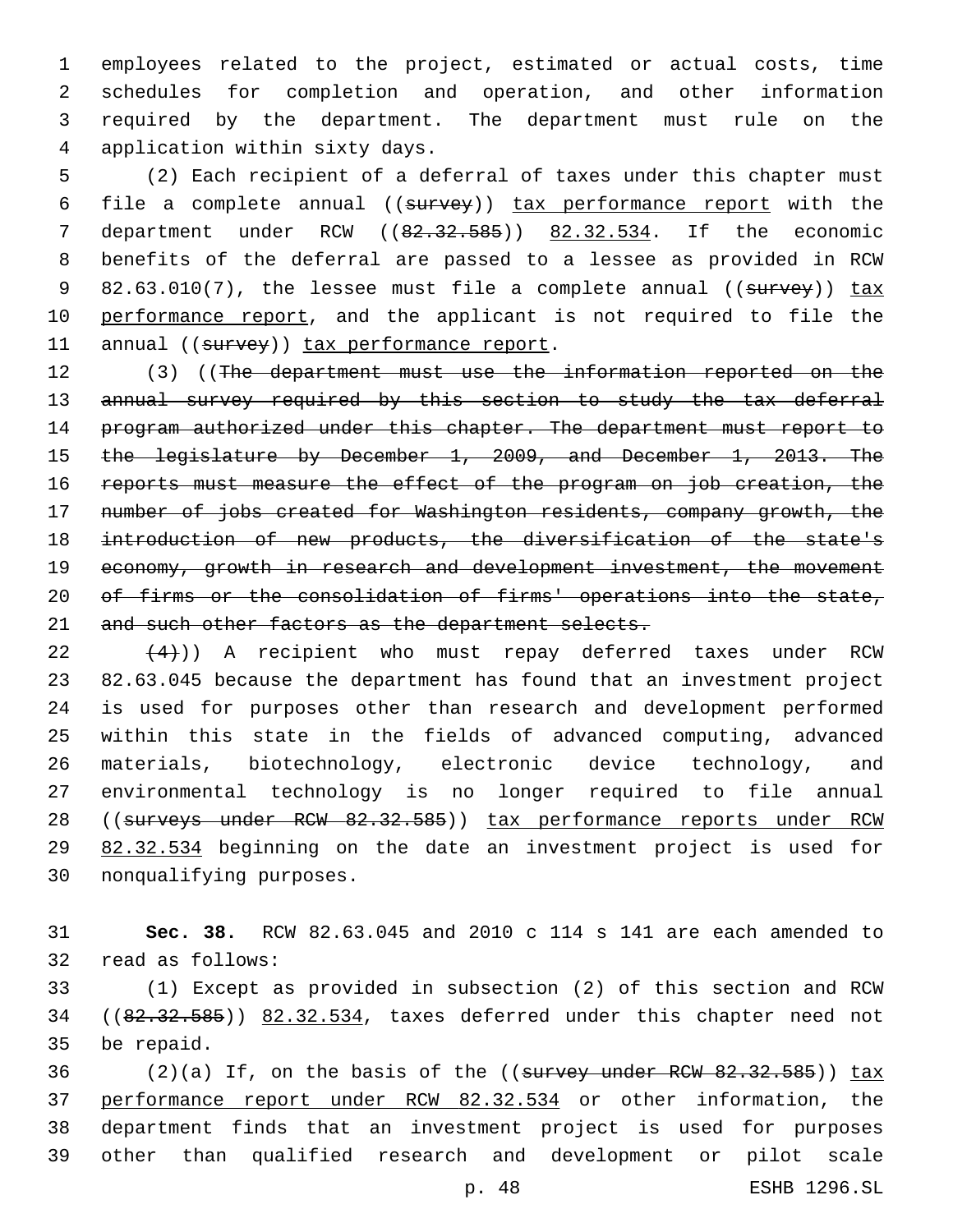manufacturing at any time during the calendar year in which the investment project is certified by the department as having been operationally completed, or at any time during any of the seven succeeding calendar years, a portion of deferred taxes is immediately 5 due according to the following schedule:

| 6  | Year in which use occurs | % of deferred taxes due |
|----|--------------------------|-------------------------|
| 7  | 1                        | 100%                    |
| 8  | 2                        | 87.5%                   |
| 9  | 3                        | 75%                     |
| 10 | $\overline{4}$           | 62.5%                   |
| 11 | 5                        | 50%                     |
| 12 | 6                        | 37.5%                   |
| 13 | 7                        | 25%                     |
| 14 | 8                        | 12.5%                   |

 (b) If the economic benefits of the deferral are passed to a lessee as provided in RCW 82.63.010(7), the lessee is responsible for payment to the extent the lessee has received the economic benefit.

 (3)(a) Notwithstanding subsection (2) of this section, in the case of an investment project consisting of multiple qualified buildings, the lessee is solely liable for payment of any deferred tax determined by the department to be due and payable under this section beginning on the date the department certifies that the 23 project is operationally complete.

 (b) This subsection does not relieve the lessors of its obligation to the lessee under RCW 82.63.010(7) to pass the economic 26 benefit of the deferral to the lessee.

 (4) The department must assess interest at the rate provided for delinquent taxes, but not penalties, retroactively to the date of deferral. The debt for deferred taxes will not be extinguished by insolvency or other failure of the recipient. Transfer of ownership does not terminate the deferral. The deferral is transferred, subject to the successor meeting the eligibility requirements of this chapter, for the remaining periods of the deferral.

 (5) Notwithstanding subsection (2) of this section or RCW  $(82.32.585)$   $(82.32.585)$  82.32.534, deferred taxes on the following need not be 36 repaid: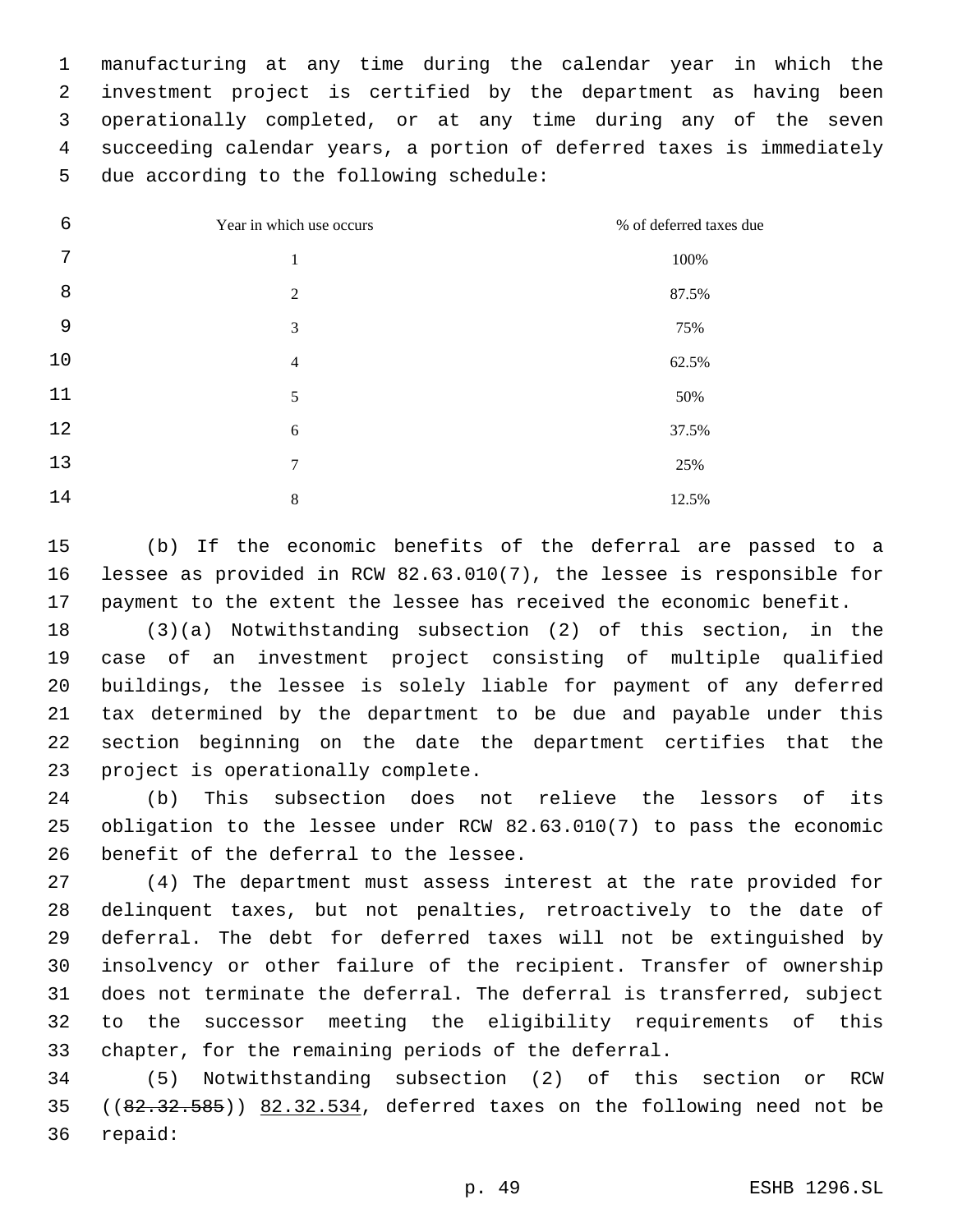(a) Machinery and equipment, and sales of or charges made for labor and services, which at the time of purchase would have 3 qualified for exemption under RCW 82.08.02565; and

 (b) Machinery and equipment which at the time of first use would have qualified for exemption under RCW 82.12.02565.

 **Sec. 39.** RCW 82.74.040 and 2010 c 114 s 142 are each amended to 7 read as follows:

 (1) Each recipient of a deferral of taxes granted under this 9 chapter must file a complete annual ((survey)) tax performance report 10 with the department under RCW ((82.32.585)) 82.32.534. If the economic benefits of the deferral are passed to a lessee as provided in RCW 82.74.010(6), the lessee must file a complete annual 13 ((survey)) tax performance report, and the applicant is not required 14 to file the annual ((survey)) tax performance report.

 (2) A recipient who must repay deferred taxes under RCW 82.74.050(2) because the department has found that an investment project is used for purposes other than fresh fruit and vegetable processing, dairy product manufacturing, seafood product manufacturing, cold storage warehousing, or research and development 20 is no longer required to file annual ((surveys under RCW 82.32.585)) 21 tax performance reports under RCW 82.32.534 beginning on the date an investment project is used for nonqualifying purposes.

 **Sec. 40.** RCW 82.74.050 and 2010 c 114 s 143 are each amended to read as follows:24

 (1) Except as provided in subsection (2) of this section and RCW 26 ((82.32.585)) 82.32.534, taxes deferred under this chapter need not 27 be repaid.

28 (2)(a) If, on the basis of the ((survey under RCW 82.32.585)) tax performance report under RCW 82.32.534 or other information, the department finds that an investment project is used for purposes other than fresh fruit and vegetable processing, dairy product manufacturing, seafood product manufacturing, cold storage warehousing, or research and development at any time during the calendar year in which the investment project is certified by the department as having been operationally completed, or at any time during any of the seven succeeding calendar years, a portion of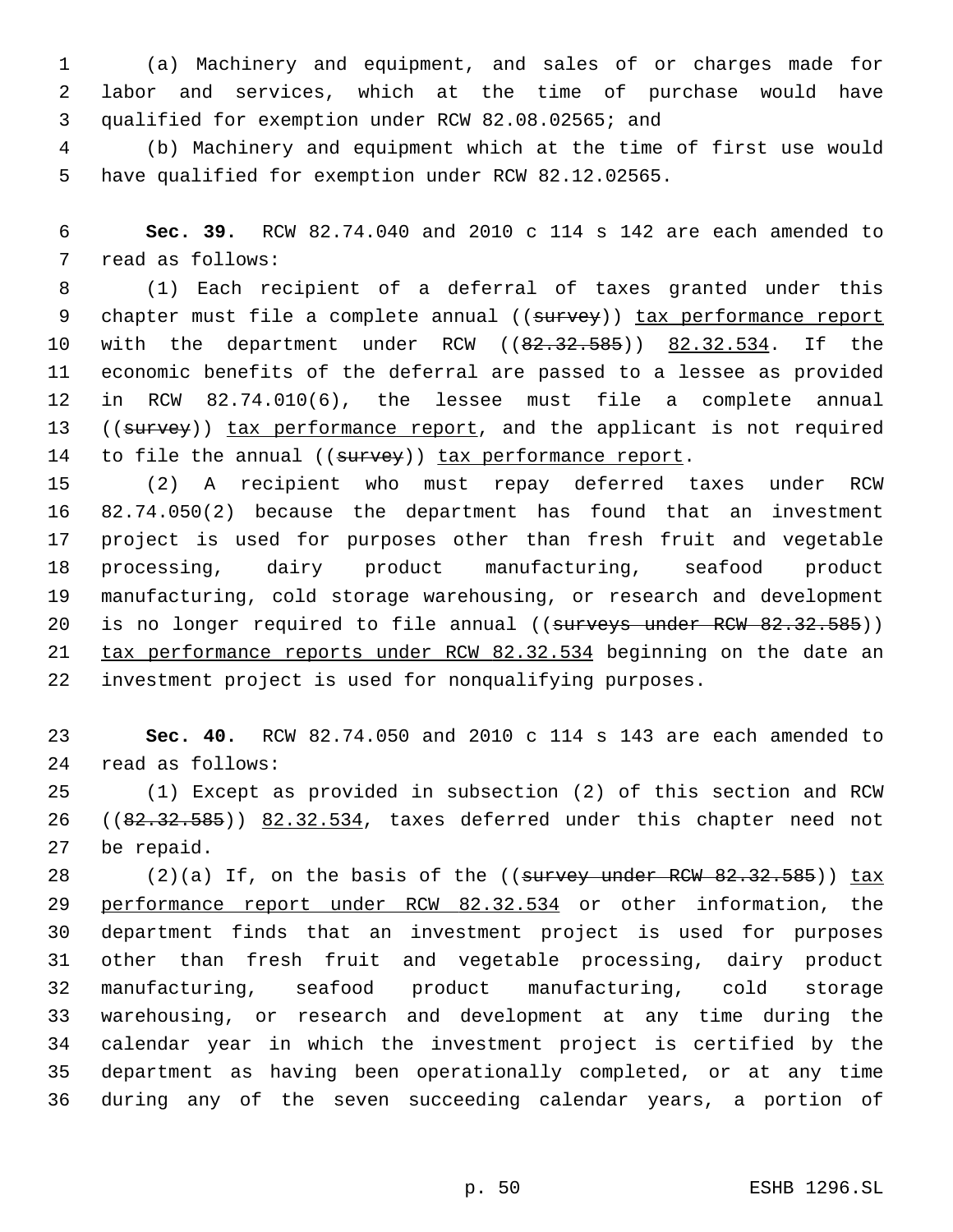| 1  |           |                | deferred taxes is immediately due according to the following |  |       |                         |  |
|----|-----------|----------------|--------------------------------------------------------------|--|-------|-------------------------|--|
| 2  | schedule: |                |                                                              |  |       |                         |  |
| 3  |           |                | Year in which nonqualifying use occurs                       |  |       | % of deferred taxes due |  |
| 4  |           | $\mathbf{1}$   |                                                              |  | 100%  |                         |  |
| 5  |           | $\overline{2}$ |                                                              |  | 87.5% |                         |  |
| 6  |           | 3              |                                                              |  | 75%   |                         |  |
| 7  |           | $\overline{4}$ |                                                              |  | 62.5% |                         |  |
| 8  |           | 5              |                                                              |  | 50%   |                         |  |
| 9  |           | 6              |                                                              |  | 37.5% |                         |  |
| 10 |           | 7              |                                                              |  | 25%   |                         |  |
| 11 |           | 8              |                                                              |  | 12.5% |                         |  |

 (b) If the economic benefits of the deferral are passed to a lessee as provided in RCW 82.74.010(6), the lessee is responsible for payment to the extent the lessee has received the economic benefit.

 (3) The department must assess interest, but not penalties, on the deferred taxes under subsection (2) of this section. The interest must be assessed at the rate provided for delinquent taxes under chapter 82.32 RCW, retroactively to the date of deferral, and will accrue until the deferred taxes are repaid. The debt for deferred taxes will not be extinguished by insolvency or other failure of the recipient. Transfer of ownership does not terminate the deferral. The deferral is transferred, subject to the successor meeting the eligibility requirements of this chapter, for the remaining periods 24 of the deferral.

 (4) Notwithstanding subsection (2) of this section or RCW 26 ( $(82.32.585)$ )  $82.32.534$ , deferred taxes on the following need not be 27 repaid:

 (a) Machinery and equipment, and sales of or charges made for labor and services, which at the time of purchase would have qualified for exemption under RCW 82.08.02565; and

 (b) Machinery and equipment which at the time of first use would have qualified for exemption under RCW 82.12.02565.

 **Sec. 41.** RCW 82.75.040 and 2010 c 114 s 147 are each amended to 34 read as follows: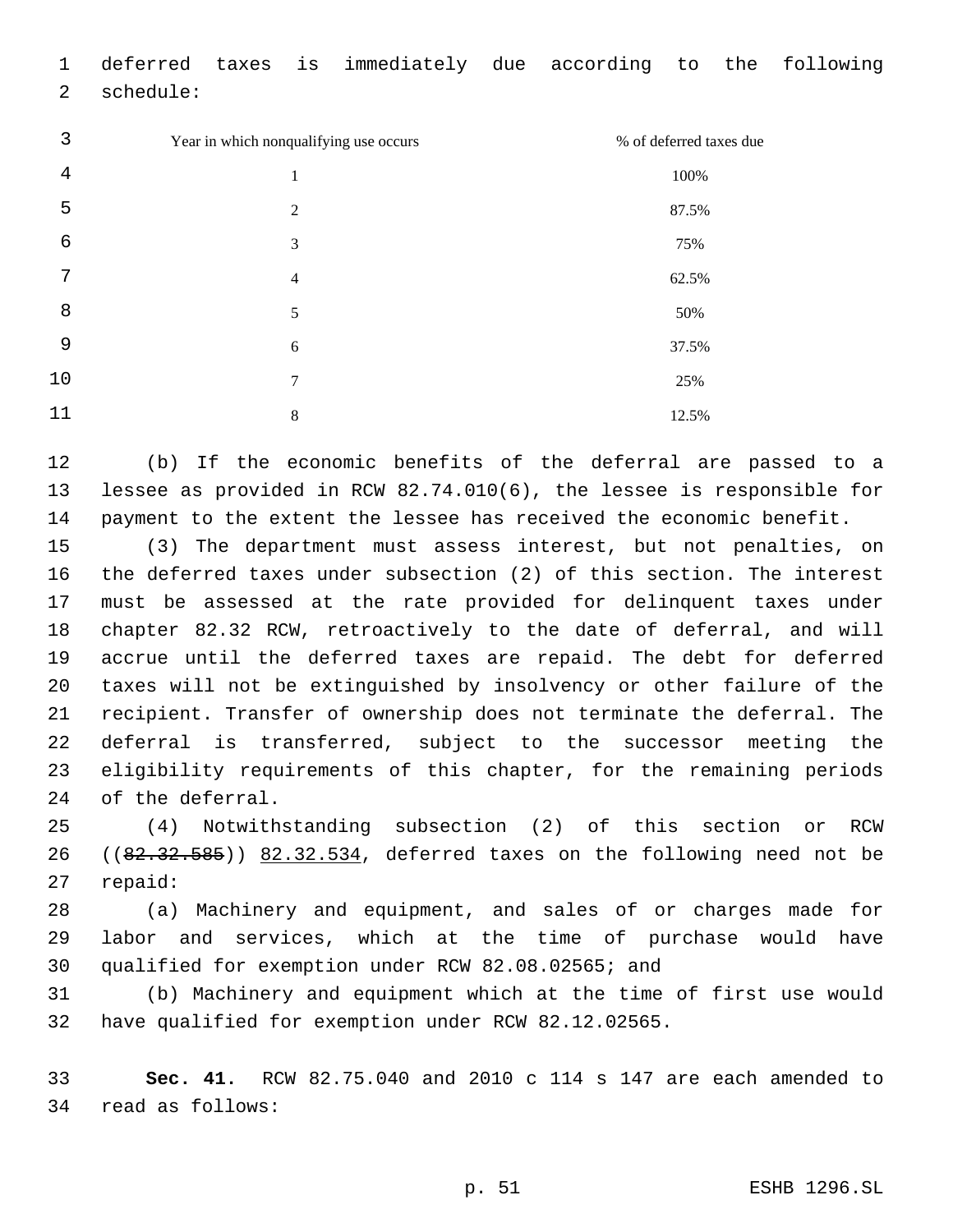(1) Except as provided in subsection (2) of this section and RCW 2 ((82.32.585)) 82.32.534, taxes deferred under this chapter need not 3 be repaid.

4 (2)(a) If, on the basis of the ((survey under RCW 82.32.585)) tax 5 performance report under RCW 82.32.534 or other information, the department finds that an investment project is used for purposes other than qualified biotechnology product manufacturing or medical device manufacturing activities at any time during the calendar year in which the eligible investment project is certified by the department as having been operationally completed, or at any time during any of the seven succeeding calendar years, a portion of deferred taxes is immediately due and payable according to the 13 following schedule:

| 14 | Year in which use occurs | % of deferred taxes due |
|----|--------------------------|-------------------------|
| 15 | 1                        | 100%                    |
| 16 | 2                        | 87.5%                   |
| 17 | 3                        | 75%                     |
| 18 | $\overline{4}$           | 62.5%                   |
| 19 | 5                        | 50%                     |
| 20 | 6                        | 37.5%                   |
| 21 | 7                        | 25%                     |
| 22 | 8                        | 12.5%                   |

 (b) If the economic benefits of the deferral are passed to a lessee as provided in RCW 82.75.010, the lessee is responsible for payment to the extent the lessee has received the economic benefit.

 (3) For a violation of subsection (2)(a) of this section, the department must assess interest at the rate provided for delinquent taxes, but not penalties, retroactively to the date of deferral. The debt for deferred taxes will not be extinguished by insolvency or other failure of the recipient. Transfer of ownership does not terminate the deferral. The deferral is transferred, subject to the successor meeting the eligibility requirements of this chapter, for 33 the remaining periods of the deferral.

 (4) Notwithstanding subsection (2) of this section or RCW  $(82.32.585)$   $(82.32.585)$  82.32.534, deferred taxes on the following need not be 36 repaid: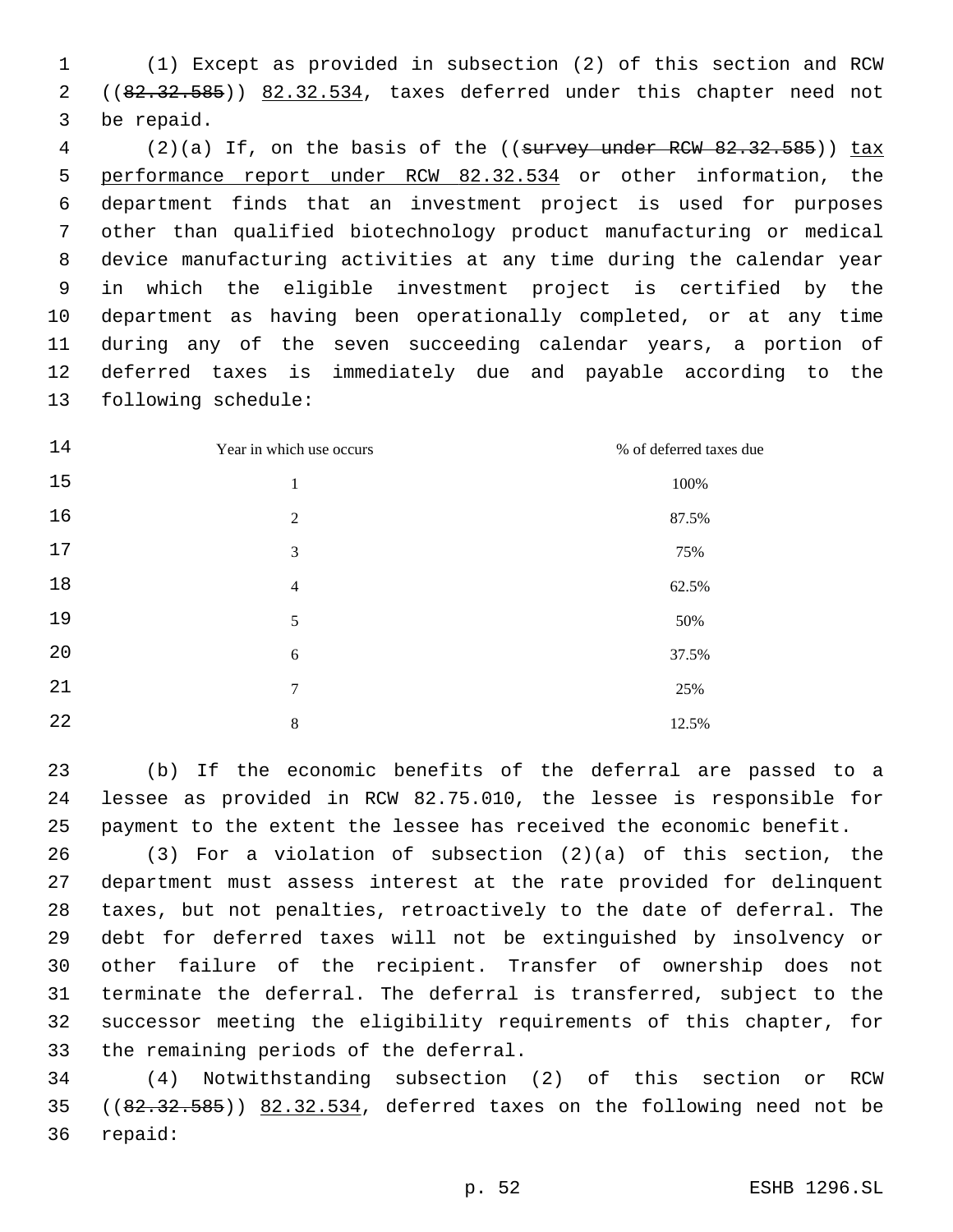(a) Machinery and equipment, and sales of or charges made for labor and services, which at the time of purchase would have 3 qualified for exemption under RCW 82.08.02565; and

 (b) Machinery and equipment which at the time of first use would have qualified for exemption under RCW 82.12.02565.

 **Sec. 42.** RCW 82.75.070 and 2010 c 114 s 144 are each amended to 7 read as follows:

 (1) Each recipient of a deferral of taxes granted under this 9 chapter must file a complete annual ((survey)) tax performance report 10 with the department under RCW ((82.32.585)) 82.32.534. If the economic benefits of the deferral are passed to a lessee as provided in RCW 82.75.010(5), the lessee must file a complete annual 13 ((survey)) tax performance report, and the applicant is not required 14 to file the annual ((survey)) tax performance report.

 (2) A recipient who must repay deferred taxes under RCW 82.75.040(2) because the department has found that an investment project is used for purposes other than qualified biotechnology product manufacturing or medical device manufacturing activities is 19 no longer required to file annual ((surveys under RCW 82.32.585)) tax 20 performance reports under RCW 82.32.534 beginning on the date an investment project is used for nonqualifying purposes.

 **Sec. 43.** RCW 82.82.020 and 2010 c 114 s 148 are each amended to 23 read as follows:

 (1) Application for deferral of taxes under this chapter can be made at any time prior to completion of construction of a qualified building or buildings, but tax liability incurred prior to the department's receipt of an application may not be deferred. The application must be made to the department in a form and manner prescribed by the department. The application must contain information regarding the location of the investment project, the applicant's average employment in the state for the prior year, estimated or actual new employment related to the project, estimated or actual wages of employees related to the project, estimated or actual costs, time schedules for completion and operation, and other information required by the department. The department must rule on 36 the application within sixty days.

 (2) Applications for deferral of taxes under this section may not 38 be made after December 31, 2020.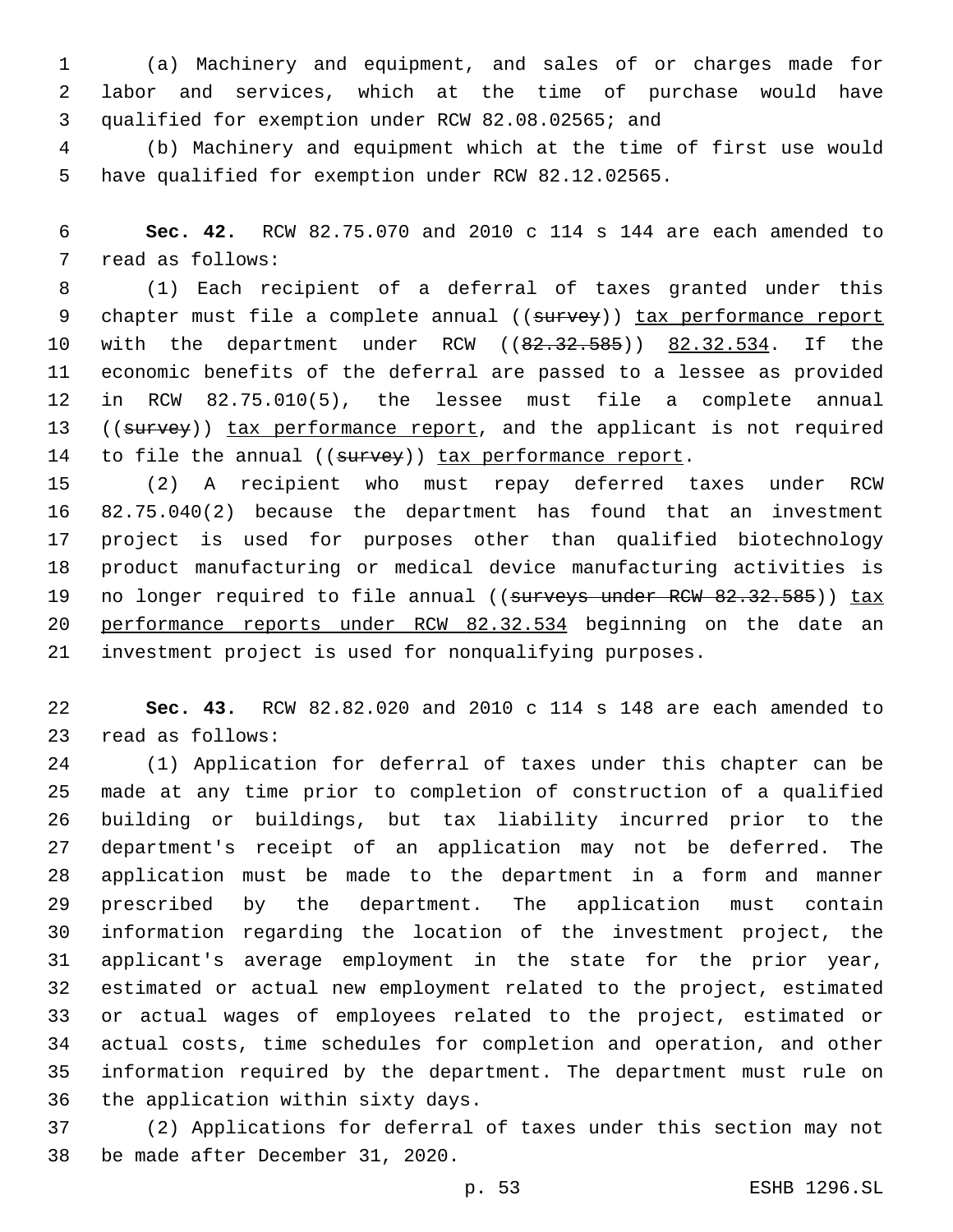(3) Each recipient of a deferral of taxes under this chapter must 2 file a complete annual ((survey)) tax performance report with the department under RCW ((82.32.585)) 82.32.534. If the economic benefits of the deferral are passed to a lessee as provided in RCW 5 82.82.010(5), the lessee must file a complete annual ((survey)) tax performance report, and the applicant is not required to file the 7 annual ((survey)) tax performance report.

 (4) A recipient who must repay deferred taxes under RCW 82.82.040 because the department has found that an investment project is no longer an eligible investment project is no longer required to file 11 annual ((surveys under RCW 82.32.585)) tax performance reports under 12 RCW 82.32.534 beginning on the date an investment project is used for 13 nonqualifying purposes.

 **Sec. 44.** RCW 82.82.040 and 2010 c 114 s 149 are each amended to 15 read as follows:

 (1) Except as provided in subsection (2) of this section and RCW 17 ((82.32.585)) 82.32.534, taxes deferred under this chapter need not 18 be repaid.

19 (2)(a) If, on the basis of the ((survey under RCW 82.32.585)) tax performance report under RCW 82.32.534 or other information, the department finds that an investment project is no longer an "eligible investment project" under RCW 82.82.010 at any time during the calendar year in which the investment project is certified by the department as having been operationally completed, or at any time during any of the seven succeeding calendar years, a portion of deferred taxes are immediately due according to the following 27 schedule:

| 28 | Year in which use occurs | % of deferred taxes due |
|----|--------------------------|-------------------------|
| 29 | 1                        | 100%                    |
| 30 | $\overline{2}$           | 87.5%                   |
| 31 | 3                        | 75%                     |
| 32 | $\overline{4}$           | 62.5%                   |
| 33 | 5                        | 50%                     |
| 34 | 6                        | 37.5%                   |
| 35 | 7                        | 25%                     |
| 36 | 8                        | 12.5%                   |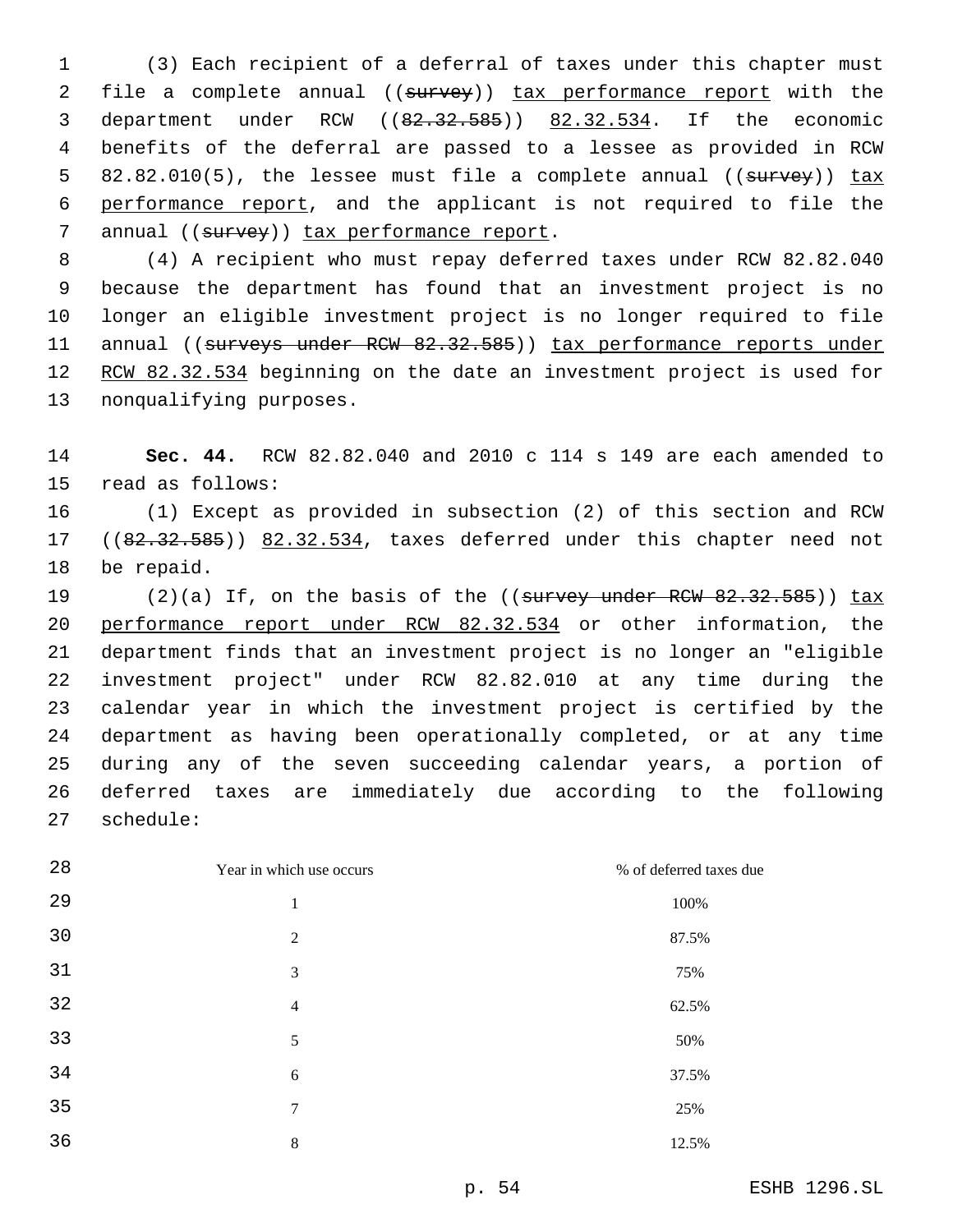(b) If the economic benefits of the deferral are passed to a lessee as provided in RCW 82.82.010(5), the lessee is responsible for payment to the extent the lessee has received the economic benefit.

 (3) The department must assess interest at the rate provided for delinquent taxes under chapter 82.32 RCW, but not penalties, retroactively to the date of deferral. The debt for deferred taxes will not be extinguished by insolvency or other failure of the recipient. Transfer of ownership does not terminate the deferral. The deferral is transferred, subject to the successor meeting the eligibility requirements of this chapter, for the remaining periods 11 of the deferral.

 **Sec. 45.** RCW 84.36.645 and 2010 c 114 s 150 are each amended to 13 read as follows:

 (1) Machinery and equipment exempt under RCW 82.08.02565 or 82.12.02565 used in manufacturing semiconductor materials at a building exempt from sales and use tax and in compliance with the employment requirement under RCW 82.08.965 and 82.12.965 are exempt from property taxation. "Semiconductor materials" has the same 19 meaning as provided in RCW 82.04.240(2).

 (2) A person seeking this exemption must make application to the county assessor, on forms prescribed by the department.

 (3) A person claiming an exemption under this section must file a 23 complete annual tax performance report with the department under RCW 24 82.32.534.

 (4) This section is effective for taxes levied for collection one year after the effective date of this act and thereafter.

 (5) This section expires December 31st of the year occurring twelve years after the effective date of this act, for taxes levied 29 for collection in the following year.

 **Sec. 46.** RCW 84.36.655 and 2013 3rd sp.s. c 2 s 14 are each 31 amended to read as follows:

 (1) Effective January 1, 2005, all buildings, machinery, equipment, and other personal property of a lessee of a port district eligible under RCW 82.08.980 and 82.12.980, used exclusively in manufacturing superefficient airplanes, are exempt from property taxation. A person taking the credit under RCW 82.04.4463 is not eligible for the exemption under this section. For the purposes of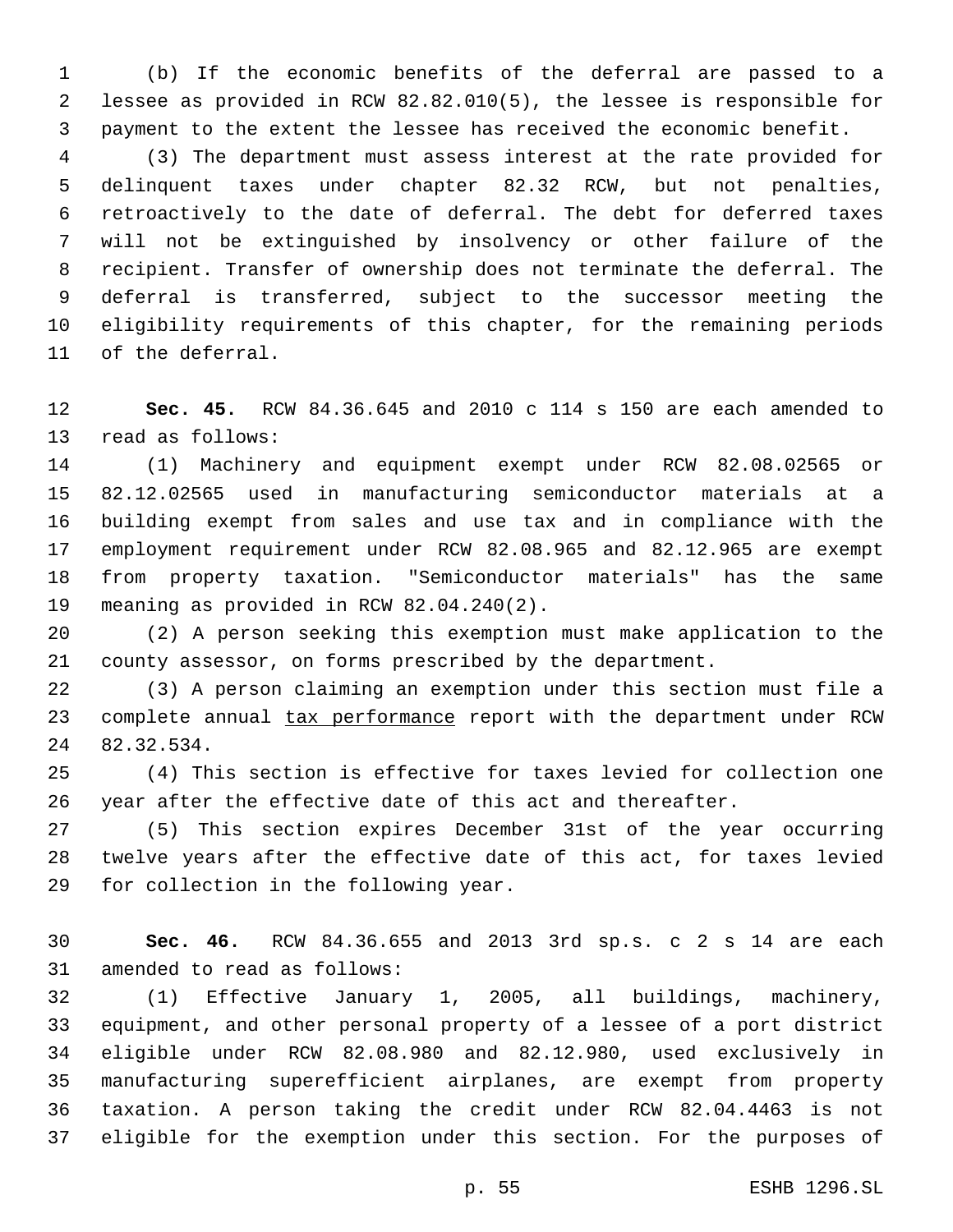this section, "superefficient airplane" and "component" have the meanings given in RCW 82.32.550.2

 (2) In addition to all other requirements under this title, a person claiming the exemption under this section must file a complete 5 annual tax performance report with the department under RCW 82.32.534.6

 (3) Claims for exemption authorized by this section must be filed with the county assessor on forms prescribed by the department and furnished by the assessor. The assessor must verify and approve claims as the assessor determines to be justified and in accordance with this section. No claims may be filed after December 31, 2039. The department may adopt rules, under the provisions of chapter 34.05 RCW, as necessary to properly administer this section.

 (4) This section applies to taxes levied for collection in 2006 15 and thereafter.

16 (5) This section expires July 1, 2040.

 **Sec. 47.** RCW 82.32.790 and 2010 c 114 s 201 and 2010 c 106 s 401 are each reenacted and amended to read as follows:

19 (1)(a) Sections 9, 13, 17, 22, 24, 30, 32, and 45, chapter . . ., Laws of 2017 (sections 9, 13, 17, 22, 24, 30, 32, and 45 of this act) section 206, chapter 106, Laws of 2010, sections 104, 110, 117, 123, 125, 129, 131, and 150, chapter 114, Laws of 2010, section 3, chapter 461, Laws of 2009, section 7, chapter 300, Laws of 2006, and section 4, chapter 149, Laws of 2003 are contingent upon the siting and commercial operation of a significant semiconductor microchip 26 fabrication facility in the state of Washington.

27 (b) For the purposes of this section:

 (i) "Commercial operation" means the same as "commencement of 29 commercial production" as used in RCW 82.08.965.

 (ii) "Semiconductor microchip fabrication" means "manufacturing semiconductor microchips" as defined in RCW 82.04.426.

 (iii) "Significant" means the combined investment of new buildings and new machinery and equipment in the buildings, at the commencement of commercial production, will be at least one billion 35 dollars.

 (2) Chapter 149, Laws of 2003 takes effect the first day of the month in which a contract for the construction of a significant semiconductor fabrication facility is signed, as determined by the 39 director of the department of revenue.